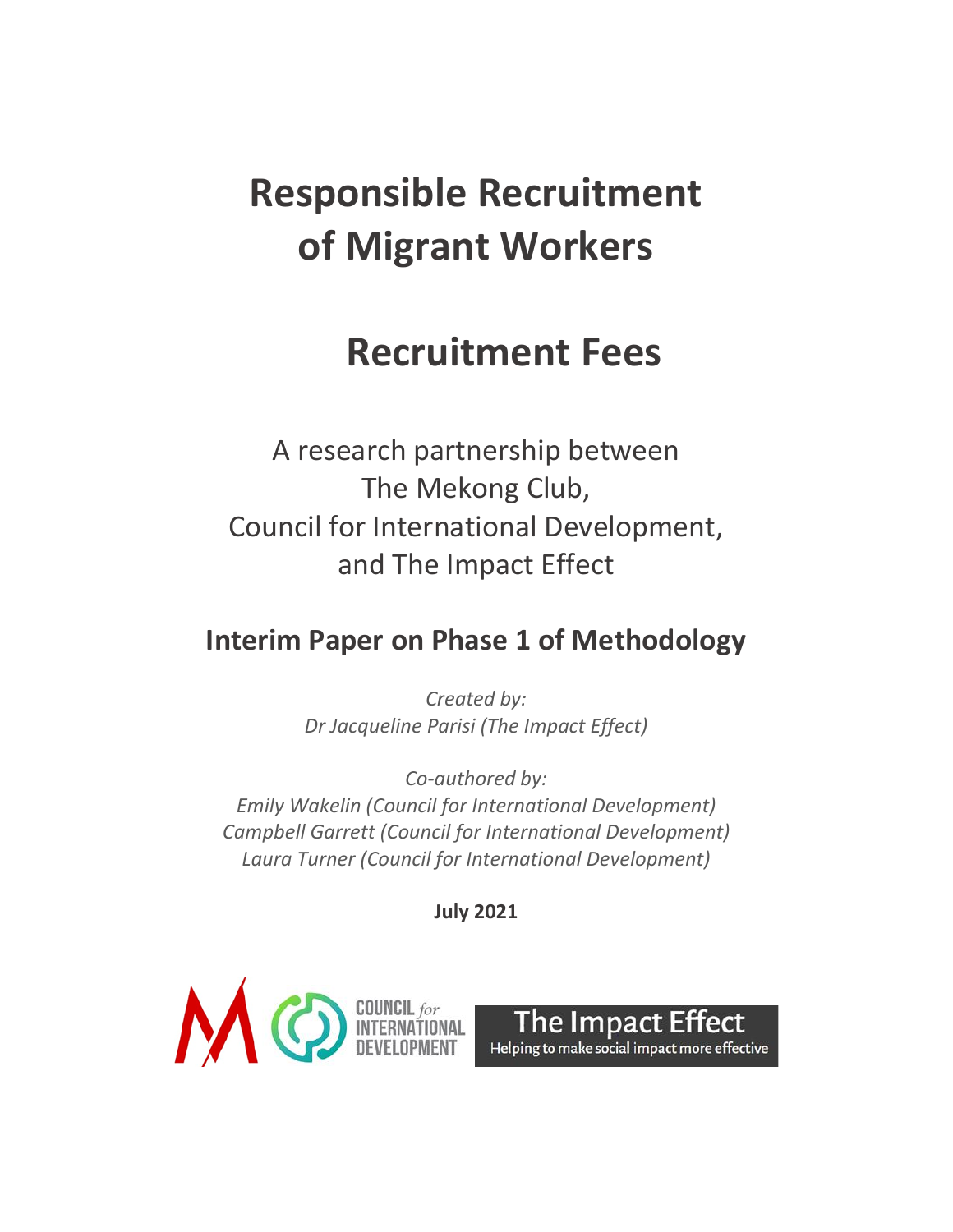

*Photo credit: The Mekong Club*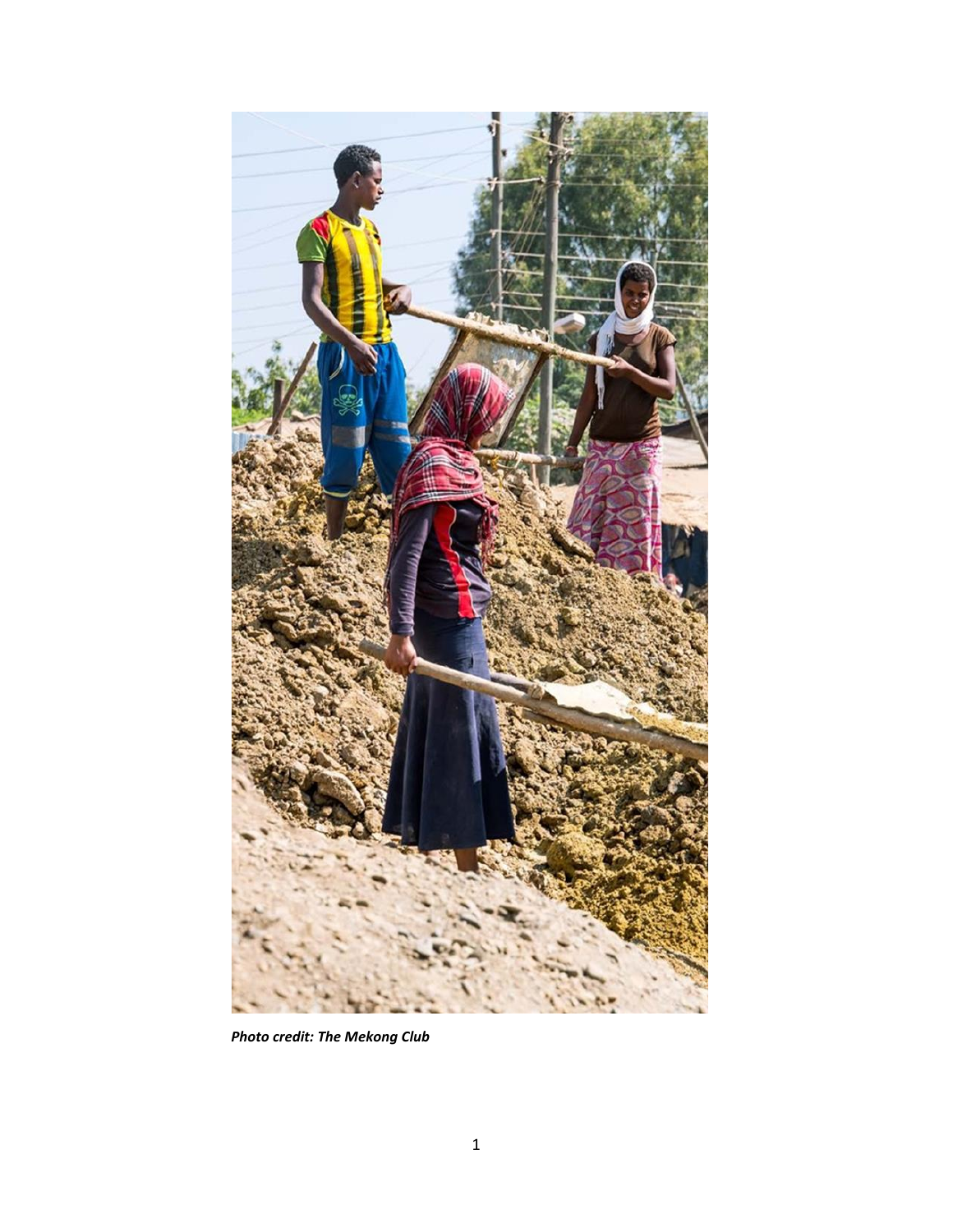| <b>CONTENTS</b>                            | <b>PAGE</b>    |
|--------------------------------------------|----------------|
| 1. Background - The Issue                  | $\overline{3}$ |
| 2. Introduction                            | $\overline{4}$ |
| 3. Methodology                             | $\overline{7}$ |
| 4. Preliminary Literature Review           | 14             |
| 5. Desk-Top Research Findings              | 21             |
| 6. Survey Findings                         | 29             |
| 7. Interim Conclusions - To Assist Phase 2 | 33             |
| 8. Recommendations and Next Steps          | 36             |
| References                                 | 37             |

Appendix 1: Research Tools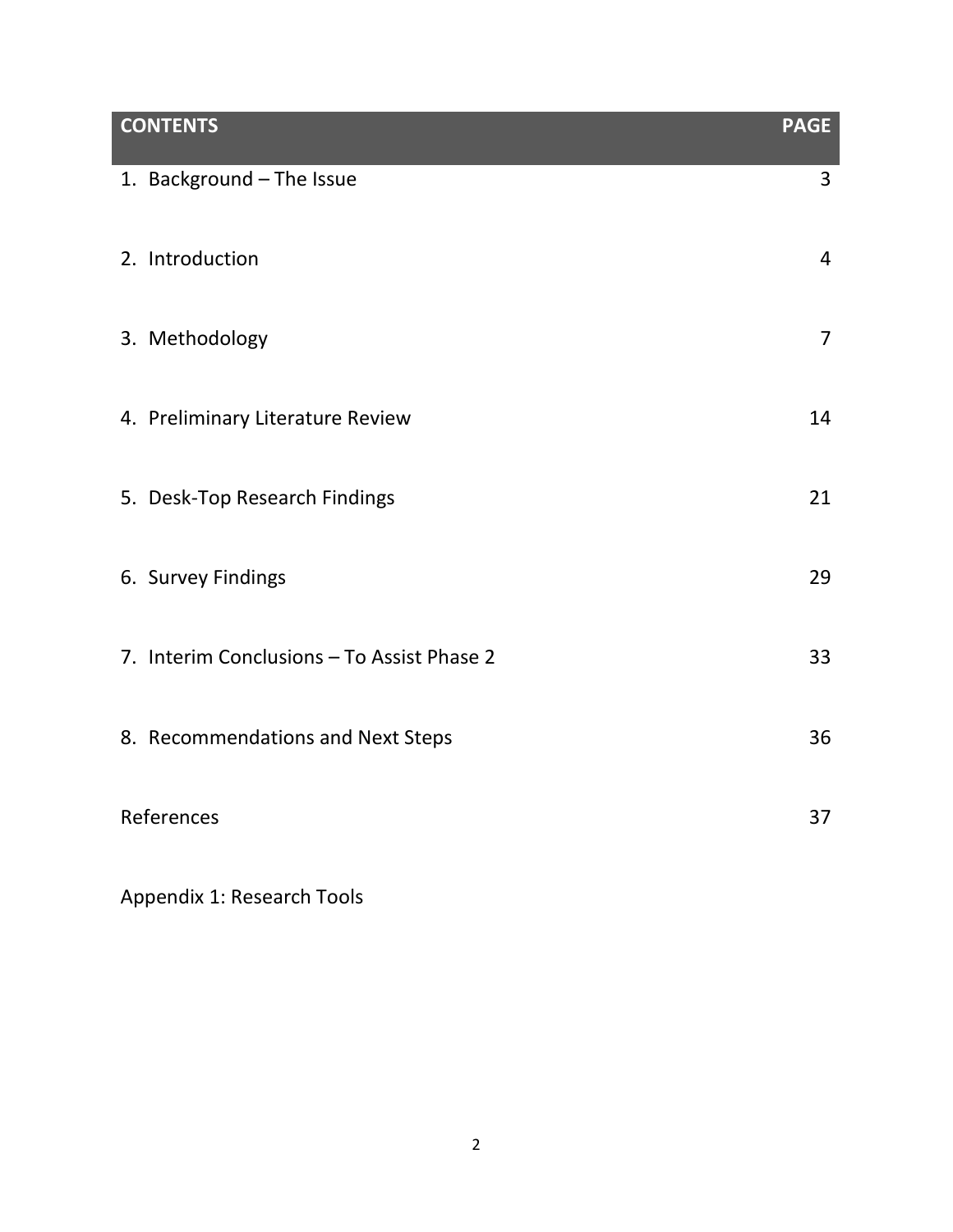# **Section 1: Background – The Issue**

The issue, as defined by the Mekong Club on their website, is as follows.

# **1.1 The Statistics**

- Shockingly, there is estimated to be over 40.3 million people globally caught up in modern slavery.
- 9.2 million newcomers enter slavery every year, which equates to 25,000 per day, 1050 per hour, and 1 person every 4 secs.
- Over 60% of these victims are found within Asia.
- Each year only 0.2% of victims are assisted.
- There are 16 million victims caught within supply chain activity.
- 46% of victims know their recruiters.
- These barbaric activities contribute to the \$USD 150 billion profits generated by corporates every year.

# **1.2 What is Modern Slavery?**

Modern slavery is a term used to cover various forms of coercion such as state-imposed forced labour, sexual exploitation, indentured child labour, forced marriage and forced labour in private economies. These forms of exploitation involve a lack of consent, with victims unable to refuse or leave because of threats, violence coercion, deception and /or abuse of power.

# **1.3 Criminal Activity**

There are two broad categories of criminal activity in modern slavery: the recruitment and transportation; and the exploitation and enforcement. First, recruiters target potential migrants from within their own communities, or migrants along a migration route, and influence the migrants' decisions by assisting them secure employment in desired destinations. When a recruiter does this with the intent to exploit, this person is part of the trafficking chain and controls through fraud, deception, and the establishment of debt. This can result in people working for months and years without pay. Some recruiters are also transporters. Transporters assist in the movement of migrants to an exploitive site. This can be at any stage along the migration journey.

Secondly, once migrants reach the location of work, owners and/or managers may act as exploiters, while enforcers break-in and maintain trafficking victims. This often involves forms of brutality such as rape, torture, assault, and debt bondage.

# **1.4 Barriers in Addressing Modern Slavery**

As identified in the 'Business Response to Slavery Report' (The Mekong Club, 2017), there are many barriers to addressing modern slavery. These include length and complexity of supply chains; audit processes which are not designed to detect modern slavery; attaining accurate information and data; transparency and release of information dilemmas; commercial prioritisation; and lack of resources to pursue the information.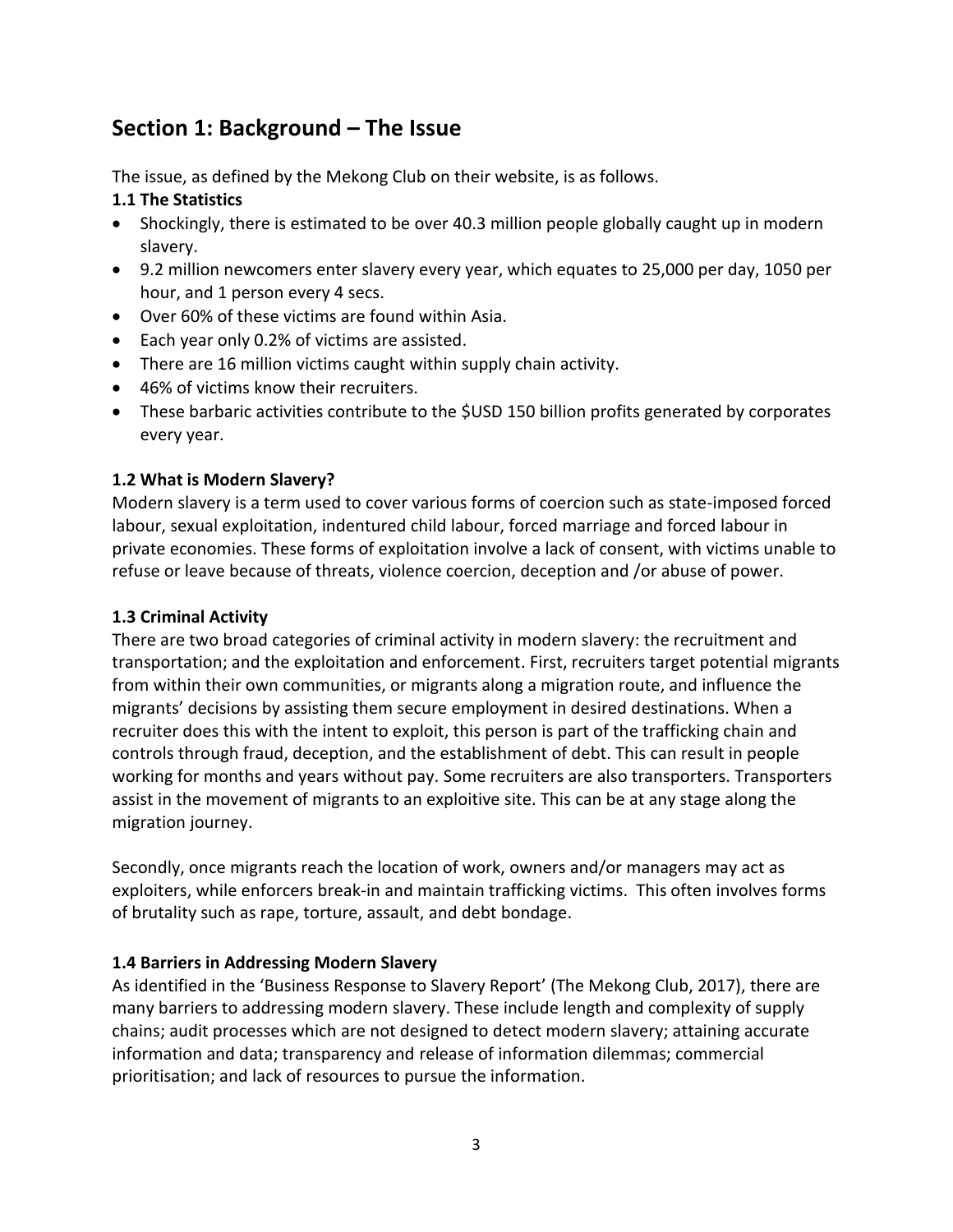# **Section 2: Introduction**

# **2.1 The Mekong Club**

The vision of the Mekong Club is to harness the power of the private sector to change business practices in a way that will significantly reduce modern slavery. The Mekong Club aims to act as a catalyst for this change – uniting and mobilising businesses to bring about sustainable practices towards the fight against modern slavery. The Mekong Club is dedicated to combating modern slavery through private sector engagement, harnessing the power that international companies have to encourage industry wide change in stepping up and tackling this issue throughout supply chains. The Mekong Club works with a range of business sectors including finance, retail, apparel, hospitality and construction; holding regular working group meetings, training and advocacy sessions, and building tools to equip companies in the fight against modern slavery across the globe.

# **2.2 Research Topic**

The Mekong Club identified 'Responsible Recruitment of Migrant Workers' as its yearly theme for 2020, and sought to research the topic, the purpose being to understand in what way knowledge of current recruitment practices and recruitment fees can be leveraged to best mitigate modern day slavery.

The Mekong Club, Council for International Development of New Zealand, and The Impact Effect agreed to implement the research as a partnership. It was the Mekong Club's hope to publish this for the greater good, to educate and inform the anti-slavery community and further the fight against modern slavery.

As outlined in Section 1 above, the charging of excessive and illegal recruitment fees is a key driver for modern slavery. Workers must often take on substantial debts in order to pay these fees and secure a job. These debts can be used as a means for coercion and control and may result in people working effectively for free for months or years of their employment.

Many companies have made public commitments to eradicate such fees from their supply chains or promised an employer-pays model to remove this burden from the workforce.

However, the wide range of fees that are being demanded both legal and illegal, as well as inconsistent laws and regulations between countries, create challenges for companies seeking ways in which to combat fees in their supply chains.

This research is therefore to explore in what ways knowledge of current recruitment practices and recruitment fees be leveraged to best mitigate modern day slavery.

# **2.3 Purpose and Intended Audience**

The purpose of the research is to give the reader a holistic understanding of the recruitment situation in selected countries/corridors, allowing them to make well-informed decisions based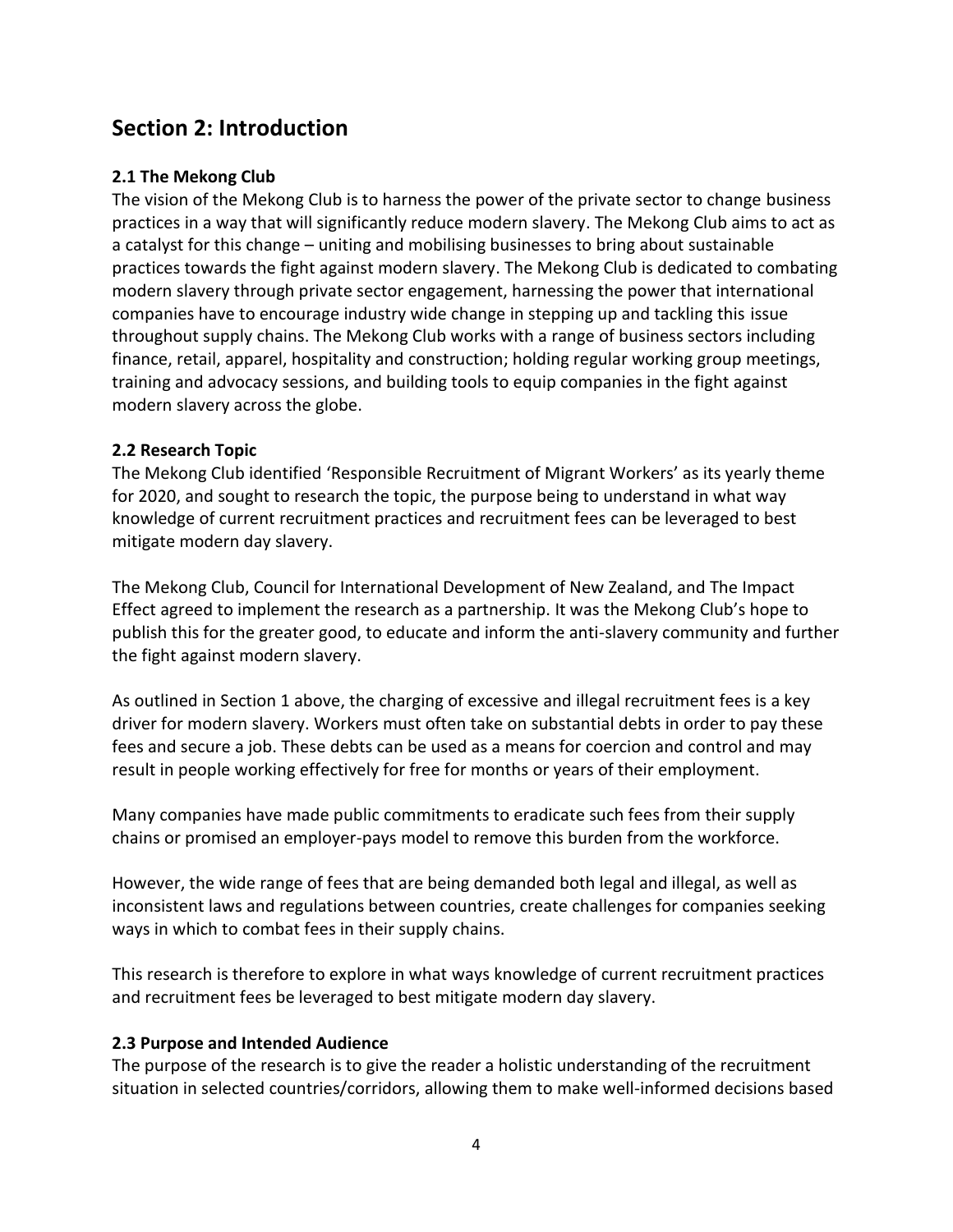on the specific conditions within their supply chain rather than generic statements and poorly framed policies.

The intended audience largely comprises private sector individuals with the responsibility for implementing vital supply chain policies, including the elimination of recruitment fees. Due to the nature of the Mekong Club's work, these will be largely retailers and manufacturers, with a focus on garment supply chains, however this research does not need to be confined to these parameters unless it is helpful to do so. As such, the paper is not presented as an academic paper.

# **2.4 Research Scope**

The intention was to construct research that explores and describes the recruitment environment in the given locations, for example:

- Background information on the typical conditions of recruitment in the location, including key players (agencies, brokers etc.), common themes, any statistics on methods of recruitment used.
- Anecdotal/case study evidence of exploitation occurring via recruitment fee payments and related debt.
- Information on common or known illegal recruitment fee practices in the location.
- If possible, examples of best practice with regards to private sector supporting the migrant worker community to avoid abuses via recruitment fees and promoting ethical recruitment (for examples, private sector orgs paying back migrant worker fees).
- Links to wider reading and resources.

# **2.5 Geographic Jurisdictions**

The jurisdictions/corridors of migration of interest, as identified by the member network of the Mekong Club, were:

- China (internal migration)
- India (internal migration)
- Thailand (internal migration)
- Vietnam (internal migration)
- Myanmar workers going to Thailand
- Vietnam, Philippines, Thailand, Indonesia workers going to Taiwan
- Bangladesh & India workers going to Jordan.

Having said this, after completing a short preliminary literature review, the decision was made to narrow the initial scope to: India internal migration; corridors into Taiwan; and Myanmar workers going to Thailand. It is hoped that this research may, in the future, be replicated to cover additional jurisdictions.

Potential sources of information were though to include desk research along with access to the Mekong Club's network. Potential methods were thought to be surveys, questionnaires, or interviews.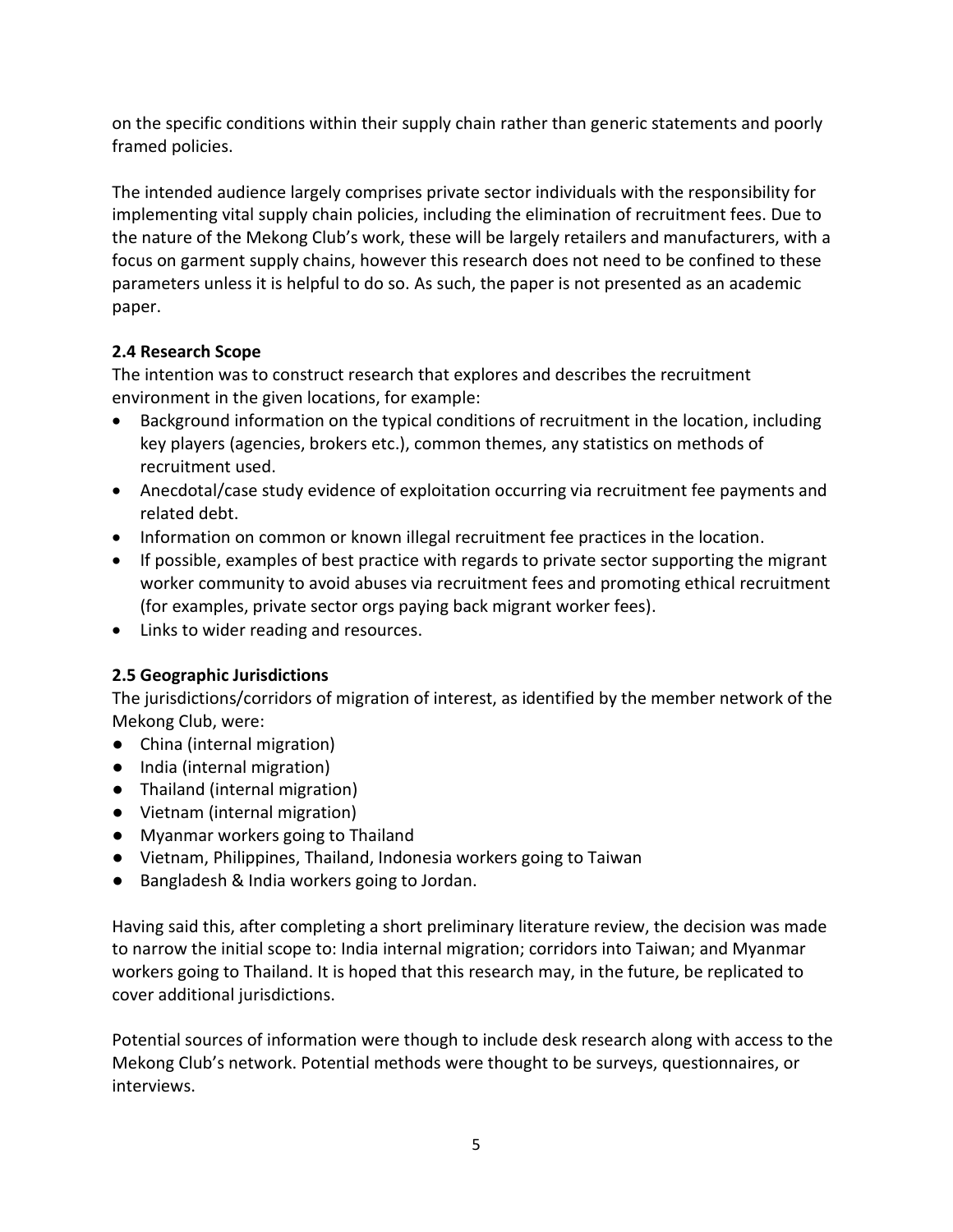# **2.6 Phasing of Research and Purpose of this Paper**

Due to the research limitations outlined below, it was decided to conduct the methodology in two phases (outlined in Section 3 below). Phase 2 has not yet commenced. As such the full research is not yet complete and the scope not yet fulfilled.

The purpose of this paper is to provide a summary of progress to date for Phase 1 of the research.

# **2.7 Research Limitations**

Limitations of the research have been identified as:

- The survey component of the research targeted the companies in the Mekong Club's network. Through their connection with the Mekong Club, these companies can be categorised as 'informed' in modern slavery issues; this may be a factor which would skew data and not provide a typical indication of the wider recruitment landscape.
- The research methodology dictates that the creation of the interviews, implemented following the survey to companies in the Mekong Club's network, is dependent on the survey responses and designed to verify and support the survey findings; this became a limitation as survey responses were fewer than expected.
- There are legal challenges related to the sharing of information, which cause concern for private sector business.
- The engagement of responders was further challenged by COVID related circumstances.
- Much of the published data was written pre COVID-19 and as such does not take into consideration the external influencers relating to COVID-19, e.g., the impact of travel restrictions on migration.
- The cohesion of work between the three parties of the partnership was challenged by different time zones, and the research occasionally slowed, sometimes spanning long holiday periods.
- Understandably the Mekong Club preferred to retain primary contact with the companies in their network and as such the researchers did not have direct contact with the survey responders and were unable to influence engagement directly.
- Many of the researchers were interns, and all researchers were working voluntarily, and occasionally experienced conflicting work demands, causing a lag in momentum.
- All researchers were working remotely, had different voices, and had different methods of documenting data.
- The preliminary literature review and desk-top research studies have not been written or presented in academic style.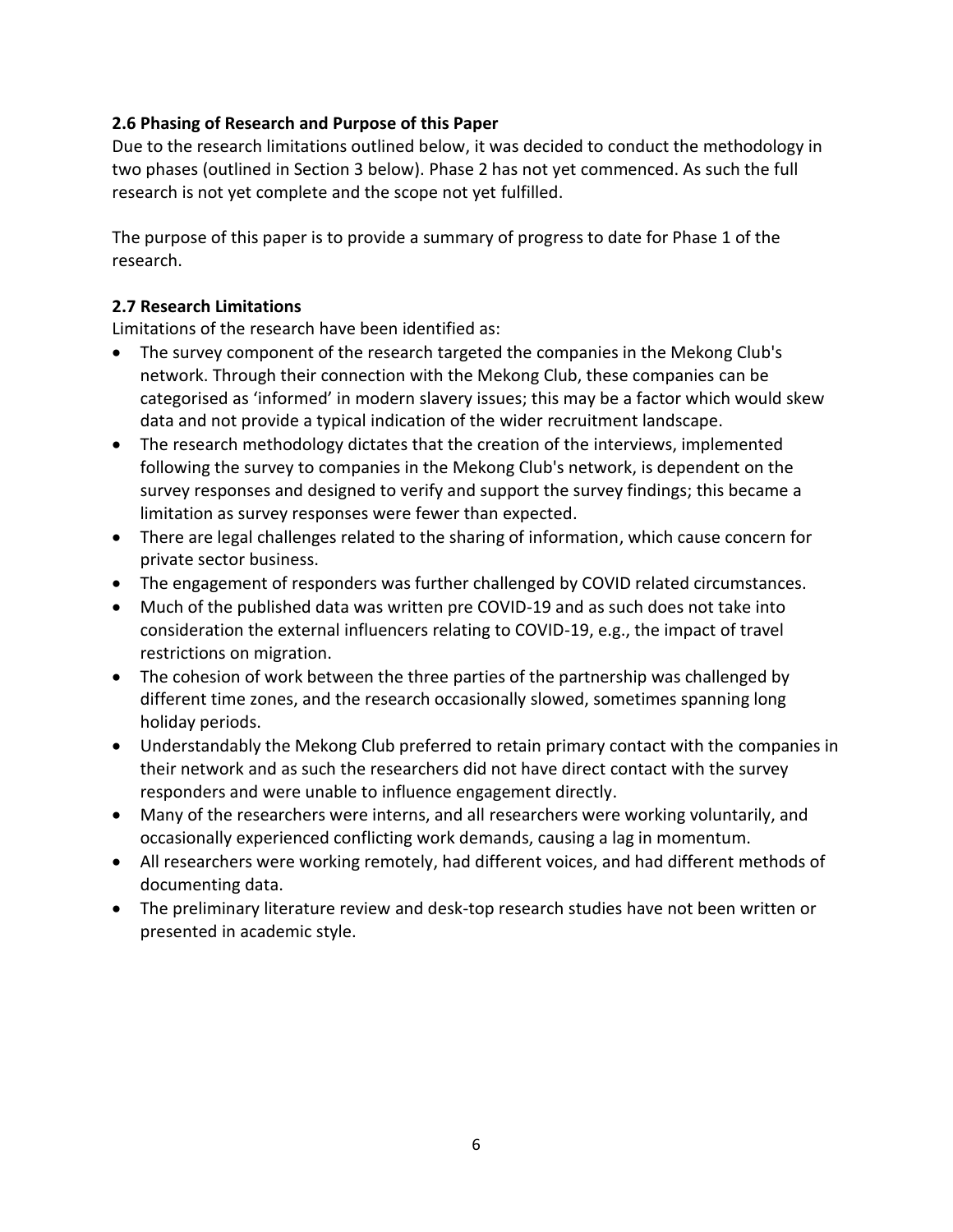# **Section 3: Methodology**

## **3.1 Research Framework**

*Research Topic:* Responsible Recruitment of Migrant Workers – Recruitment Fees

*Research Title:* Research to explain the impact of current recruitment practices in relation to the charging of recruitment fees on modern day slavery and outline pathways to responsible recruitment of migrant workers in Asia.

*Key Research Question:* In what way can knowledge of current recruitment practices and recruitment fees be leveraged to best mitigate modern day slavery?

*Research Sub-questions:* The above research question comprised several research subquestions:

- What are the recruitment needs of, and challenges faced by, private sector businesses in the countries/corridors of migration?
- What is the current 'recruitment landscape' in the countries/corridors of migration (practices, players)? i.e.,
	- o Background information on the typical conditions of recruitment in the location
	- o Key players (agencies, brokers etc.)
	- o Common themes
	- o Statistics on methods of recruitment used
	- o Extent of knowledge businesses have of supply chains
	- o Information on common or known illegal recruitment fee practices in the location.
- What outcomes are the current recruitment practices in the corridors having on modern day slavery? Anecdotal/case-study evidence of exploitation occurring via recruitment fee payments and related debt
- What is the impact of recruitment fees on modern day slavery? (e.g., key driver through debt bondage)
- What is 'best-practice' in relation to recruitment fees?
- What are examples of best practices, and in what way do these in turn counteract modern day slavery? Examples of best practice with regards to private sector supporting the migrant worker community to avoid abuses via recruitment fees and promoting ethical recruitment (for examples, private sector orgs paying back migrant worker fees)
- What policies are in place to support best practice?
- What are the options for private sector businesses to adopt best practices and counteract modern day slavery (policies and practices)?
- What resources are available to private sector businesses to assist in the adoption of best practices?

The research framework is show below: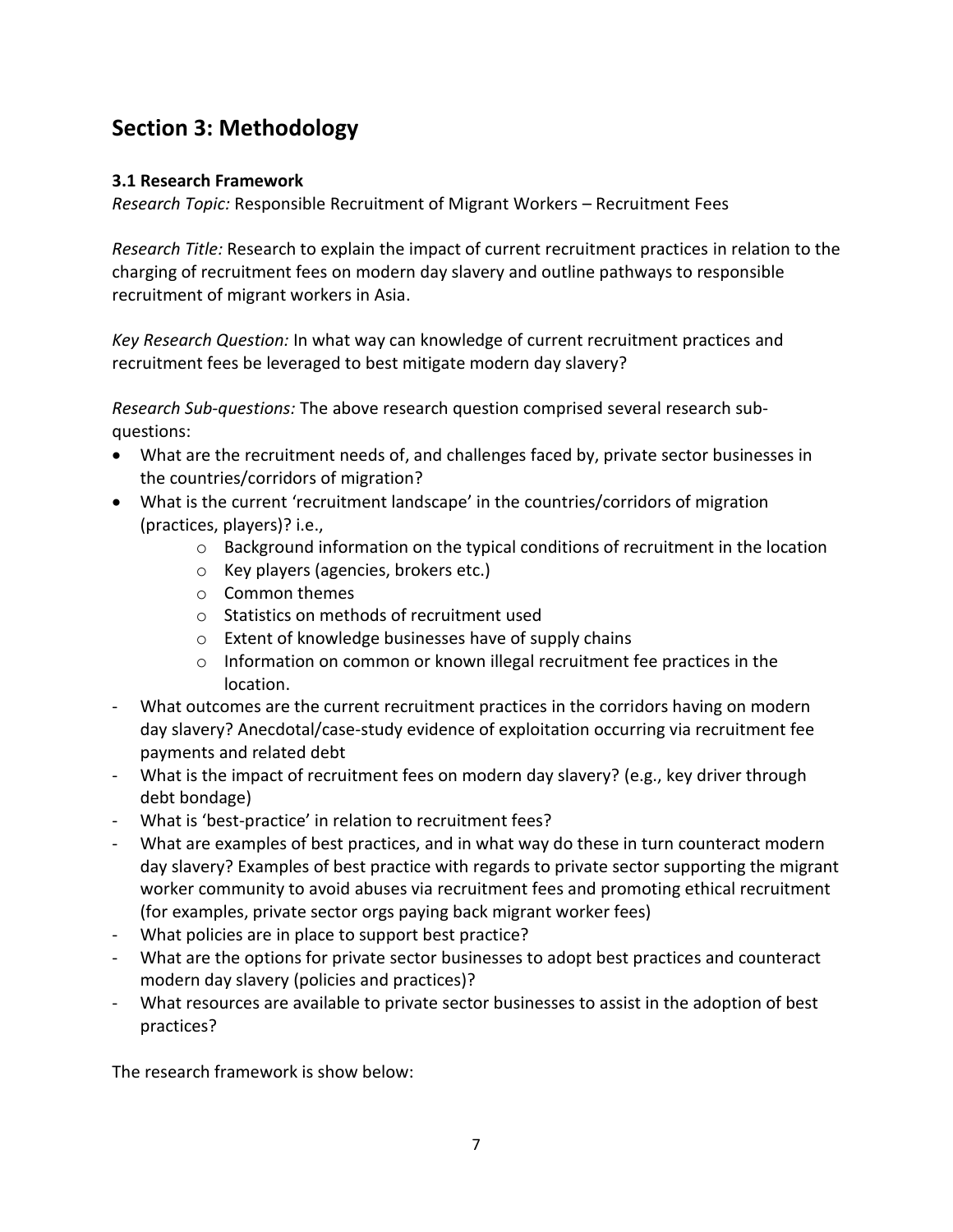| <b>Parent Disciplines 1-3</b>                                                                                                                                                                                                                                                                                                                                                                                                                                                                                                                                                                                                                     |                                                                                                                                                                                                                                                                                                                                                                                       |                                                                                                                                                                                                                                                                                                                                                                                                                                                                                                                                                 |  |  |
|---------------------------------------------------------------------------------------------------------------------------------------------------------------------------------------------------------------------------------------------------------------------------------------------------------------------------------------------------------------------------------------------------------------------------------------------------------------------------------------------------------------------------------------------------------------------------------------------------------------------------------------------------|---------------------------------------------------------------------------------------------------------------------------------------------------------------------------------------------------------------------------------------------------------------------------------------------------------------------------------------------------------------------------------------|-------------------------------------------------------------------------------------------------------------------------------------------------------------------------------------------------------------------------------------------------------------------------------------------------------------------------------------------------------------------------------------------------------------------------------------------------------------------------------------------------------------------------------------------------|--|--|
| 1. Recruitment Practices (fees)                                                                                                                                                                                                                                                                                                                                                                                                                                                                                                                                                                                                                   | 2. Impact on Slavery                                                                                                                                                                                                                                                                                                                                                                  | 3. Desired Situation                                                                                                                                                                                                                                                                                                                                                                                                                                                                                                                            |  |  |
| Key recruitment needs<br>Recruitment players<br>Practices - sequence of events - charging of<br>recruitment fees<br>Linkages to modern slavery                                                                                                                                                                                                                                                                                                                                                                                                                                                                                                    | How current recruitment practices and<br>fees impact modern day slavery (e.g.,<br>key driver through debt bondage)                                                                                                                                                                                                                                                                    | <b>Best practices</b><br>Examples of best practices                                                                                                                                                                                                                                                                                                                                                                                                                                                                                             |  |  |
| <b>Research Sub-questions</b><br>What are the recruitment needs of, and the<br>challenges faced by, private sector businesses<br>in the countries/corridors?<br>What is the current 'recruitment landscape' in<br>the countries/corridors (practices, players)?<br><i>i.e.</i> ,<br>Background information on the<br>$\circ$<br>typical conditions of recruitment in<br>the location<br>Key players (agencies, brokers etc.)<br>$\circ$<br>Common themes<br>$\circ$<br>Statistics on methods of recruitment<br>$\circ$<br>used<br>Extent of knowledge businesses have<br>$\circ$<br>of supply chains<br>Information on common or known<br>$\circ$ | <b>Research Sub-questions</b><br>What outcomes are the current<br>3.<br>recruitment practices in the corridors<br>having on modern day slavery? -<br>Anecdotal/case-study evidence of<br>exploitation occurring via recruitment<br>fee payments and related debt<br>What is the impact of recruitment fees<br>4.<br>on modern day slavery? (e.g., key driver<br>through debt bondage) | <b>Research Sub-questions</b><br>What is 'best-practice' in relation to<br>recruitment fees?<br>What are examples of best practices, and<br>6.<br>in what way do these in turn counteract<br>modern day slavery? Examples of best<br>practice with regards to private sector<br>supporting the migrant worker community<br>to avoid abuses via recruitment fees and<br>promoting ethical recruitment (for<br>examples, private sector orgs paying back<br>migrant worker fees)<br>What policies are in place to support best<br>7.<br>practice? |  |  |
| illegal recruitment fee practices in the<br>location<br><b>Recommendations</b><br>What are the options for private sector businesses to adopt best practices and counteract modern day slavery (policies and practices)?                                                                                                                                                                                                                                                                                                                                                                                                                          |                                                                                                                                                                                                                                                                                                                                                                                       |                                                                                                                                                                                                                                                                                                                                                                                                                                                                                                                                                 |  |  |

#### *In what way can knowledge of current recruitment practices and recruitment fees be leveraged to best mitigate modern day slavery?*

- What resources are available to private sector businesses to assist in the adoption of best practices?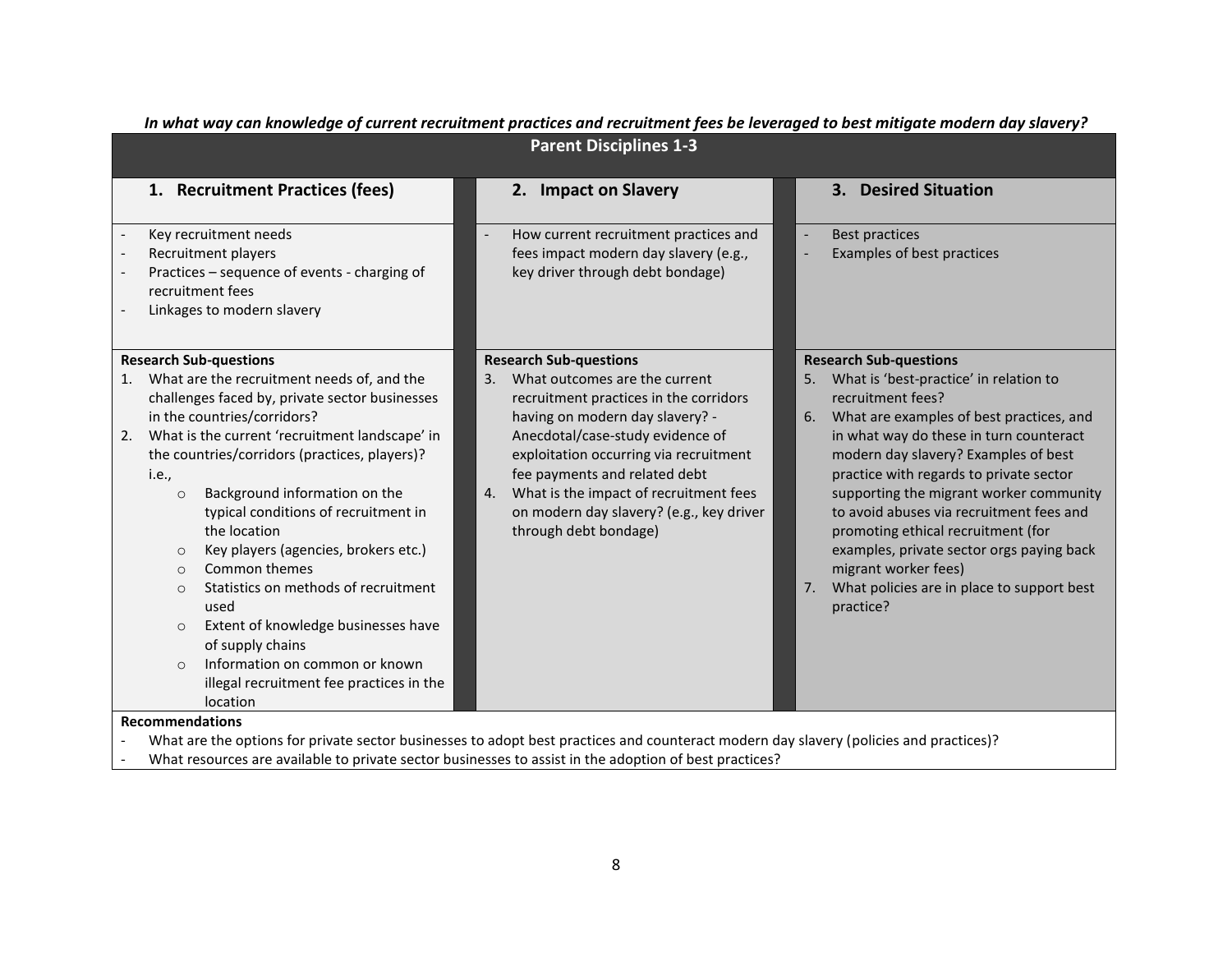#### **3.2 Methodological Design**

A methodological process was designed that enabled triangulation of data, i.e., at least three methods of collating data for each research sub-question.

The methods were:

- Preliminary Literature Review
- Desk-top research (websites of companies in the Mekong Club's network, Mekong Club resources)
- Short survey to companies in the Mekong Club network
- Interviews with key companies in the Mekong Club network
- Interviews with other contacts, people in the know
- Interview by zoom with International Labour Organization (ILO) and International Organization for Migration (IOM).

The table below shows the methods for each research sub-question.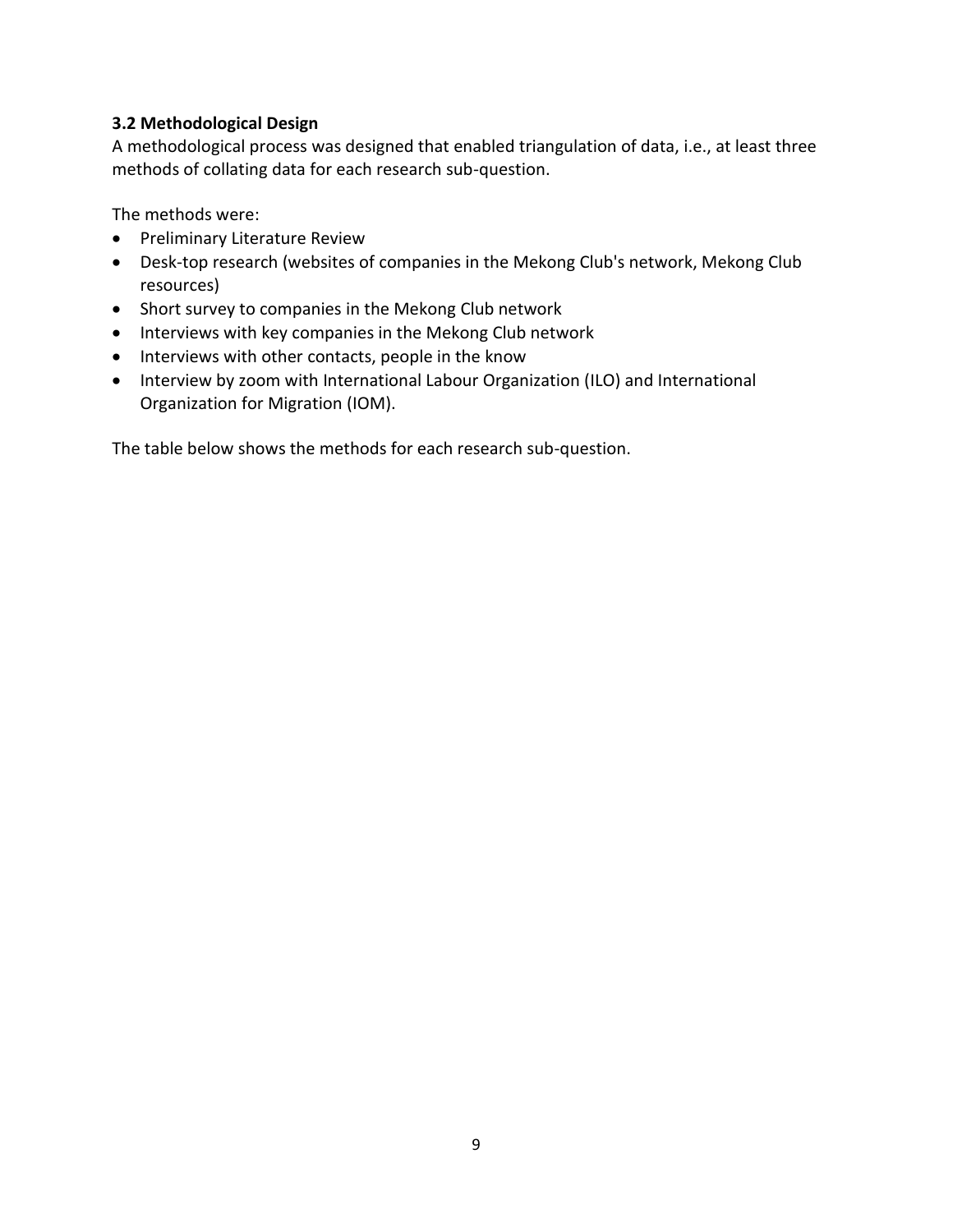| <b>Methods</b>                                                                                                                                                                                                                                                                                                                                                                                                                                                                                                                                    | a)Published b) Desk-top<br>Literature | <b>Research</b> | c) High level<br>survey to                    | d) Follow up<br>interviews    | e) Interviews<br>with others | f) ILO/IOM<br><b>Interview</b> |
|---------------------------------------------------------------------------------------------------------------------------------------------------------------------------------------------------------------------------------------------------------------------------------------------------------------------------------------------------------------------------------------------------------------------------------------------------------------------------------------------------------------------------------------------------|---------------------------------------|-----------------|-----------------------------------------------|-------------------------------|------------------------------|--------------------------------|
| <b>Research Sub-questions</b>                                                                                                                                                                                                                                                                                                                                                                                                                                                                                                                     | <b>Review</b>                         |                 | <b>Mekong</b><br>Club<br>network<br>companies | with<br>selected<br>companies | 'in the<br>know'             |                                |
| PD 1: Recruitment Practices (fees)                                                                                                                                                                                                                                                                                                                                                                                                                                                                                                                |                                       |                 |                                               |                               |                              |                                |
| What are the recruitment needs of, and the challenges faced<br>1.<br>by, private sector businesses in the countries/corridors?                                                                                                                                                                                                                                                                                                                                                                                                                    | Y                                     |                 | Y                                             | $\mathbf{Y}$                  |                              |                                |
| What is the current 'recruitment landscape' in each of the<br>2.<br>countries/corridors of migration (practices, players)? i.e.,<br>Background information on the typical conditions of<br>$\circ$<br>recruitment in each location<br>Key players (agencies, brokers etc.)<br>$\circ$<br>Common themes<br>$\circ$<br>Statistics on methods of recruitment used<br>$\circ$<br>Extent of knowledge businesses have of supply<br>$\circ$<br>chains<br>Information on common or known illegal<br>$\circ$<br>recruitment fee practices in the location | Y                                     | Y               | Y                                             | Y                             |                              | Y                              |
| <b>PD2: Impact on Slavery</b>                                                                                                                                                                                                                                                                                                                                                                                                                                                                                                                     |                                       |                 |                                               |                               |                              |                                |
| What outcomes are the current recruitment practices in the<br>3.<br>corridors having on modern day slavery? - Anecdotal/case-<br>study evidence of exploitation occurring via recruitment fee<br>payments and related debt                                                                                                                                                                                                                                                                                                                        | Y                                     | Y               |                                               | Y                             | Y                            | Y                              |
| What is the impact of recruitment fees on modern day<br>4.<br>slavery? (e.g., key driver through debt bondage)                                                                                                                                                                                                                                                                                                                                                                                                                                    | Y                                     | Y               |                                               |                               | Y                            | Y                              |
| <b>PD3: Desired Situation</b>                                                                                                                                                                                                                                                                                                                                                                                                                                                                                                                     |                                       |                 |                                               |                               |                              |                                |
| What is 'best-practice' in relation to recruitment fees?<br>5.                                                                                                                                                                                                                                                                                                                                                                                                                                                                                    | Y                                     |                 |                                               |                               | Y                            | Y                              |
| What are examples of best practices, and in what way do<br>6.<br>these in turn counteract modern day slavery? Examples of<br>best practice with regards to private sector supporting the<br>migrant worker community to avoid abuses via recruitment<br>fees and promoting ethical recruitment (for examples,<br>private sector orgs paying back migrant worker fees)                                                                                                                                                                             | Y                                     | Y               |                                               |                               | Y                            | Y                              |
| What policies are in place to support best practice?<br>7.                                                                                                                                                                                                                                                                                                                                                                                                                                                                                        | Y                                     |                 |                                               | Y                             | Y                            | Y                              |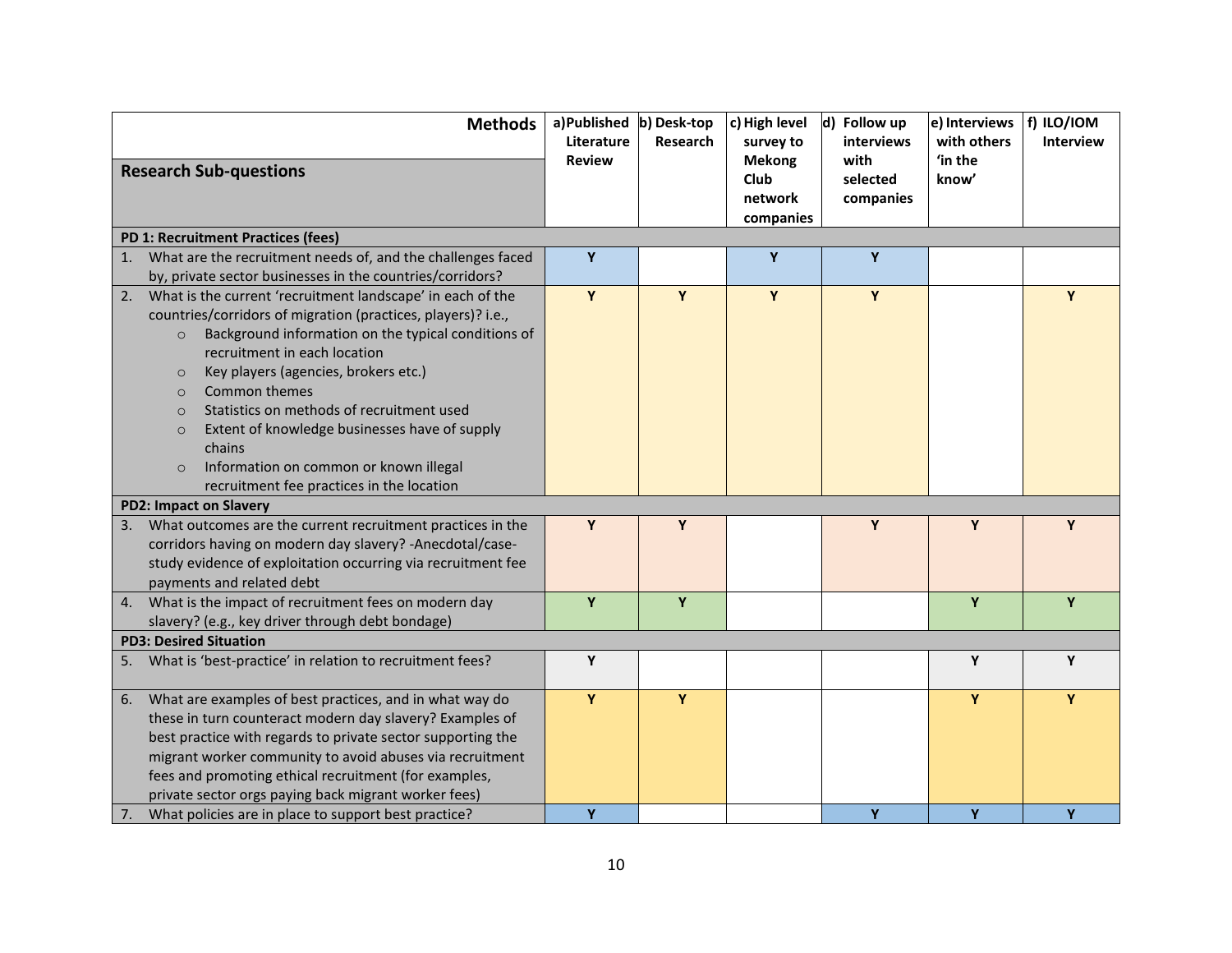## **3.3 Design of Methods and Tools**

Some of the research sub-questions generated are generic (G), while others are jurisdiction/corridor of migration specific (JS). This is shown below:

| <b>Research Sub-questions</b><br>G/JS |                                                                                                        |     |  |  |  |
|---------------------------------------|--------------------------------------------------------------------------------------------------------|-----|--|--|--|
| PD 1: Recruitment Practices (fees)    |                                                                                                        |     |  |  |  |
| 1.                                    | What are the recruitment needs of, and the challenges faced by, private sector businesses in the<br>JS |     |  |  |  |
|                                       | countries/corridors?                                                                                   |     |  |  |  |
| 2.                                    | What is the current 'recruitment landscape' in each of the countries/corridors of migration            | JS  |  |  |  |
|                                       | (practices, players)? i.e.,                                                                            |     |  |  |  |
|                                       | Background information on the typical conditions of recruitment in each location<br>$\circ$            |     |  |  |  |
|                                       | Key players (agencies, brokers etc.)<br>$\circ$                                                        |     |  |  |  |
|                                       | Common themes<br>$\Omega$                                                                              |     |  |  |  |
|                                       | Statistics on methods of recruitment used<br>$\Omega$                                                  |     |  |  |  |
|                                       | Extent of knowledge businesses have of supply chains<br>$\circ$                                        |     |  |  |  |
|                                       | Information on common or known illegal recruitment fee practices in the location<br>$\circ$            |     |  |  |  |
| <b>PD2: Impact on Slavery</b>         |                                                                                                        |     |  |  |  |
| 3.                                    | What outcomes are the current recruitment practices in the corridors having on modern day              | JS. |  |  |  |
|                                       | slavery? -Anecdotal/case-study evidence of exploitation occurring via recruitment fee payments         |     |  |  |  |
|                                       | and related debt                                                                                       |     |  |  |  |
| 4.                                    | What is the impact of recruitment fees on modern day slavery? (e.g., key driver through debt<br>G      |     |  |  |  |
|                                       | bondage)                                                                                               |     |  |  |  |
|                                       | <b>PD3: Desired Situation</b>                                                                          |     |  |  |  |
| 5.                                    | What is 'best-practice' in relation to recruitment fees?                                               | G   |  |  |  |
| 6.                                    | What are examples of best practices, and in what way do these in turn counteract modern day            | G   |  |  |  |
|                                       | slavery? Examples of best practice with regards to private sector supporting the migrant worker        |     |  |  |  |
|                                       | community to avoid abuses via recruitment fees and promoting ethical recruitment (for                  |     |  |  |  |
|                                       | examples, private sector orgs paying back migrant worker fees)                                         |     |  |  |  |
| 7.                                    | What policies are in place to support best practice?<br>G                                              |     |  |  |  |

Given this, the methods were designed accordingly. The preliminary literature review was implemented once; the desk-top research for each jurisdiction/corridor of migration; others will be implemented once (most in a manner so as to cover all the corridor options, or in a way that enables digging down into detail on specific corridors), i.e.:

- a) Preliminary Literature Review implemented once to cover all corridor options
- b) Desk-top research to be corridor specific
- c) High Level Survey to companies in the Mekong Club's network to be implemented once and designed to cover the specific corridors
- d) Follow up interviews with selected responders (companies) implemented once and designed to delve deeper into specific questions in specific jurisdictions/corridors of migration
- e) Interviews with others 'in the know' –implemented once, and designed to delve deeper into specific questions in specific jurisdictions/corridors of migration
- f) ILO/IOM Interview –implemented once and designed to cover the different jurisdictions/corridors of migration.

The specific tools designed are provided as Appendix 1.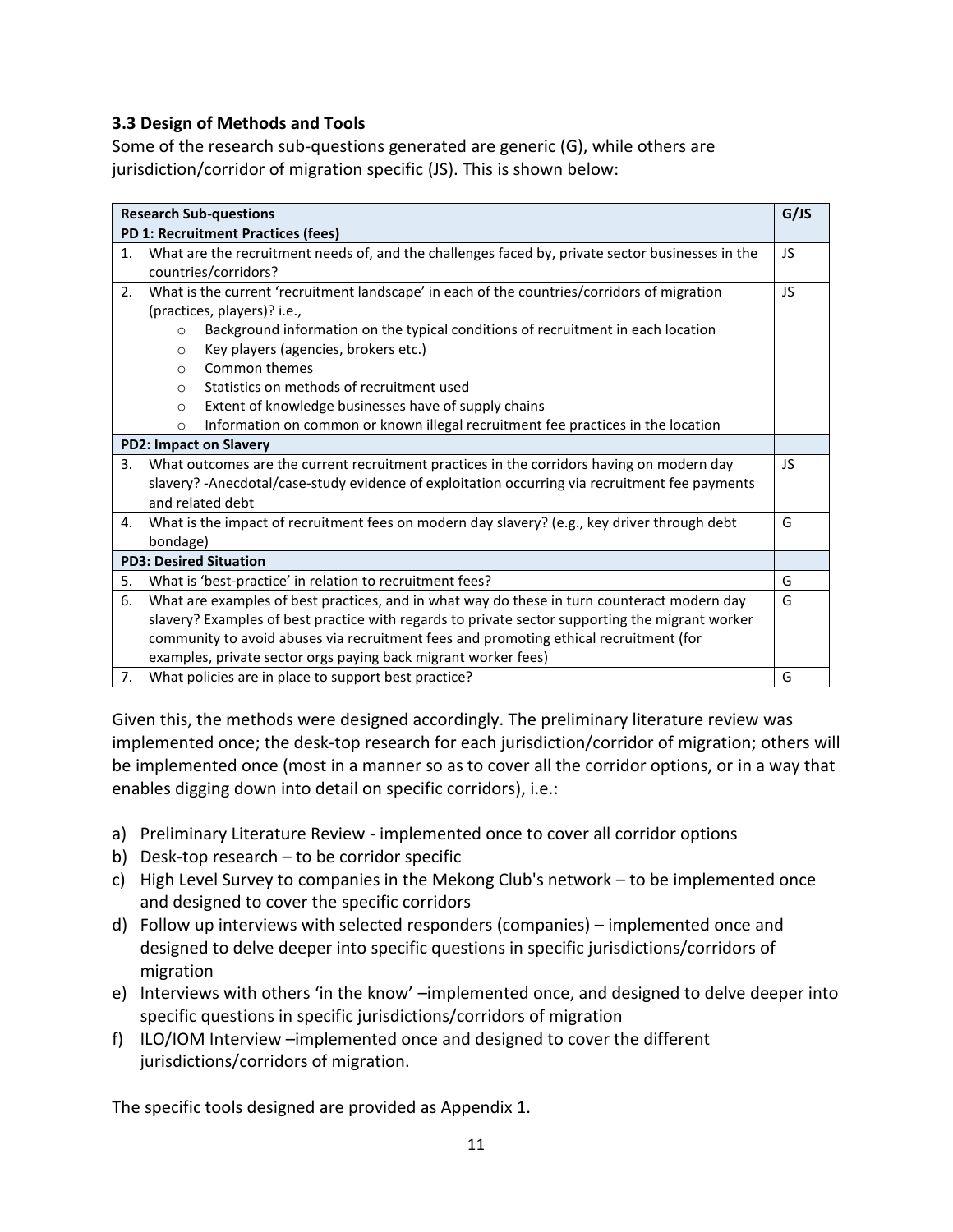# **3.4 Stakeholders**

Six groups of stakeholders were identified:

*Stakeholder Group 1:* Mekong Club network companies who operate in India

- *Stakeholder Group 2:* Mekong Club network companies who operate in Taiwan
- *Stakeholder Group 3:* Mekong Club network companies who operate in Thailand
- *Stakeholder Group 4:* Stakeholder group and tool, to be determined once responses from survey have been collated
- *Stake holder Group 5:* Others 'in the know' who may have information that would help with Tool 'e', e.g., practitioners, researchers, businesspeople, and international aid workers who have information relating to the topic.

*Stakeholder Group 6:* ILO and IOM contacts.

# **3.5 Research Phasing**

As explained in Section 2. 6 above, the methodology was implemented in two phases:

|               | <b>PHASE 1</b>                                                                                                                                                 | <b>PHASE 2</b>                                              | <b>STATUS</b>   |
|---------------|----------------------------------------------------------------------------------------------------------------------------------------------------------------|-------------------------------------------------------------|-----------------|
|               | Preliminary Literature Review                                                                                                                                  |                                                             | Completed       |
|               | Desk-top research (websites of<br>companies in the Mekong Club<br>network, Mekong Club resources)<br>Short survey to companies in the<br>Mekong Club's network |                                                             |                 |
|               |                                                                                                                                                                | Interviews with key companies in the<br>Mekong Club network | To be completed |
|               |                                                                                                                                                                | Interviews with other contacts,<br>people in the know       |                 |
|               |                                                                                                                                                                | Interview by zoom with ILO and IOM                          |                 |
| <b>OUTPUT</b> | Interim Paper on Phase 1                                                                                                                                       | <b>Final Report</b>                                         |                 |

This interim paper provides a summary of progress to date for Phase 1 of the research.

Phase 2 has not yet commenced, and its implementation will enable a final report to be developed.

#### **3.6 Research Team**

- Dr Jacqueline Parisi (The Impact Effect)
- Emily Wakelin (Council for International Development)
- Campbell Garrett (Council for International Development)
- Laura Turner (Council for international Development).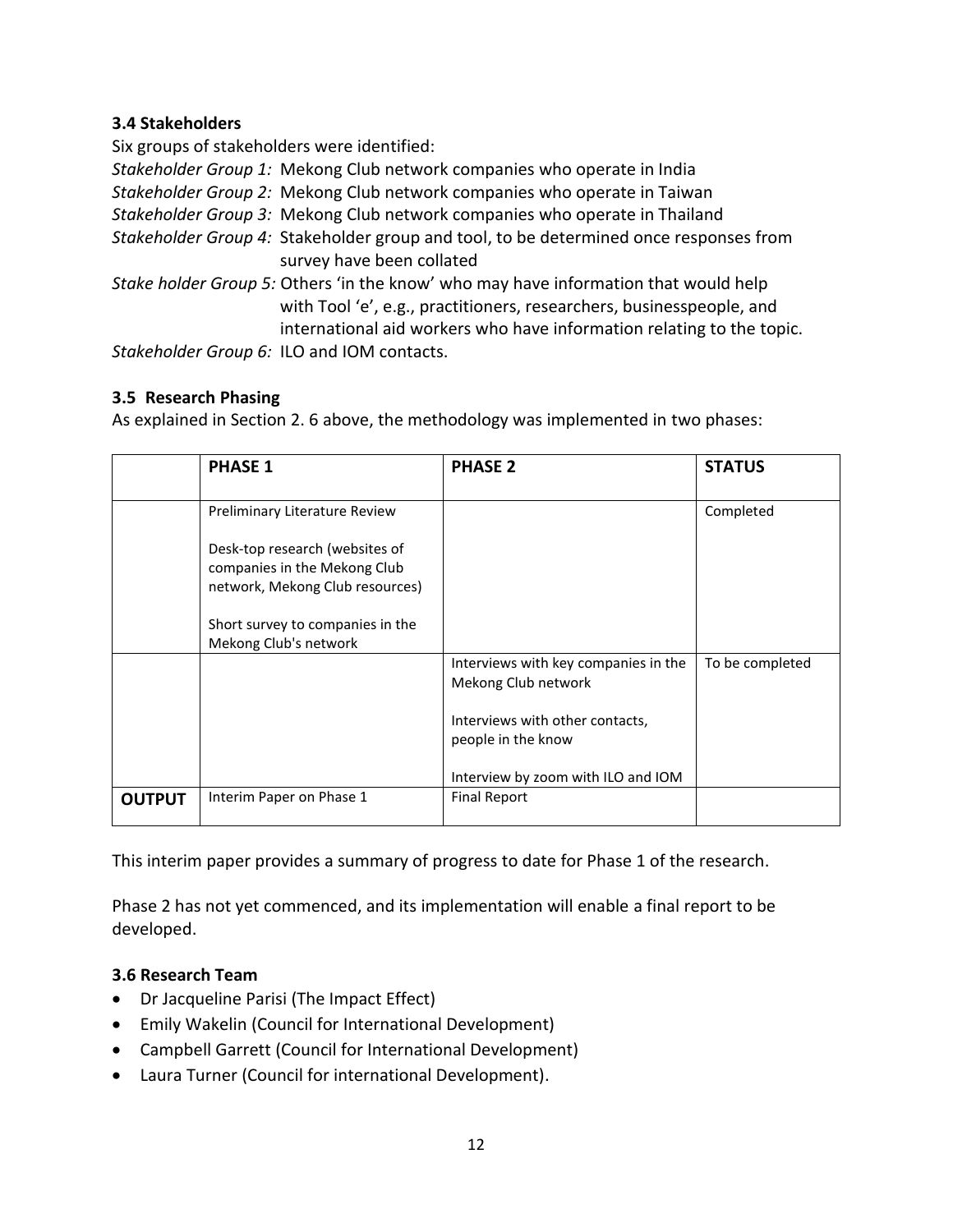# **3.7 Implementation Sequence**

Given the research phasing required (see Section 3. 5 above) the implementation sequence, and duration, is provided below (green shading showing Phase 1 activity).

|         | <b>Action</b>                                                                        |                 |  |  |
|---------|--------------------------------------------------------------------------------------|-----------------|--|--|
|         |                                                                                      | <b>Duration</b> |  |  |
| Phase 1 | <b>Secure Researchers</b><br>1 <sub>1</sub>                                          | 2 weeks         |  |  |
|         | 2.<br>Design Tools                                                                   | 5 weeks         |  |  |
|         | <b>Brief initial researchers</b><br>3.                                               | 1 week          |  |  |
|         | Commence preliminary research (Lit review) and write up<br>4.                        |                 |  |  |
|         | 5.<br>Commence Desk-top research                                                     | 2 weeks         |  |  |
|         | Consider concurrent legal research<br>6.                                             | 2 weeks         |  |  |
|         | Confirm stakeholders<br>7.                                                           | 3 weeks         |  |  |
|         | Survey to companies in the Mekong Club network<br>8.                                 | 5 weeks         |  |  |
|         | Data collection<br>9.                                                                | 2 days          |  |  |
|         | 10. Analysis of data                                                                 | 1 week          |  |  |
|         | 11. Write up 'Methodology'                                                           | 1 week          |  |  |
|         | 12. Write up 'Findings' and 'Analysis'                                               | 1 week          |  |  |
|         | 13. Develop and write up 'Conclusions' and 'Recommendations'/finalise interim report | 10 days         |  |  |
| Phase 2 | 14. Follow up interviews with selected companies in the Mekong Club network          | 2 weeks         |  |  |
|         | 15. Interviews with others 'in the know'                                             | 1 week          |  |  |
|         | 16. ILO/IOM Interview                                                                | 1 week          |  |  |
|         | 17. Integrate findings and develop final report                                      | 1 week          |  |  |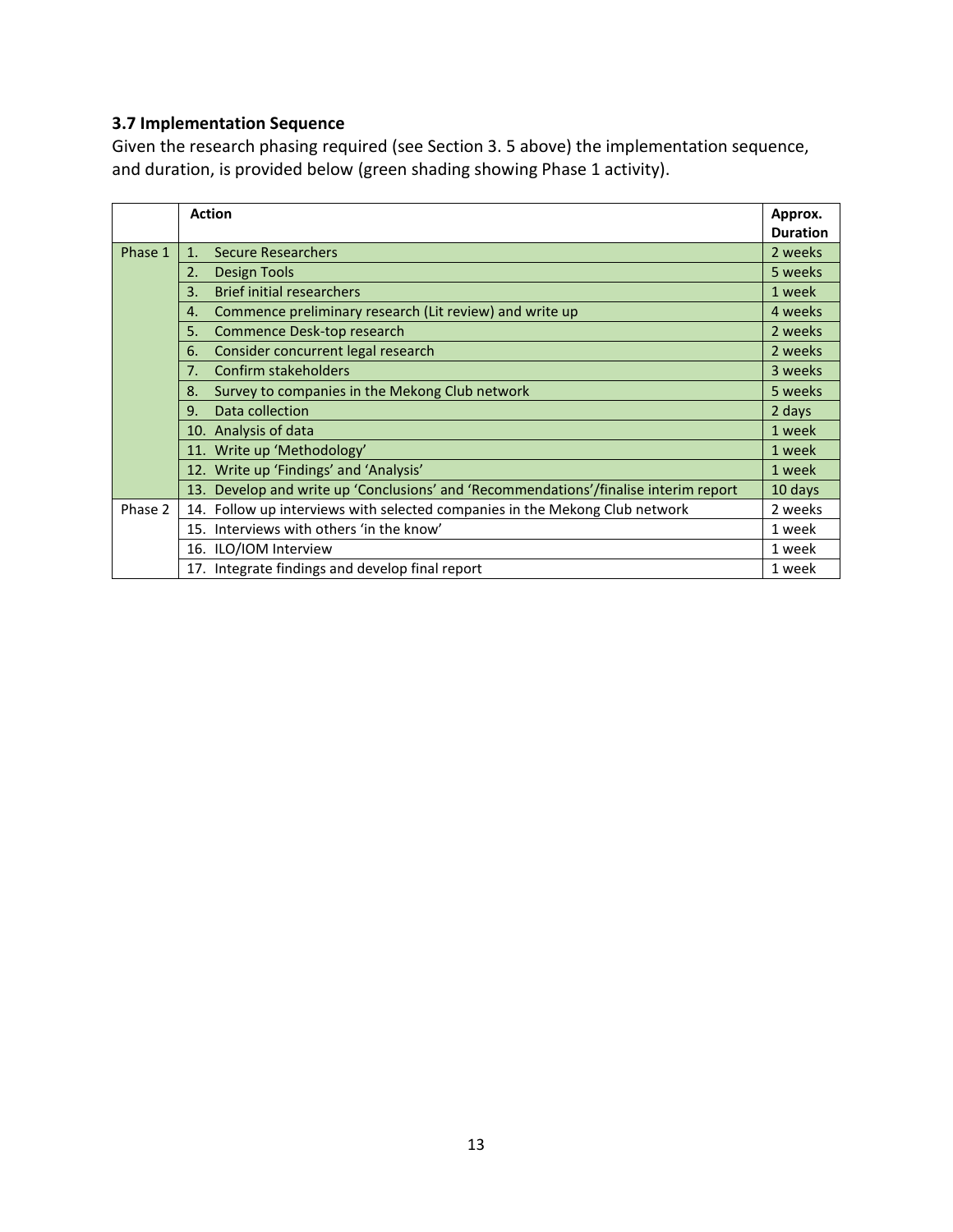# **Section 4: Preliminary Literature Review**

# **4.1 Preliminary Literature Review Introduction**

As outlined in previous sections, this research into current recruitment fees and practices and how to leverage them to best mitigate slavery throughout Asia, commenced with a preliminary literature review.

The purpose of this preliminary literature review was to gain an understanding of the current published literature. As noted in Section 2.7 (Research Limitations) the preliminary literature review is not written as an academic paper and contains hyperlinks for ease; it has been written to document the results of a search for published data. The scope of the preliminary literature review was the wider initially proposed jurisdictions, i.e.:

- China (internal migration)
- India (internal migration)
- Thailand (internal migration)
- Vietnam (internal migration)
- Myanmar workers going to Thailand
- Vietnam, Philippines, Thailand, Indonesia workers going to Taiwan
- Bangladesh & India workers going to Jordan.

When managed well, labour migration has the potential to aid economic growth, alleviate poverty, and help to develop communities, families, and workers alike. However, mismanagement of migration often leads to an increase of vulnerability and exploitation of migrant workers, poor regulation of migration corridors, unethical recruitment practices and fees, and various forms of modern-day slavery. This is prevalent in the Pacific and throughout Asia.

# **4.2 Recruitment Fees**

Research shows that migrant workers can be exploited by brokers who charge excessive recruitment fees, provide misleading information regarding job offers, or withhold identification documents of the migrant workers (IOM & amfori, 2019). These actions typically prevent migrant workers from leaving their organisations and subjects them to working in geographic areas in which they may not have previous experience, may not have the capacity to fulfil, or may not be physically suited to. The workers' work permits are typically tied to their employers, giving the employer total control. As such they are not able to seek alternative or additional employment and remain with the employer in the quest to establish a financial safety net and increase their standard of living (IOM & amfori, 2019).

Common challenges in recruitment practices and subsequent employment include:

- Charging of excessive recruitment fees
- Misleading employment information
- Employers withholding identification information
- Forced labour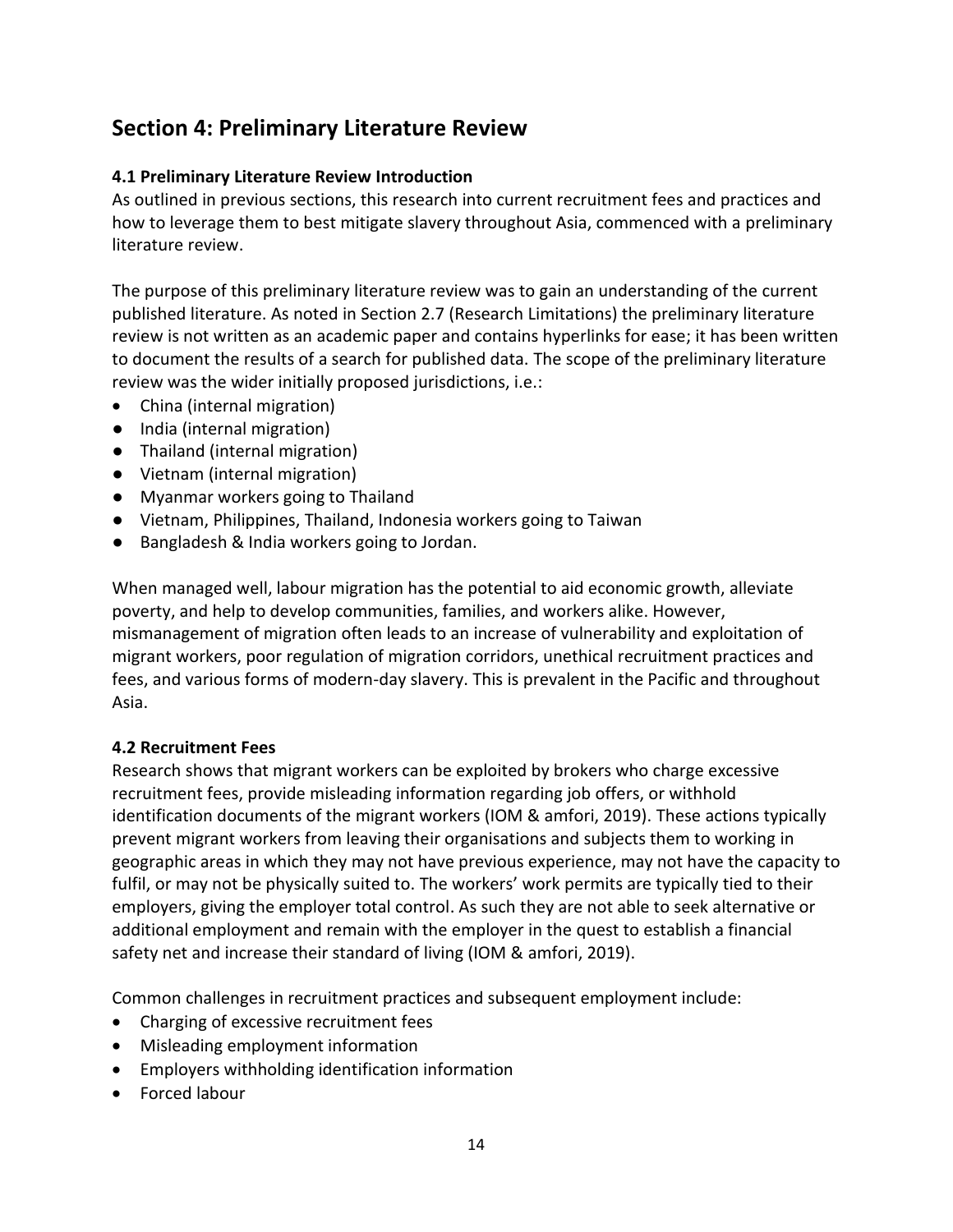- Easy abuse
- Overworking for little to no pay
- Inability to seek alternative employment
- Lack of effective communication due to language barriers
- Dependence on employers for providing accommodation and financial security
- Degrading living conditions for migrant workers.

Poor recruitment practices and tremendous fees not only have an impact on the financial situation of migrant workers, but they also take a toll on the mental and emotional well-being of these people, and further impacts work performance and undertaking of daily tasks. Some key impacts on well-being include poor access to healthcare and therefore poor health, dense and degrading living conditions, fatigue, stress, and depression.

An online media channel, The Wire, provides background and context of the issues experienced in South-east Asia, and on this website a report by a Kathmandu-based organisation states that across South Asia, governments treat internal migrants as "human entities meant for profiteering by others". (The Wire, 2021)

# **4.3 China Internal Migration**

[The ILO](https://www.ilo.org/beijing/areas-of-work/labour-migration/lang--en/index.htm) (ILO, n.d.) reports that China experiences the most extensive internal migration. Internal migration is characterised by two main features: migrants leaving farmlands for urban areas and/or for agricultural activities: labour flows directed form interior to coastal areas. Rural migrant workers have had a positive impact on the socio-economic structure of China. They have increased incomes for rural residents, generated wealth for the society, and contributed to rural and urban development as well as the modernisation of China as a whole (ILO, n.d.).

One of the articles regarding ethical recruitment practises in China was written by [Ethical](https://www.ethicaltrade.org/system/files/shared_resources/Ethical%20Recruitment%20Practice%20and%20Prevention%20of%20Forced%20Labour%20in%20China.pdf)  [Trading Initiative.](https://www.ethicaltrade.org/system/files/shared_resources/Ethical%20Recruitment%20Practice%20and%20Prevention%20of%20Forced%20Labour%20in%20China.pdf) It outlines the significance of the manufacturing sector and the need for migrant recruitment to make up the number of workers in busy seasons. It mentions that, as migrant workers are in such high demand, they are less likely to have to pay recruitment fees. However, a survey indicated that 12% of workers have had to pay recruitment fees to obtain jobs (Ethical Trading Initiative, n.d.).

Another [article published in 2005 by Xinhua News Agency](http://www.china.org.cn/english/government/121631.htm) outlines a new "Spring Breeze Action" that offers migrant workers employment without recruitment fees. It is unknown whether this action has continued and the impact it has had on recruitment practices.

# **4.4 India Internal Migration**

An essay written online outlines th[e limitations and shortfalls of the Indian private sector](https://www.economicsdiscussion.net/essays/private-sector-of-india-essay/17689) (Jain, n.d.). This includes high emphasis on low-priority industries; emergence of monopoly of power and economic concentration; concentration of black money; industrial disputes; industrial sickness; regulatory procedure and related delays; unnecessary control; inadequate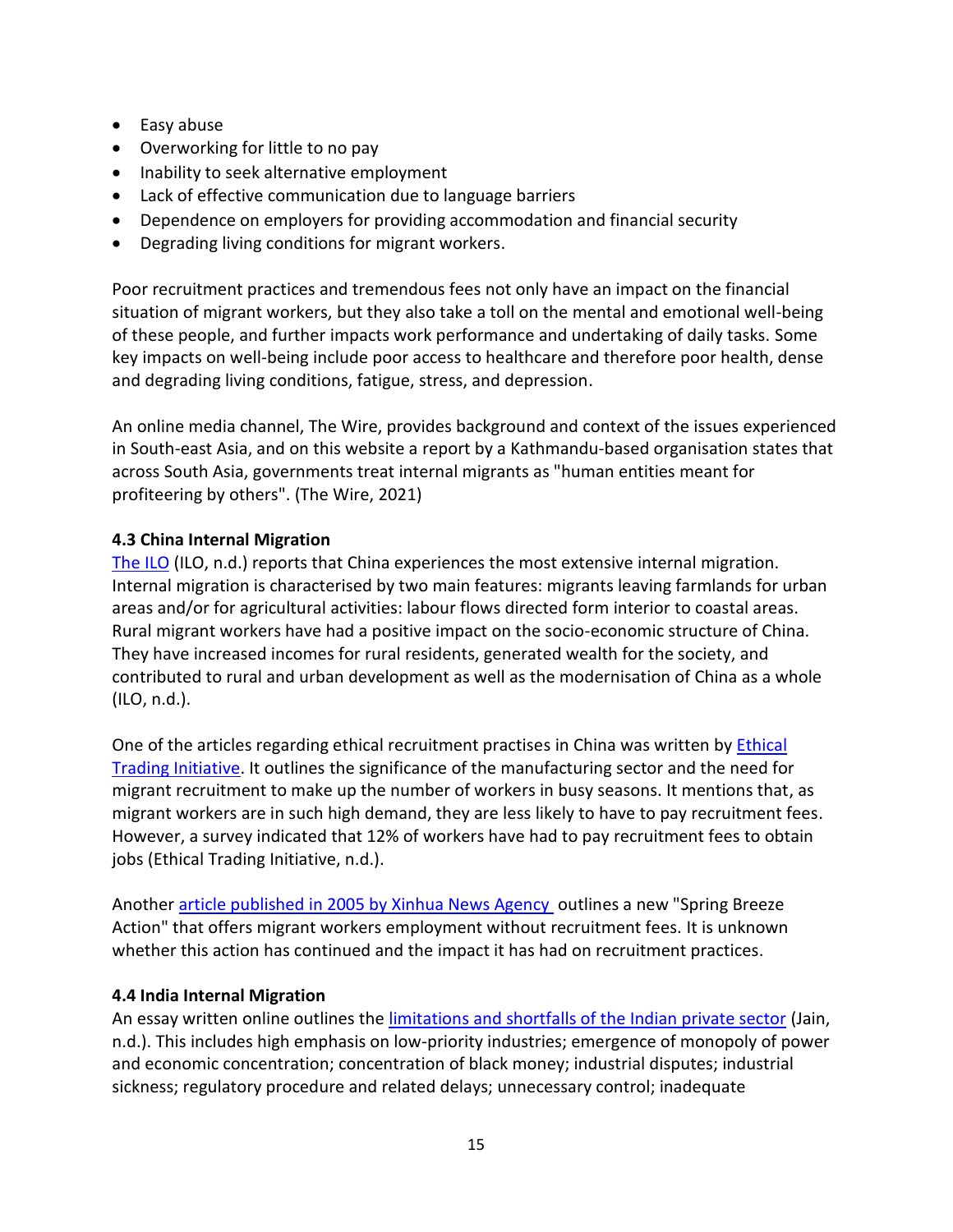diversification; reservation for the small sector; lack of finance and credit; and low ration of profit (Jain, n.d). These challenges faced by the private sector will most likely result in an increase in the need for migrant workers, which in turn will impact flows of internal migration and increase the number of workers affected by unethical recruitment and poor working conditions.

[The Migration Policy Institute \(](https://www.migrationpolicy.org/article/internal-labor-migration-india-raises-integration-challenges-migrants)Abbas & Varma, 2014) explains that both marriage and the longdistance, male dominated migration are the two main drivers of internal migration in India. The webpage explores migration flows and how they are difficult to measure. This website is a helpful complement to the link above (referring to the Indian private sector) and helps to provide a deeper understanding of the driving forces behind this kind of migration.

#### **4.5 Thailand Internal Migration**

[Thailand Business News \(](https://www.thailand-business-news.com/opinion/59104-thailand-needs-migrant-workers-now-ever.html)Auethavornpipat, 2017) reports that the declining fertility rate is decreasing Thailand's workforce and that migrant workers are needed now more than ever. Recent moves on the Royal Ordinance on Foreign Workers Management, in an attempt to address the issue of debt bondage and charging of excessive recruitment fees, has led to a mass exodus of migrant workers from Thailand (Auethavornpipat, 2017). This has caused a labour shortage in the seafood, construction, service, and agriculture industries and has changed the pre-existing view of migrant workers being the cause of communicable diseases, rising crime rate, and environmental degradation in Thailand (Auethavornpipat, 2017). This reduction of the workforce and lack of migrant workers in primary industries calls for a greater need of internal migration across Thailand.

#### **4.6 Vietnam Internal Migration**

[A UNDP and IOM co-publication \(](https://bangkok.unesco.org/sites/default/files/assets/article/Social%20and%20Human%20Sciences/publications/vietnam.pdf)UNDP, UNESCO, UN-Habitat & IOM) assesses the context of Vietnam internal migration and the effect of climate change on migration patterns. They note that Vietnam's internal migration is mostly intra-regional except for the Southeast, drawing migrants from other regions. Climate change would also see a shift in migration patterns due to rising sea-levels, inundated wetlands, water pollution, overfishing, and soil degradation (to name few), causing mass displacement across the region and push people toward urban centres (UNDP, UNESCO, UN-Habitat & IOM, n.d.).

As mentioned in the report, a survey conducted in 2015 showed that 13.6% of Vietnam's population are internal migrants which is significantly higher than the international migrant population which sat at 2.9% of the total Vietnamese population (UNDP, UNESCO, UN-Habitat & IOM, n.d.).

# **4.7 Myanmar Workers Migrating to Thailand**

[The ILO](https://www.ilo.org/wcmsp5/groups/public/---asia/---ro-bangkok/documents/publication/wcms_103923.pdf) (2015) explains that migration of labour from Myanmar to Thailand is driven by crossborder trade and investment, differences in economic development, and Myanmar's ethic conflict. This same report explains the importance of migrant workers on the prosperity of the economy. The recruitment fees paid by the migrant workers appear to contribute to government budgets and the workers add value to the GDP of the country, making them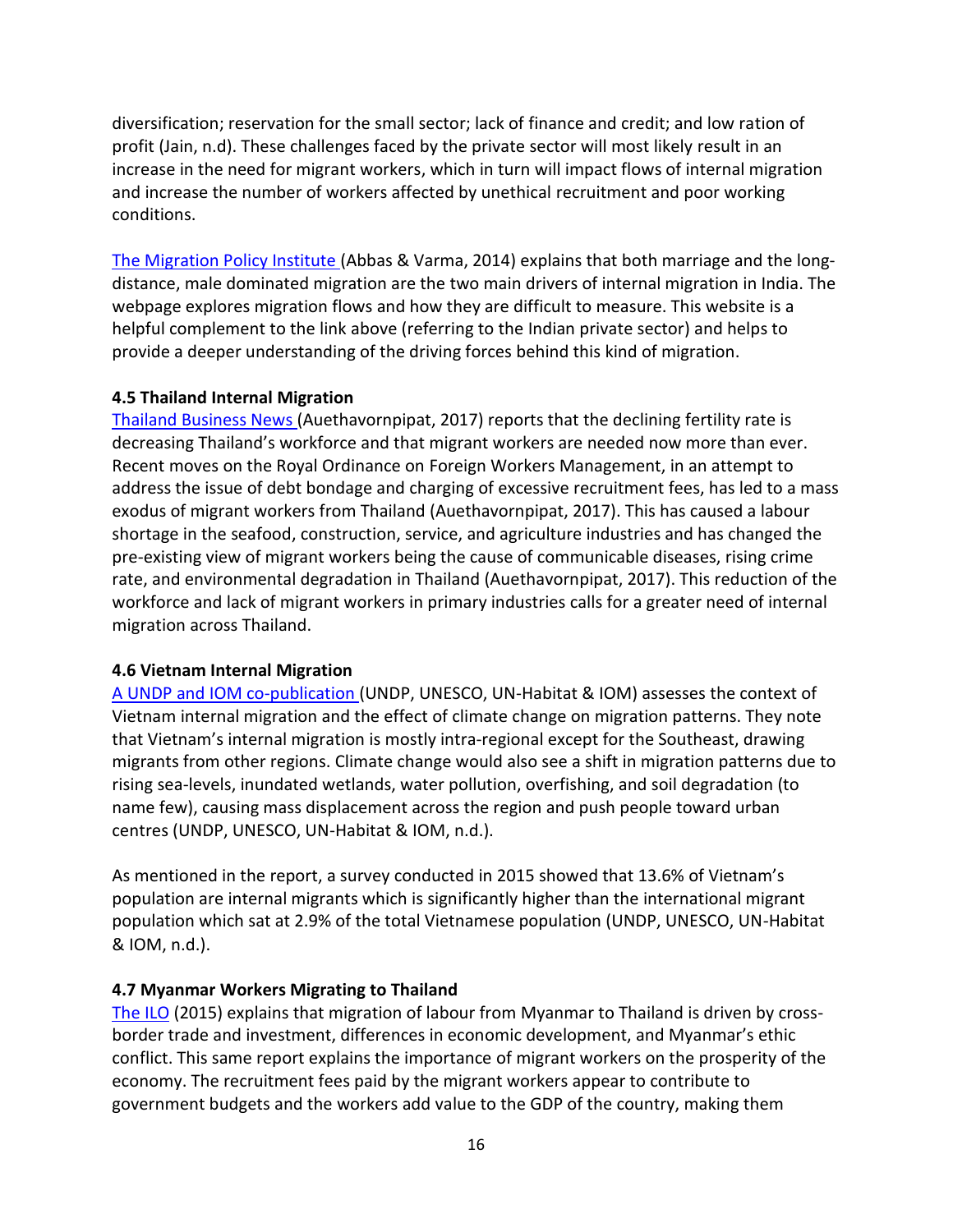desirable workers (ILO, 2015). In 2007 it was noted that migrant workers paid an equivalent total of \$12 billion to the government as an extra budgetary income (ILO, 2015).

The UN Migration Agency hosted a [two-day workshop i](https://myanmar.iom.int/my/news/myanmar-overseas-employment-agencies-explore-pathways-more-ethical-recruitment)n November 2018 on ethical recruitment standards and the International Recruitment Integrity System (IRIS) certification process. Twenty-five private recruitment agency members of the Myanmar Overseas Employment Agencies Federation and other ministry staff members took place in this workshop. The purpose of this was to increase understanding of ethical recruitment practices and how to become IRIS-certified.

Cal-Comp Electronics is a leading employer of migrant workers in Thailand. It is estimated they have a migrant workforce of more than 13,000 workers, with the majority coming from Myanmar. [A report was written in 2018 b](http://electronicswatch.org/compliance-report-update-cal-comp-samut-sakorn-and-petchaburi-thailand-october-2018_2555998.pdf)y this company looking into ethical recruitment practices that follows the "employer pays" principle, mitigating risk of forced labour and debt bondage. A series of interviews were conducted from 2016 to 2018 in Cal-Comp's two major production facilities. Research has shown that although there have been improvements, the organisation remains far from compliance leaving migrant workers at risk of forced labour and debt bondage (Cal-Comp Electronics, 2018).

# **4.8 Vietnam, Philippines, Thailand, Indonesia Workers Migrating to Taiwan**

[The China Post](https://chinapost.nownews.com/20200902-1707878) (Yen, 2020) reports on the request for Taiwan to ban recruitment fees in the interest of combatting human trafficking. The argument is that these fees should be the responsibility of employers rather than employees. Excessive fees often leave migrant fishermen susceptible to vulnerabilities and further exploitation by corrupt brokerage systems (Yen, 2020). Better recruitment practices will help prevent exploitation in their designated areas that further leads into human trafficking.

A slide show by [Hope Workers' Center](http://www.cedaw.org.tw/en/upload/media/Capacity%20Building/7-1BMigrant%20Worker%20in%20Taiwan.pdf) (Hope Workers' Center, n.d.) shows the current landscape of the migrant workers in Taiwan and what challenges the workers face including the lack of protection, lack of bargaining power, and corrupt broker agencies. This presentation focuses on Vietnam, Thailand, Indonesia, and the Philippines.

A report published by [Interfaith Centre on Corporate Responsibility \(](https://www.iccr.org/sites/default/files/iccrsbestpracticeguidanceethicalrecruitment05.04.17.pdf)Gurney, 2017) explores Taiwan recruitment fees and practises and provides a breakdown of what constitutes the total fee; visa, travel, accommodation, recruitment fee to employer. The breakdown shows the types of fees that are paid before departure and the fees that the employer is willing to cover. Indian and Vietnamese workers roughly end up being charged Taiwan \$184,000-190,000 (equating to USD6500-6800) and Thai workers are charged approximately \$145,000 (Gurney, 2017).

The report also provides case studies into Taiwanese companies. Coca-Cola in Taiwan had migrant workers from Thailand, Vietnam, and Indonesia. They were among the first food and beverage companies to adopt a policy that banned recruitment fees to migrant workers (Gurney, 2017). In 2014, Coca-Cola set reviewed its internal policies and due diligence to better protect workers in its supply chain (Gurney, 2017).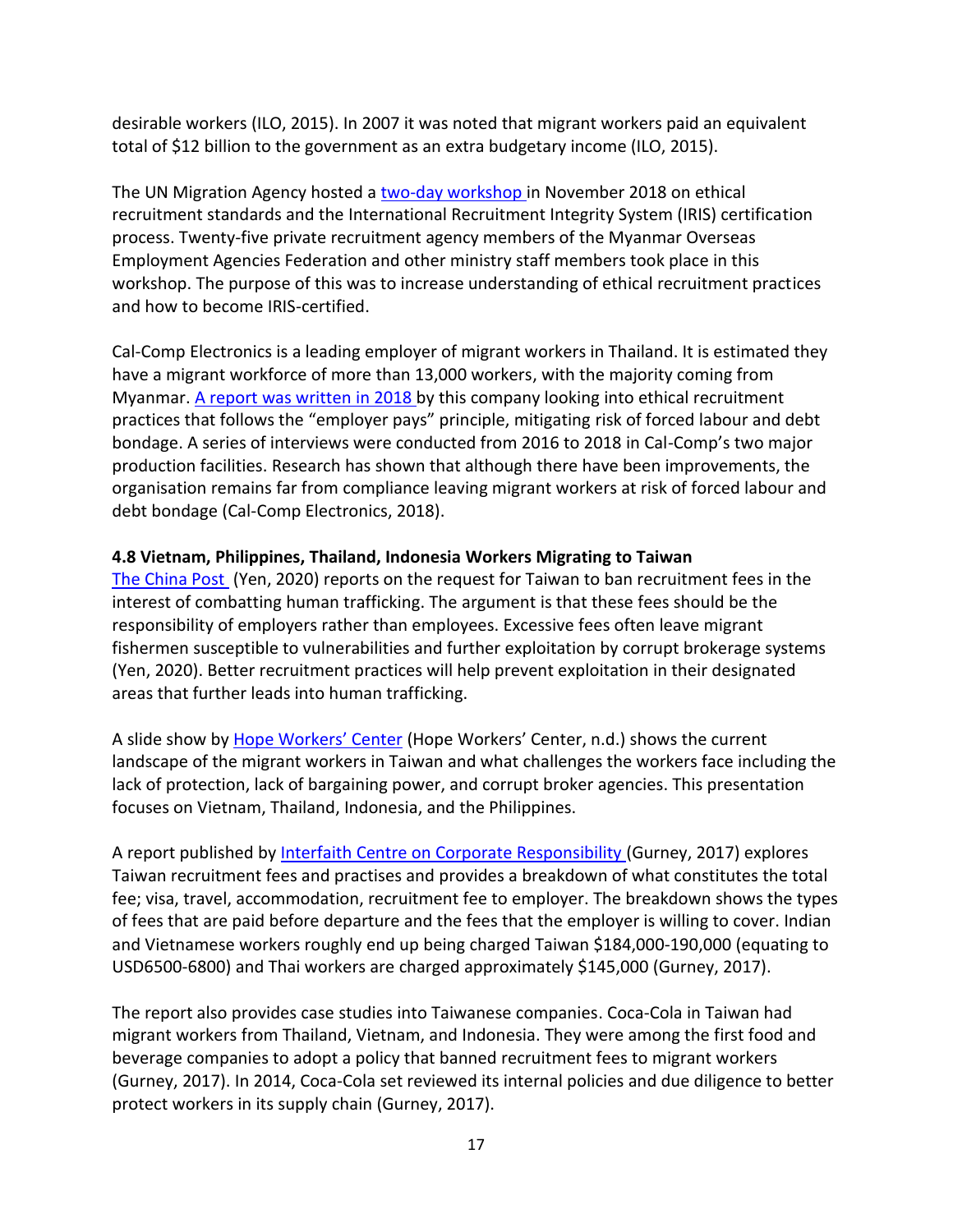#### **4.9 Bangladesh and India Workers Migrating to Jordan**

[The ILO and other co-publishers \(](https://www.adb.org/sites/default/files/publication/190600/overseas-employment-ban-workers.pdf)2016) have written a report on Bangladesh workers migrating overseas. Although the destination did not include Jordan, it provided an overview of Bangladesh migrant workers' current situation and challenges and questioned how migration is induced. Graphs in the report show a trend of unskilled migrant workers being deployed for work, which is challenge when overseas, and leaves them open to further exploitation (ADB & ILO, 2016).

Research performed by the [ILO](https://www.ilo.org/wcmsp5/groups/public/---ed_norm/---ipec/documents/publication/wcms_727143.pdf) (2019) focuses on the Nepal-Jordan corridor. It also looks into the benefits of fair recruitment and the reality on contract deception on the wellbeing of the migrant workers. A comparison study was conducted where fairly recruited migrant workers were employed in Jordan and interviewed alongside conventionally recruited workers (ILO, 2019). As expected, the fairly recruited workers showed a more positive outcome. There appears to be a large gap in this area of research for the Bangladesh/India – Jordan migrant corridor.

#### **4.10 Impact on Slavery**

[Shawn MacDonald](https://knowthechain.org/the-key-to-fighting-modern-slavery-in-supply-chains-eliminate-worker-recruitment-fees/) (2014) draws links between recruitment fees and debt bondage/working for no pay. The lack of accountability amongst labour brokers and private employment agencies leads to cheating of employment in the form of a completely different job than promised, or no job at all (MacDonald, 2014). Regardless of the outcome, these migrant workers are expected to repay this recruitment fee, often working ridiculous hours with no over-time and a small wage which does not cover recruitment costs or the debt it incurs (MacDonald, 2014). This is the pathway to modern day slavery and human trafficking.

The ILO (2017) provides a factual overview of [slavery statistics](https://www.ilo.org/global/topics/forced-labour/lang--en/index.htm) to help develop a further understanding of the where forced labour, human trafficking, and modern slavery is more prevalent. ILO report that an estimated 40.3 million people are trapped in modern-day slavery at any one time; 1 in 4 victims of slavery are children; 4.8 million people are sexually exploited; 24.9 million people are trapped in forced labour; 4 million people are in state-imposed forced labour; and women and girls are reported to account for 99% of sex industry victims and 58% in other areas (ILO, 2017).

#### **4.11 Recruitment Best Practise**

[Interfaith Centre on Corporate Responsibility on best practises of recruiting migrant workers,](https://www.iccr.org/sites/default/files/iccrsbestpracticeguidanceethicalrecruitment05.09.17_final.pdf) in their report 'Best Practice Guidance on Ethical Recruitment of Migrant Workers' highlights the process some organisations follow to ensure ethical recruitment processes of migrant workers and positions them as standards for other companies wanting to implement an increased standard of migrant recruitment processes and drive sustainable change (Gurney, 2017).

This report provides an in-depth investigation into specific case studies throughout Asia, the Americas, and Africa and outlines the steps that each company in those areas took to ensure better recruitment fee practices. The best practices are summarised below: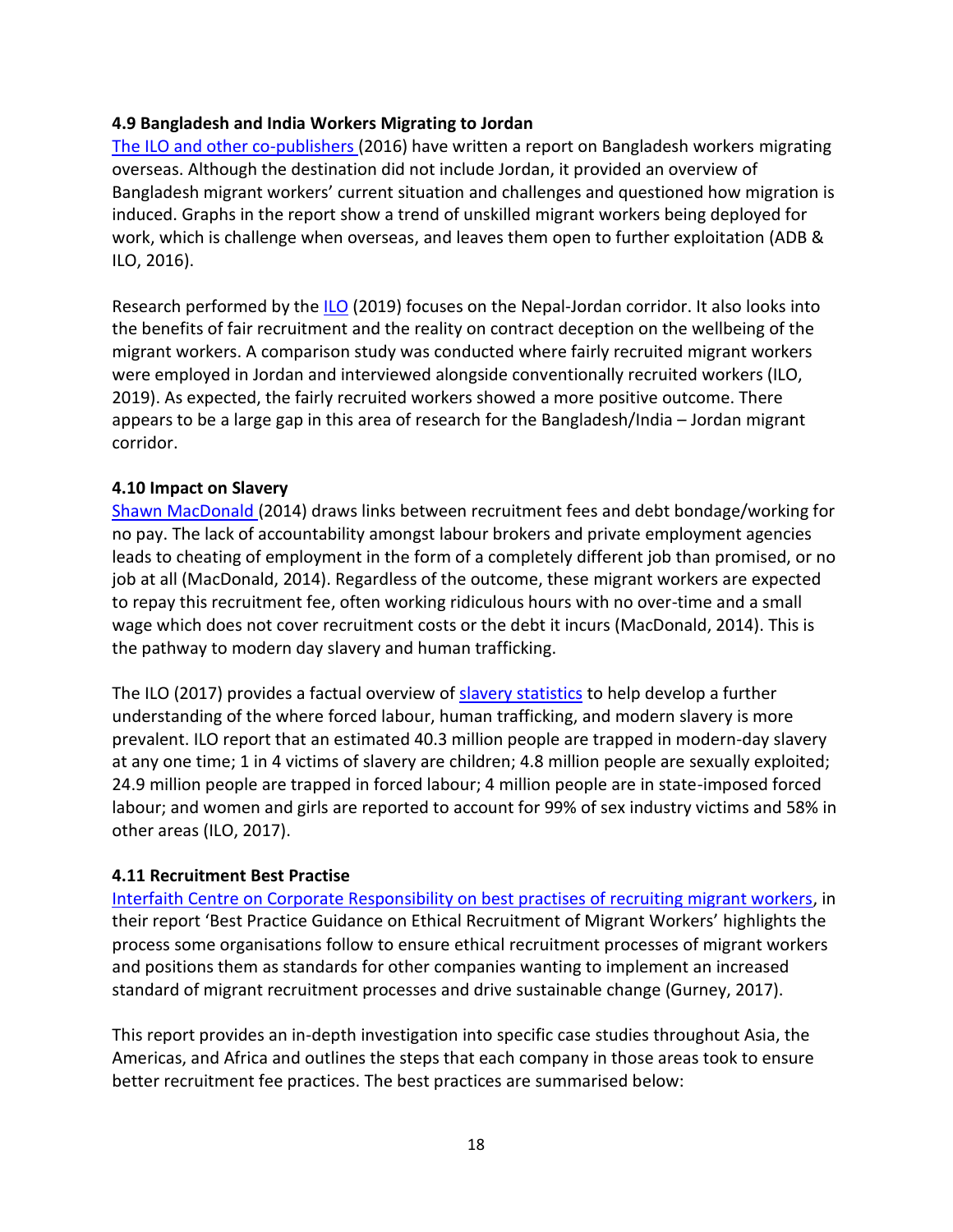- 1. POLICY DEVELOPMENT: Adopt a forward-facing (public) policy and a guidance document that addresses the recruitment of migrant workers, including the prohibition of worker-paid fees, passport/personal paper confiscation and a written contract with the terms of employment in the language of the worker (3 pillar model). Map the entire supply chain including products, services and labour to identify the risks and, with the support of top management, start implementing the policy across these entities.
- 2. DIRECT RECRUITMENT: Where feasible for a company, establish a direct recruitment mechanism with dedicated staff in sending and receiving countries. If a company must use broker services, work only with authorized brokers securing direct hiring of workers immediately after placement.
- 3. WORK WITH SUPPLIERS: Establish an understanding with suppliers vis-à-vis recruitment through direct communication, contracts and other tools. Conduct trainings on ethical recruitment, assist suppliers with reimbursement of fees and verify that only authorized brokers are used.
- 4. AUDITING TOOLS: Ensure that the recruitment system is included in the scope of a 3rd party audit and that recruitment agencies are included in the scope of the audit. Best Practice Guidance on Ethical Recruitment of Migrant Workers.
- 5. COMPLIANCE WITH LOCAL LAW: Migrant workers are covered under local labour law for wages, overtime, leave, holidays, health insurance and social security benefits. No illegal deductions from wages are withheld without a worker's explicit consent. Workers have freedom of association and collective bargaining rights. Company investigates any allegations of worker abuse.
- 6. RECRUITMENT FEES REIMBURSEMENT: Company defines recruitment fees, adopts a fee-free model and verifies reimbursement of fees to workers.
- 7. BEYOND COMPLIANCE: Company assists suppliers with covering recruitment costs; company/suppliers ensure that workers have access to grievance mechanisms. Accommodation, food and transportation allowances, transportation to/from home countries, and supplemental accident insurance are covered in company's direct operations and by suppliers.
- 8. LEADERSHIP: Company participates in industry initiatives like the Leadership Group for Responsible Recruitment, EICC, AIAG, FLPG and others. Company collaborates with local governments through MOUs or taskforces and civil society on worker's rights issues.

Additionally, International Recruitment Integrity System [\(IRIS\)](https://iris.iom.int/) (IRIS, n.d.) has published a tool created by the IOM to help advance the establishment of ethical recruitment as a norm. They also provide tools and guidelines to ensure that companies are approaching recruitment practices in best way possible. A report written by the IOM and IRIS (IRIS & IOM, 2020) on [guidance for labour recruiters](https://publications.iom.int/system/files/pdf/guidance-for-labor-recruiters.pdf) sets out guidelines for employers and recruitment agencies to follow to ensure ethical recruitment.

IOM & amfori (2019) present [a short report](https://www.amfori.org/sites/default/files/IOM-amfori%20roundtable%20report_clean_.pdf) 'Enhancing Protection of Migrant Workers in Asia Through Responsible Recruitment and Employment Practices - Round Table Report', which outlines the challenges faced by migrant workers and how to best remedy them. It is suggested that a 'multi-stakeholder' and collaborative approach is required when promoting ethical recruitment and putting forward the best interests of the workers. This report also provides recommendations for best practise. These include:

- 1. Strengthening the monitoring and due diligence on employers so that transparency can occur.
- 2. Strengthen the reporting by the private sector.
- 3. Raise awareness on the rights and responsibilities that migrant workers have.
- 4. Provide a detailed and straightforward employment contract to migrant workers.
- 5. Increase and strengthen collaboration.
- 6. Raise awareness of employers by encouraging training and further knowledge (IOM & amfori, 2019).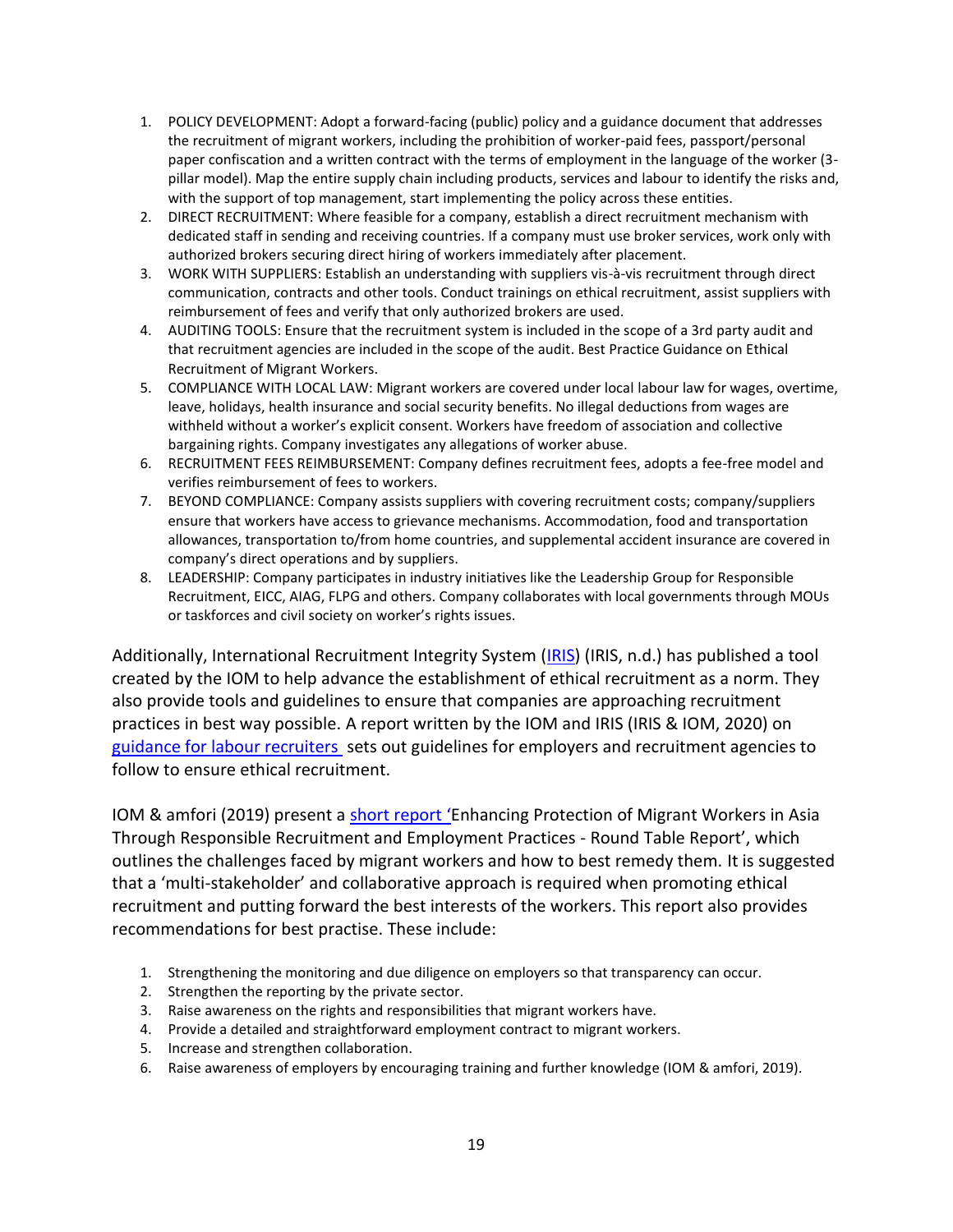UNODC has published a report on 'The Role of Recruitment Fees and Abusive and Fraudulent Recruitment Practices of Recruitment Agencies in Trafficking in Persons', which also includes a small section providing guidance to business (UNODC, 2015).

# **4.12 Summary**

- Migrant workers are vulnerable to exploitation by brokers, who charge excessive recruitment fees, provide misleading information regarding job offers, and/or withhold identification documents of the migrant workers. This ties the migrant workers to the employer and prevents them from seeking alternative employment.
- China, Vietnam, India, and Thailand internal migration corridors have a produced varying, but not large, amounts of literature. Overall, the internal migration focus is lacking, and a large gap exists in the research. With the exception of India, for all of the locations studied, none of the information sourced gives any insight into the struggles faced by the private sector in relation to recruitment.
- Comparatively, there is seemingly more information available on Taiwan migrant recruitment fees and practises than any other migrant corridor.
- An exceptionally large gap exists for the Bangladesh/India to Jordan corridor.
- A considerable amount of literature is available relating to the links between recruitment fees and modern-day slavery.
- Much information is available on best practice for recruitment fees and practices. Most articles and report suggest the same or similar ways of moving forward in an ethical manner.
- This research presents an opportunity to contribute to the body of knowledge and research in this topic.

The preliminary literature review showed a lack of available information. It was therefore recommended that the scope of the research be narrowed to enable depth of findings. The scope was subsequently narrowed to three migration corridors: India internal migration; corridors into Taiwan; and Myanmar workers going to Thailand.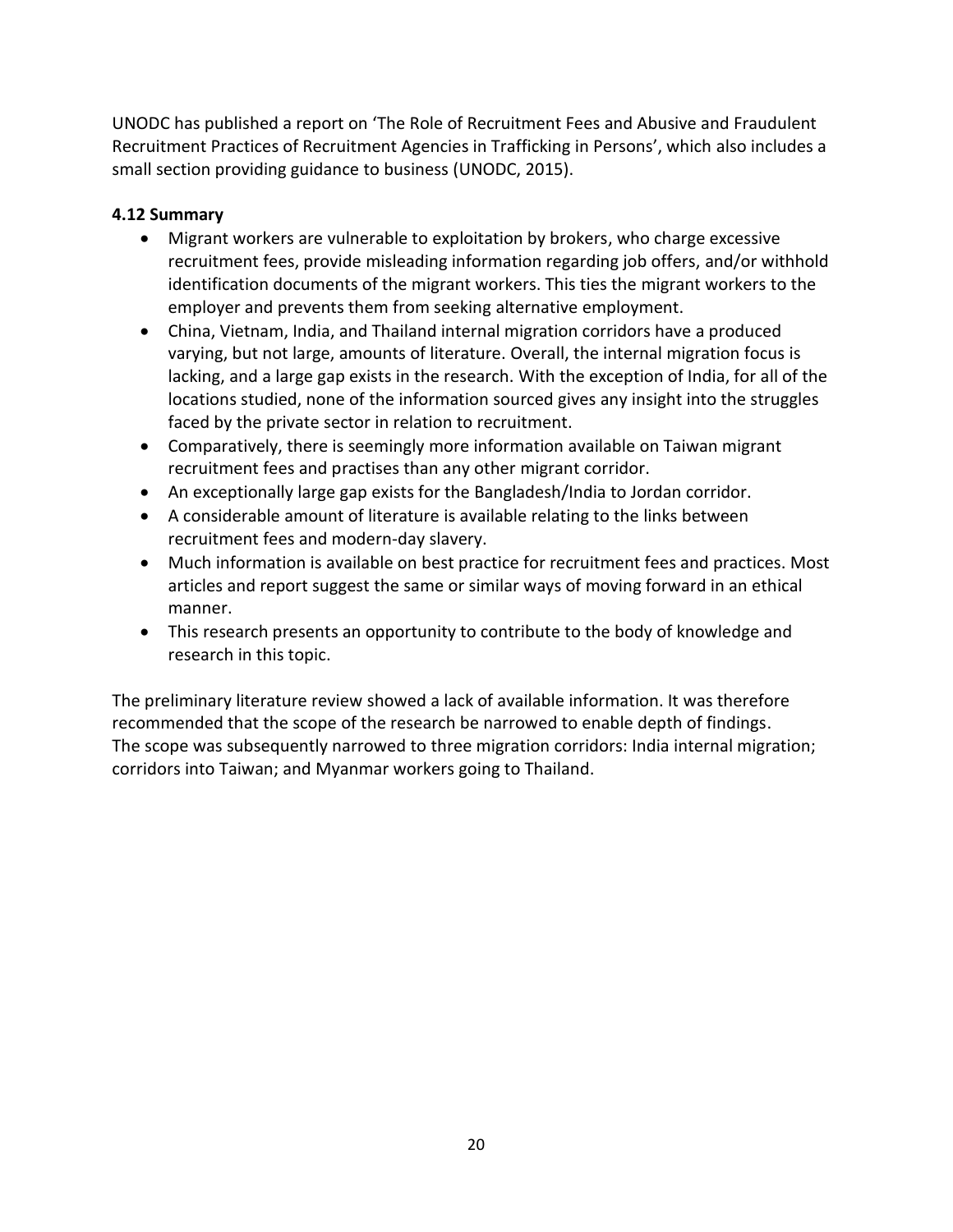# **Section 5: Desk-Top Research Findings**

## **5.1 Introduction**

As outlined in Appendix 1: Tools, the purpose of the desk-top research is to answer the below research questions:

What is the current 'recruitment landscape' in the corridors of migration (practices, players)? i.e.,

- Background information on the typical conditions of recruitment in each location
- Key players (agencies, brokers etc.)
- Common themes
- Statistics on methods of recruitment used
- Extent of knowledge businesses have of supply chains
- Information on common or known illegal recruitment fee practices in the location.

What outcomes are the current recruitment practices in the corridor having on modern day slavery?

Anecdotal/case-study evidence of exploitation occurring via recruitment fee payments and related debt?

What is the impact of recruitment fees on modern day slavery thought to be in the corridor?

Are there any examples of good/best practices in the corridor, which are thought to counteract modern day slavery? Examples of best practice with regards to private sector supporting the migrant worker community to avoid abuses via recruitment fees and promoting ethical recruitment (for examples, private sector orgs paying back migrant worker fees).

The following sections provides a synthesis of the data collated. In order to protect the identity of the companies researched, the raw data is not contained in the body of this report.

#### **5.2 India Internal Migration**

#### **5.2.1 Current Recruitment Landscape**

As outlined previously, migrant workers are frequently asked to pay recruitment fees for placement in jobs both internally and abroad. This fee-paying protocol is standard practice in the global South and is employed within the supply chain of many leading brands (UNODC, 2015). Internal migrants in India suffer a significant deal due to their lack of recognition by state authorities following interstate movements. The country has instilled many pro-poor entitlement policies but, for the most part, these services operate on a state-by-state basis, where migrants that have travelled beyond state territory will receive no benefit (South Asians for Human Rights, 2019). A recent snapshot study of the current legal framework and situation regarding legal and illegal fees in India has been performed by lawyers for the Mekong Club, and is available from the Mekong Club.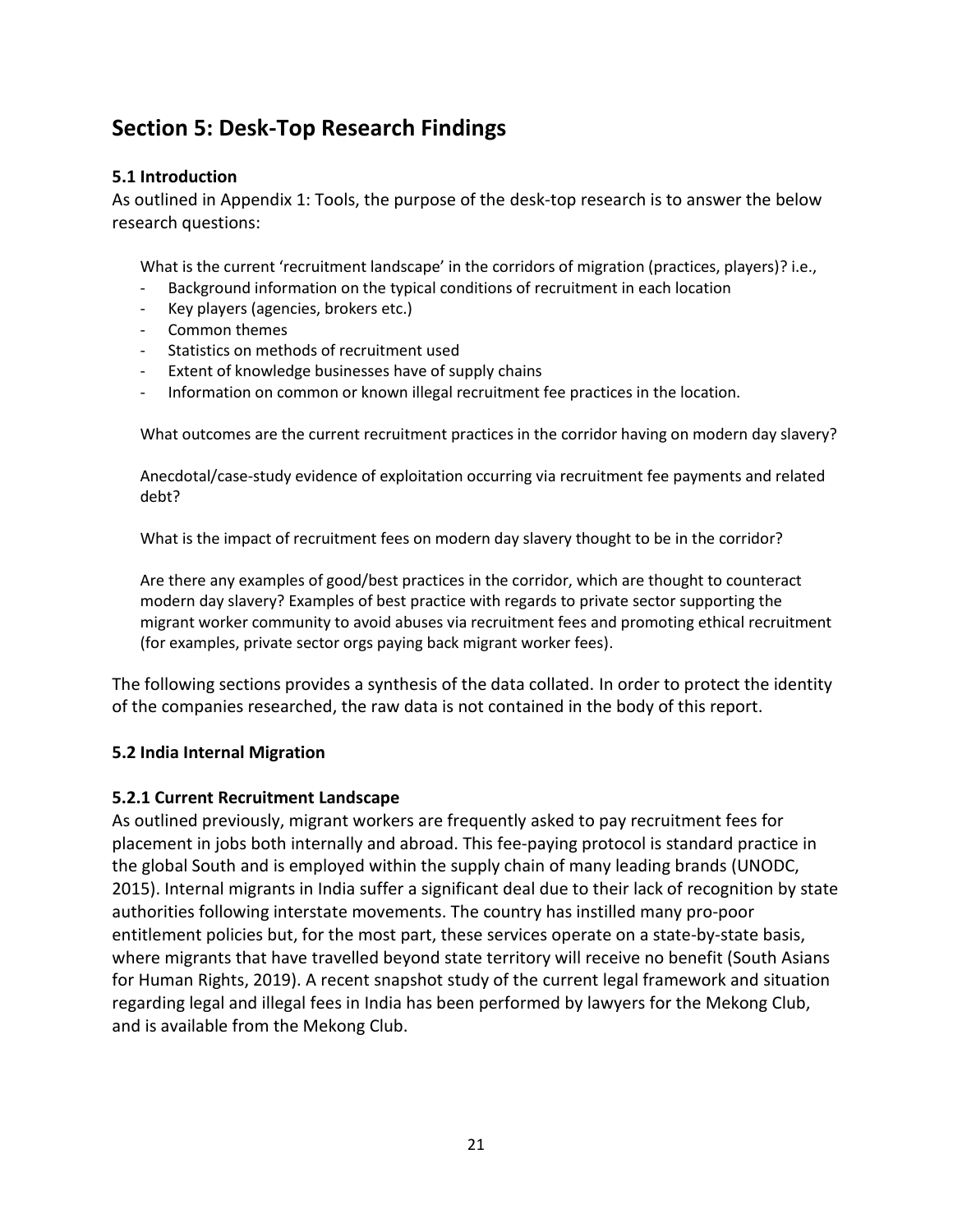#### **5.2.2 Case Study**

This case study was sourced from the Mekong Club's guide Modern Slavery: An Introduction (The Mekong Club, n.d.)



 *Photo credit: The Mekong Club. Lady weaving and yarn making in India. Created on July 19, 2013. Published on Pixabay.* 

# **FORCED LABOUR – SWEAT SHOP:**

*"When I was 16 years old, I heard that many spinning mills in a big city in my region offered work. My family was very poor and I wanted to help, so I went there. I didn't know which one had work, so I just chose one. The man who managed the mill said I could have a job. We negotiated a salary of US\$50 a month. He said that I had to live in the factory site. There was no contract for me to sign but for me this was a huge amount of money so I accepted and started working immediately. After working 18 hours a day forthe first month, I went to the employer and asked for my pay. He smiled andlaughed before saying, "I am sorry, I forgot to mention to you that it costs me US\$54 a month to keep you here and I am only paying you US\$50. So you owe me money. Until you pay it back, you cannot leave this place." Witharmed security guards, barbed wire, and high walls, I couldn't escape. For three years, I was not able to leave. I could not contact my family. The moreI worked, the more debt I owed. With so much work with nothing in return, my heart was filled with hopelessness and despair. If that fire hadn't broughtthe authorities, I* would never have been able to leave. I lost three years of mylife. Gone... stolen from me. Something I can *never get back again."*

**Female Indian victim exploited in India**

#### **5.2.3 Private Sector Practices**

As identified in the preliminary literature review, the challenges faced by the private sector in India will most likely increase the need for migrant workers. This in turn is likely to increase the numbers workers affected by unethical recruitment and poor working conditions.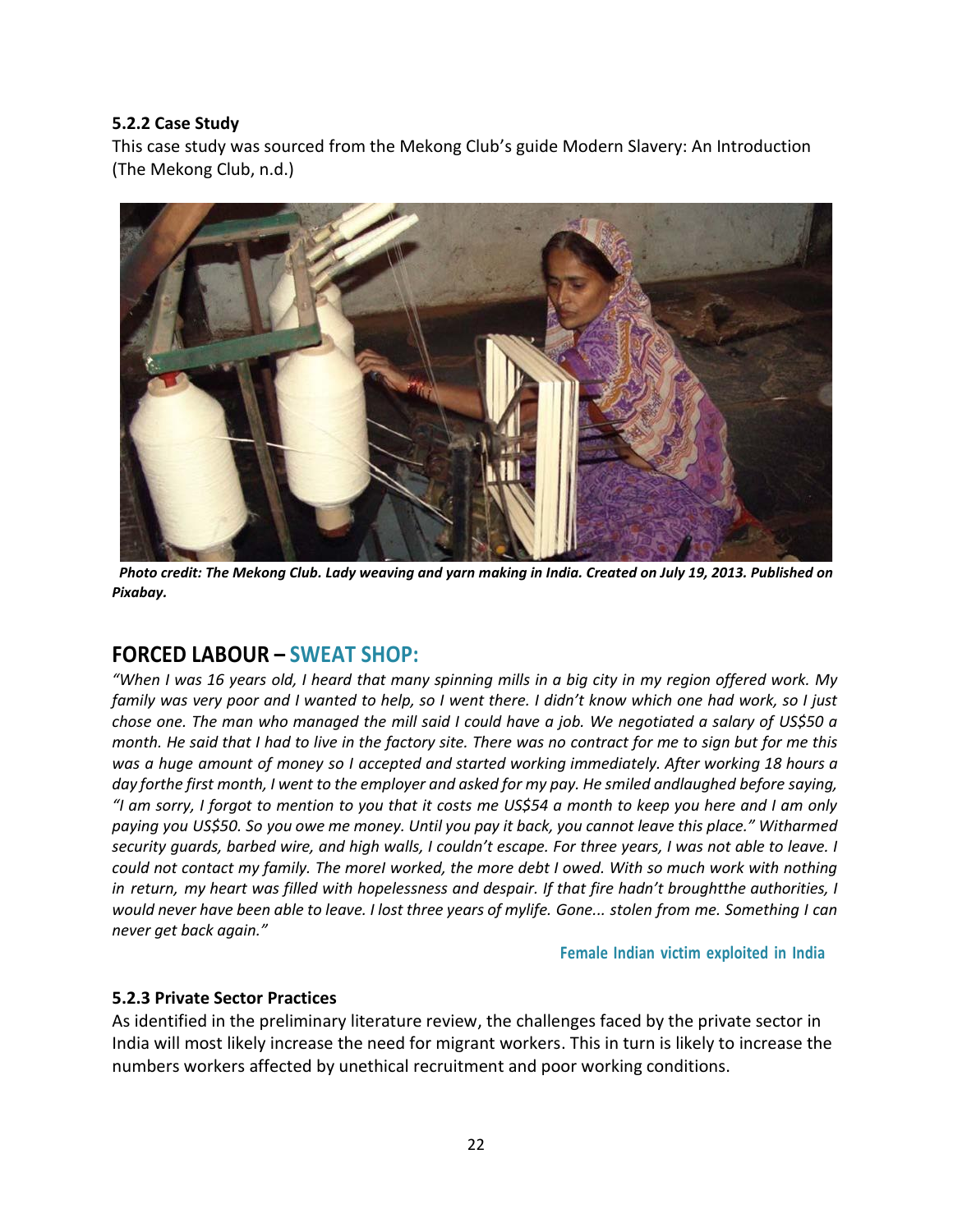From reviewing many of the 2020 modern slavery statements of companies in the Mekong Club network, it seems that many have a reasonably thorough understanding of the potential issues within their supply chains, which could result in modern slavery through recruitment fees.

Notably, many of the companies researched share a belief in the concept of total supply chain transparency, with the hope that this practice will help to keep their workers and subcontractors safe. These companies show a commitment to disclosing their supply chains to consumers online, in annual reports on modern slavery impact. Companies in the Mekong Club network also show a similarly well-inclined and socially responsible mandate within their companies. It is important to note that practices in these companies rely proactive management of issues as they evolve, rather than the mitigating of issues from recruitment to supply chains.

These large companies comment thoroughly on the effects and prevention of physical and sexual abuse but show less understanding of forced labour through recruitment practices. There appears to be a large knowledge and/or information gap in the practice of safely recruiting migrant workers, and again, knowledge missing in regard to the migration corridors within India.

In order to delve deeper into this, seven large well-known companies were researched.

# **Company 1:**

- A well-being ambition of every job in their supply chain enabling workers to live their most fulfilling lives possible.
- Forced and child labour are strictly prohibited at any owned, operated or partner factories.
- Require factories to provide safe workplaces that are free from discrimination, violence, and harassment, and allow workers the freedom to collectively associate and bargain.
- Country-level assessments are focused on the workplace risks that may exist in the apparel industry, including forced and bonded labour, child labour, occupational health and safety, adequate standard of living and gender equality.

Overall, the company appears to have large awareness of safety and well-being of their workers. Less information was available demonstrating recruitment processes and any information on fees or supply chains that may be associated.

# **Company 2:**

- States that it strictly prohibits the use of any form of forced labour or the trafficking in persons across all of our company operations and in our global supply chain.
- The company's 2019 Modern day slavery progress report claims a zero-recruitment fee directive which it upholds through its partners worldwide.
- The company is a signatory to the UN's International organisation for migration  $-a$ partnership which sees the specialised training of global partners in receiving countries, and recruitment agencies in sending countries.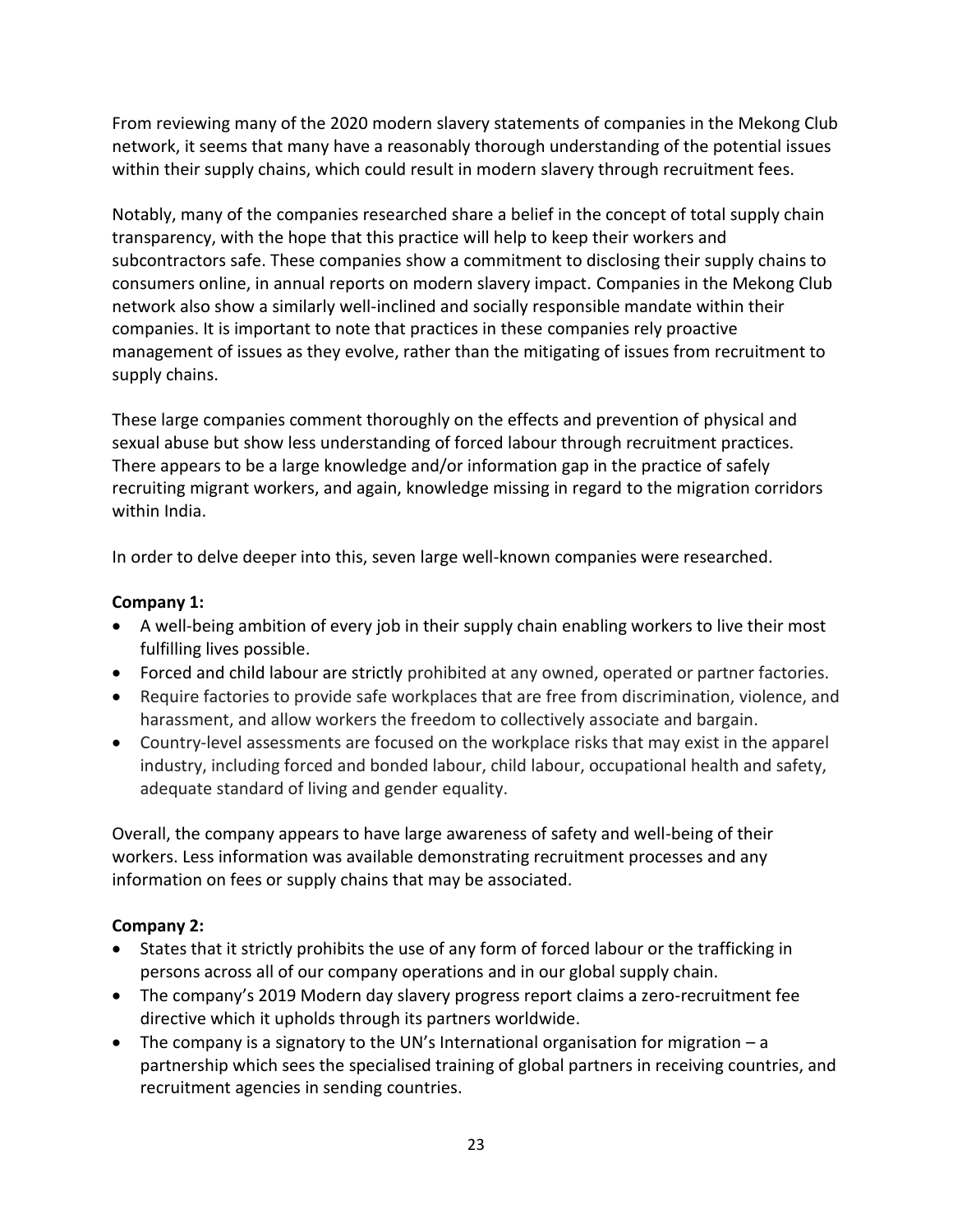- The company has conducted a high-level risk assessment of factories enrolled in the ILO better work program – the results of which are yet to be published.
- Their approach to payment of fair compensation in global supply chains is built on three pillars and aligned with basic human rights concepts: Respect, Remedy, and Promote. Respect: *Do not infringe on the rights of workers, their employers and governments to set fair compensation.*
- Remedy: *Conduct due diligence and act when business partners are not compliant with the law or our Workplace Standards.* Promote: *Facilitate ways and actions that influence wage progression and fair compensation.*

# **Company 3:**

- Release an annual modern slavery report outlining the company's intentions to avoid forced labour and human trafficking.
- Their 2019/20 statement outlines core requirements for suppliers and business partners to responsibly meet the core conventions of the International Labour Organisation (ILO).
- The company has limited information pertaining to knowledge of supply chain but provides significant reports on the due diligence and ethical trading requirements in the mitigation and management of risk within the corporation.

# **Company 4:**

- All business partners and subcontractors are required to adhere to the corporation's Vendor of Code of Conduct which seeks to uphold the sustainable development goals of the United Nations, working against forced labour and trafficking.
- Contract requirements of factories in the supply chain include the terms that workers shall pay no fees and migrant workers passports shall not be retained.
- To combat the high risk of human trafficking, the corporation seeks to train 25,000 more workers in identifying the signs of human trafficking by 2022 and continue training 100% of relevant home office staff on the signs of human trafficking.

# **Company 5:**

- Believes that total supply chain transparency will result in greater reduction of human trafficking risk.
- Are committed to disclosing their supply chain to consumers online. In the Company's 2020
- Publishes a 'Modern Day Slavery' statement each year.

# **Company 6:**

- Publishes a 'Modern Day Slavery' statement each year.
- Appears to have a high awareness of the proactive management required to mitigate slavery and the effects in their supply chain.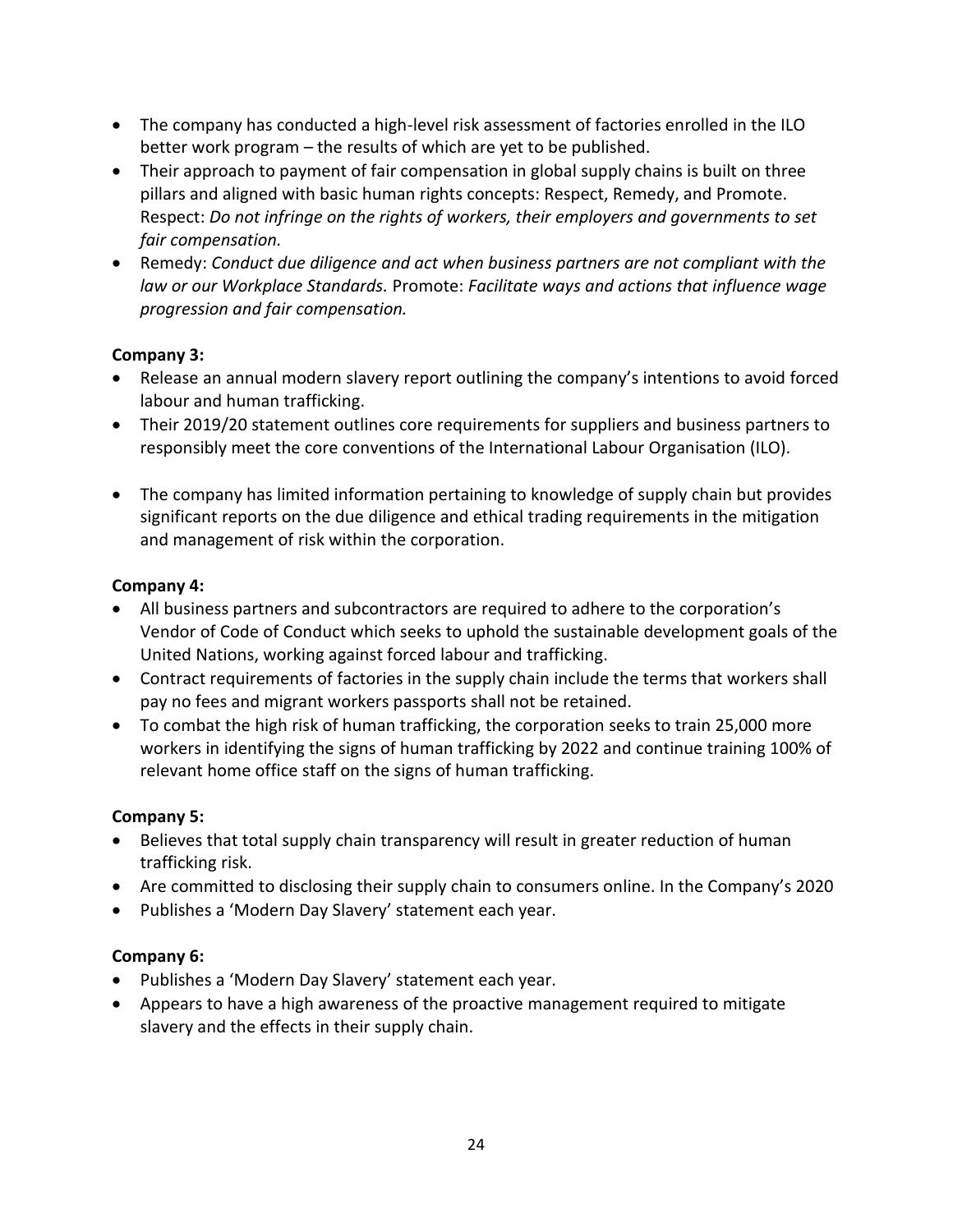## **Company 7:**

- Appears to have a thorough understanding of the labour in their supply chains, its nature and its origins.
- Has a global social responsibility team which regularly conducts audits of factories and supply sites around the world – ensuring the brand meets its prioritised ethical trading and responsible sourcing requirements.

While the information provided by these companies on general modern slavery mitigation is thorough and promising, there is little specific reference to the safe recruitment of workers by recruitment agents.

# **5.3 Corridors into Taiwan**

#### **5.3.1 Current Recruitment Landscape**

Unethical recruitment fees and practices, despite increased awareness, remains a problem in many countries and brands in Asia. Migrants that travel from Vietnam, Philippines, Thailand, and Indonesia to work in Taiwan suffer from a lack of protection, lack of bargaining power, and corrupt broker agencies. Unethical recruitment in Taiwan allows for the excessive charging of recruitment fees, permits further exploitation by corrupt brokerage systems, and leaves migrant workers vulnerable to human trafficking. A recent snapshot study of the current legal framework and situation regarding legal and illegal fees for workers migrating from Indonesia to Taiwan has been performed by lawyers for the Mekong Club, and is available from the Mekong Club.

#### **5.3.2 Private Sector Practices**

Several of the companies researched perform work which involves migrant workers from Vietnam, Philippines, Thailand, Indonesia-Taiwan corridor. One prominent multinational, in 2018, administered a self-assessment tool to gather migrant labour related data on the regional and globally tiers. This provided the company with information by suppliers on their recruitment practices of migrant workers. This information related to data concerning labour brokers in the countries sending workers abroad, to the type of expenses that the migrant workers incur from their jobs and from using broker agencies. The purpose of this tool is to implement responsible and transparent recruitment practices with supplier compliance. One of the main focus areas of 2020 was on migration into Taiwan with an overall goal of ensuring that no workers' pay for their jobs.

Several other companies recognise the importance of respecting human and workers' rights through all levels of the supply chain. On its website, one company has explained the California Transparency in Supply Chains Act of 2010 that requires large manufacturers and retailers that do business in California to make public their actions; this is intended to identify and eradicate human trafficking and forced labour in supply chains. The company has committed to this law and uses ethical labour practice to uphold their promise.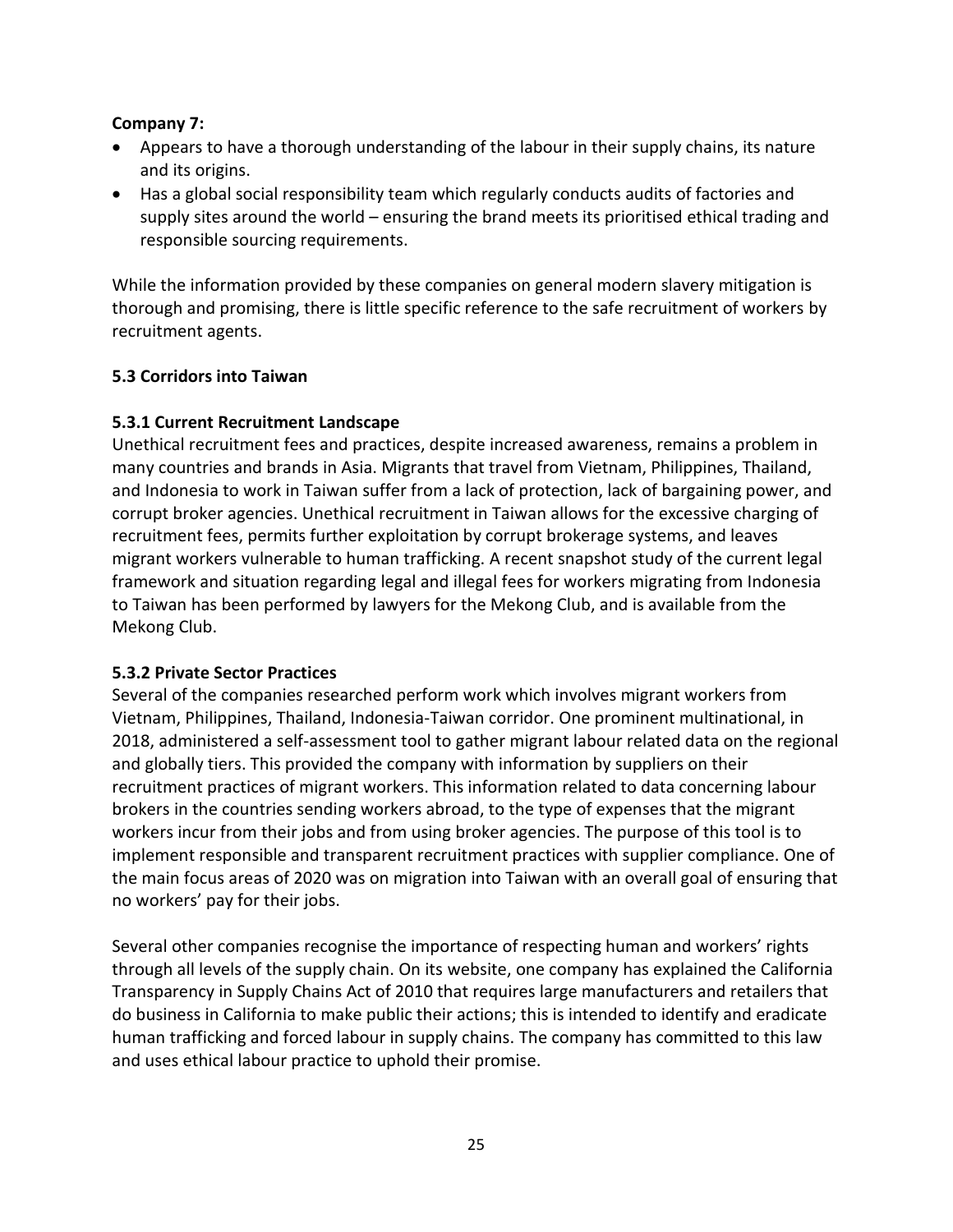Alignment with the United Nations Sustainable Development Goals as a basis for achieving fairness, safety, and sustainability in supply chains is also recognised. Some large well-known member companies have shown dedication to incorporating these internationally recognised goals and standards into their own corporate framework. Many of these companies recognise that collaboration is vital to ensure effective best practise, opportunities for improvement, and consistent accountability. This happens through sharing ideas, partnering, and third-party auditing. The need for internal collaboration to promote unity and fairness within the company is also recognised.

Some of the companies researched have recognised laws regarding forced labour and transparency in business and have stated publicly their commitment to such laws. This demonstrates a strong understanding of how recruitment practices can easily lead to modernday forms of slavery and forced labour. However, information regarding the specific migration corridor into Taiwan remains uncertain. Although several of these organisations have made it clear that they recognise the links between recruitment and slavery, there is no clear indication of what many of these organisations intend to do with that information going forward.

#### **5.4 Myanmar Workers Migrating to Thailand**

#### **5.4.1 Current Recruitment Landscape**

Recruitment fees and practises are often illegally and unethically adopted throughout supply chains in many Asian countries and leading brands. Labour migration from Myanmar to Thailand is driven significantly by cross-border trade and investment, differences in economic development, and ethnic conflict in Myanmar. The agencies that these migrant workers use to find jobs abroad often end in the charging of excessive recruitment fees and forced labour. Although many steps have been taken to increase understanding of ethical recruitment practices, and the risks of and how to prevent forced labour and debt bondage, the migrant works going from Myanmar to Thailand remain vulnerable to exploitation.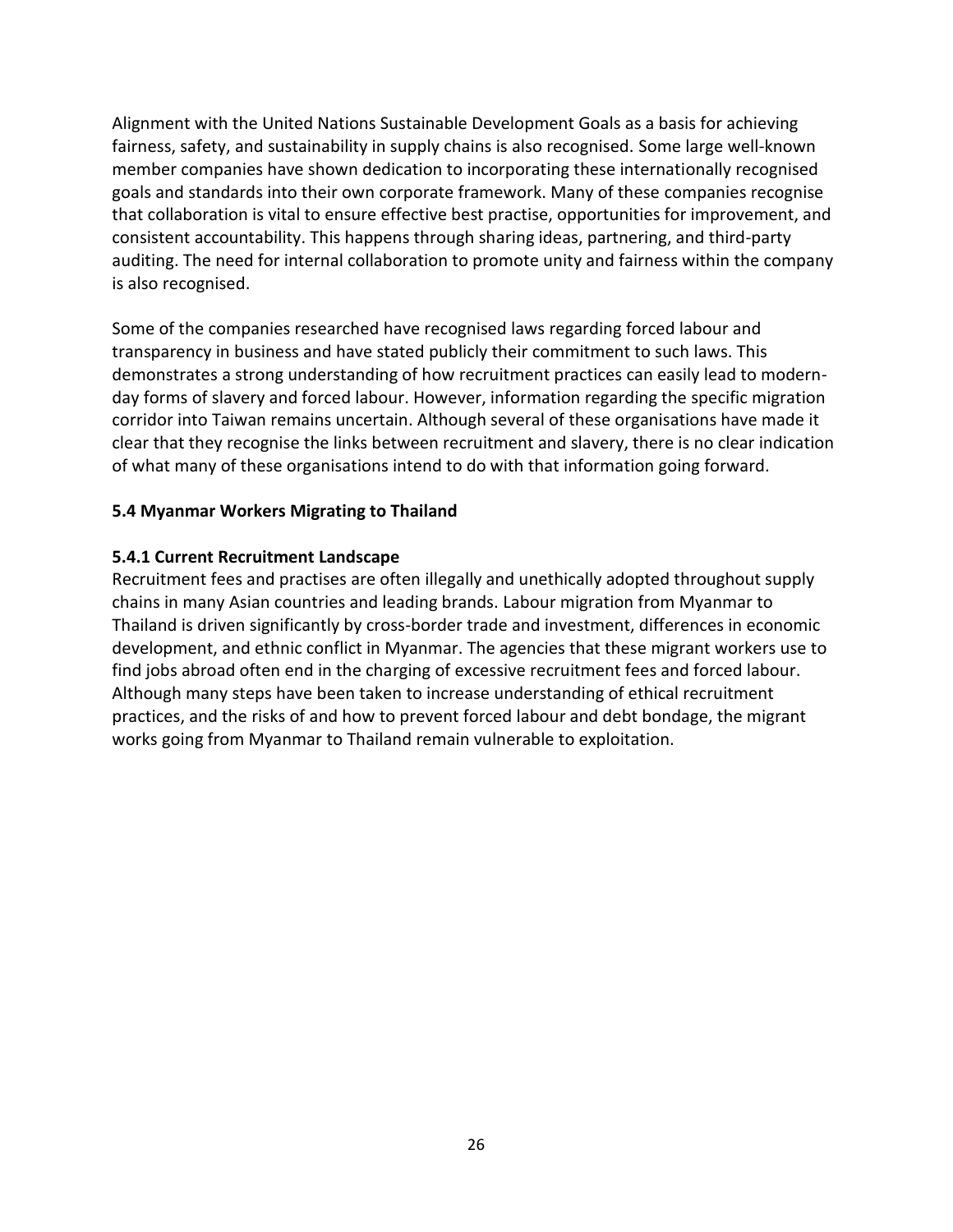#### **5.4.2 Case Study**

Although not from Myanmar, this Cambodian case study was available from the guide Modern Slavery: An Introduction. (The Mekong Club, n.d.)



Photo credit: The Mekong Club. Old fishing boat floating down a river. Created on February 25, 2011. Published on *Pixabay.* 

# **FORCED LABOUR - FISHING BOAT CASE:**

*"l was only 16 years old when l was forced onto that fishing boat. l wastold that the job was easy and that l'd be paid a good wage. But instead, lended up working 18 hours a day,* every day. For food, we ate nothing but fish and rice twice a day. If I got sick or injured, I *worked. l had seen others who had fallen ill and the captain simply threw them over the side of the boat. l still remember their pleas for help as the ocean carried them away to their deaths. L was beaten if l didn't work hard enough, or even if l did. Days often went by with only a few hours of sleep. l was so tired sometimes l felt l'd go crazy. To keep me working, they would force me to take powerful drugs that destroyed my body. When l finally returned to port after four years at sea, l was not given any pay. The captain told me that l was an illegal migrant so he didn't have to give me anything. Having no way to communicate with my family while l was away, my mother and father assumed lwas dead. Since they moved away, l don't know where to find them."*

Male Cambodian victim exploited in Thailand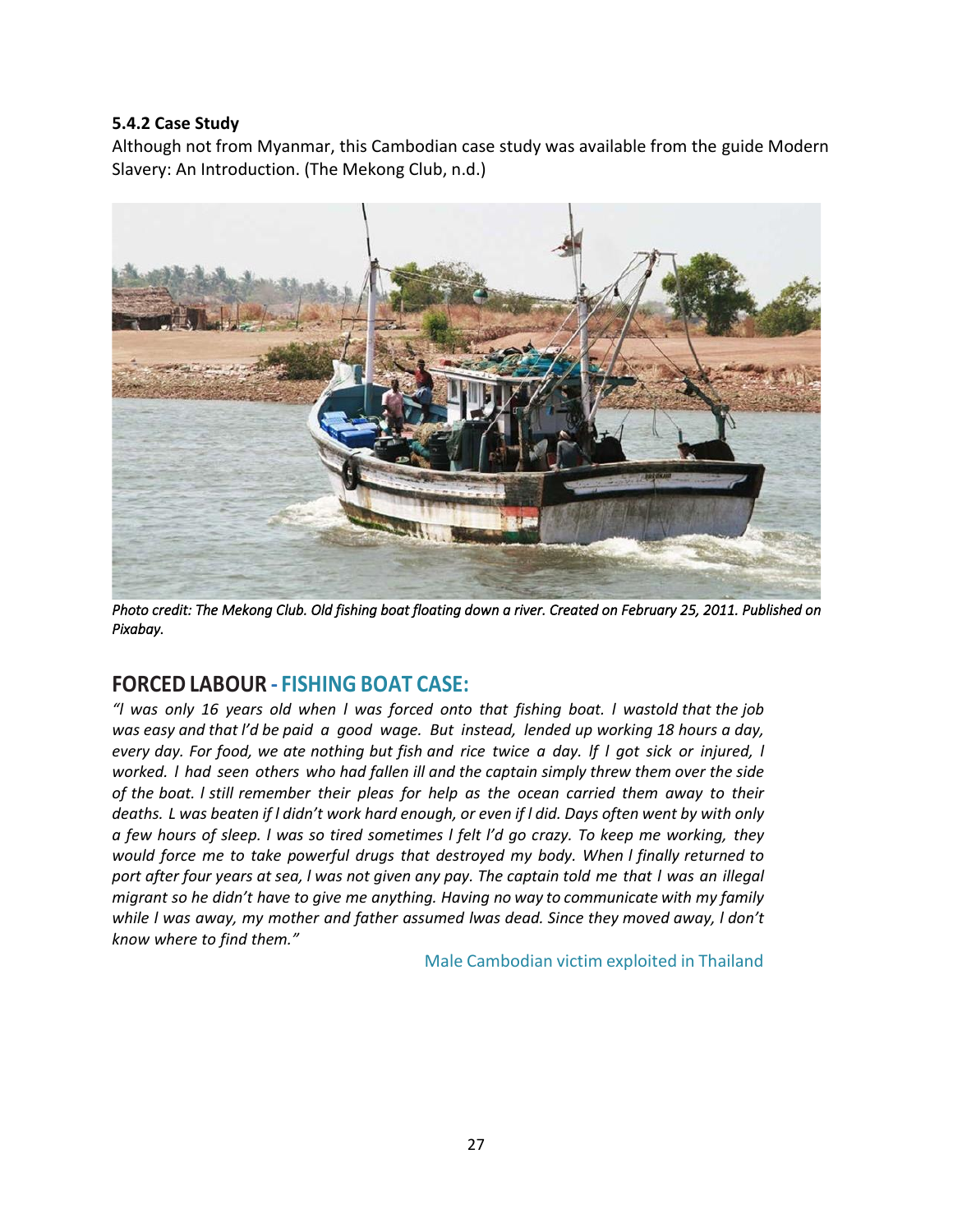#### **5.4.3 Private Sector Practices**

Many of the multinational companies researched have production involving migrant workers moving from Myanmar to Thailand, many of which have stated core purposes of providing sustainable products and maintaining a safe environment for workers. Seemingly all are focused on keeping ethical supply chains where modern forms of slavery are not present and do not pose a threat. Upholding human and worker rights through all levels of supply chains is vital to the core priorities at many of these companies. This is achieved by providing complete transparency in organisation policies and core values as well as public disclosure of supply chain data. This information is presented via annual reports.

Other common themes threaded throughout the corporate goals of many of these partnering organisations includes alignment with the United Nations Sustainable Development Goals, a focus on empowering women in the workplace, auditing and due diligence, and a commitment to continue partnering with companies and organisations that uphold the same values and standards as these partnering organisations do. The companies researched have shown a strong understanding of how recruitment practices can lead to slavery and how that translates into the unique contexts of each of their businesses.

While many of these companies provide information regarding modern-day slavery by presenting their official statements and how they aim to best mitigate it, little information is provided on how they each aim to enforce ethical recruitment fees and practices.

There also seems to be a lack of understanding concerning the effects of forced labour on the wellbeing and safety of migrant workers. No information is publicly disclosed by the companies concerning methods of recruitment or possible best practices to counteract the emergence of modern-day slavery in supply chains. Furthermore, information regarding what each of these companies have done in the Myanmar-Thailand corridor specifically and what challenges each company faces in regard to recruitment in the private sector, is lacking.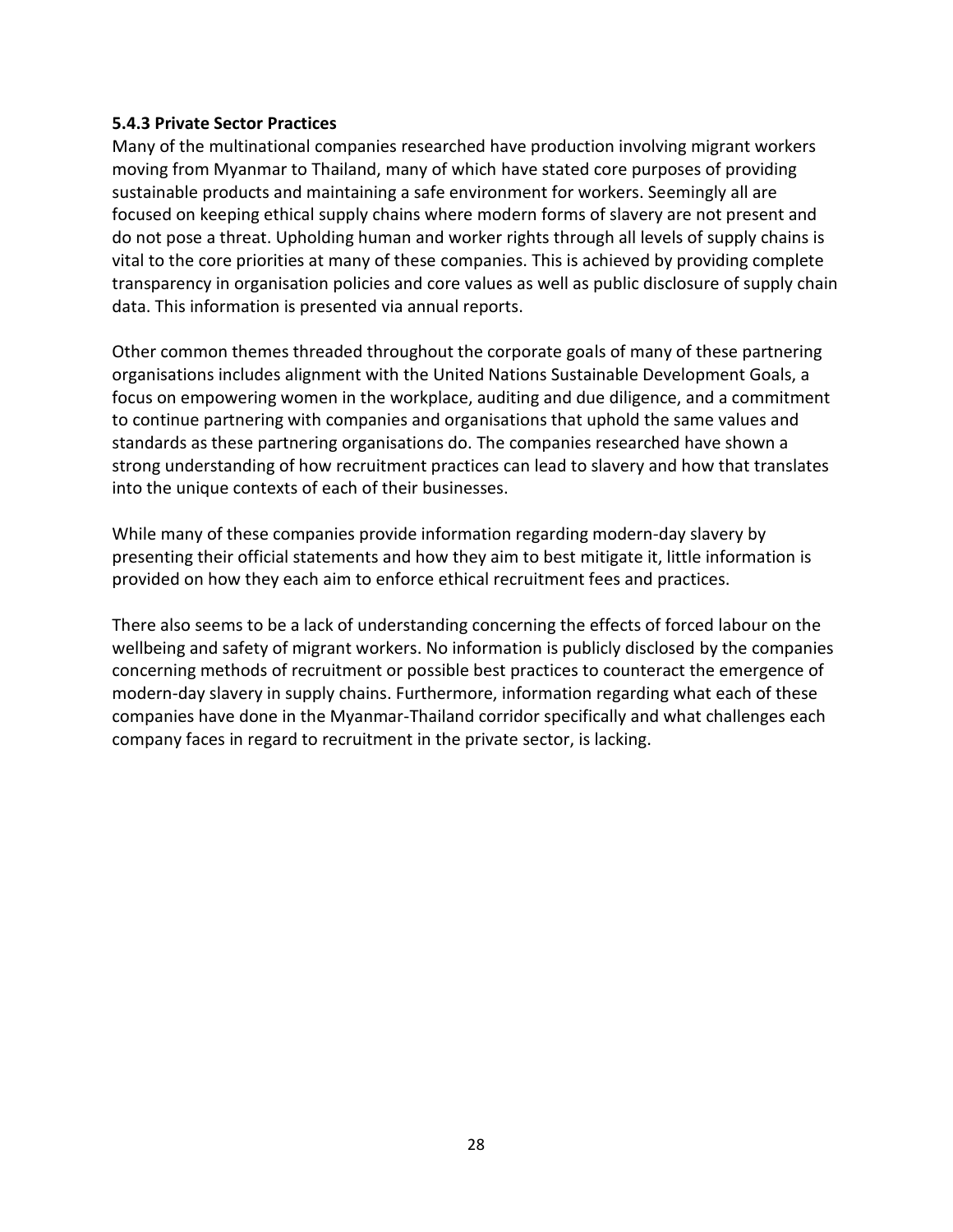# **Section 6: Survey Findings**

# **6.1 Survey Implementation**

The survey was put out to companies in the Mekong Club network. The questions asked were:

- 1. What is the nature of your business/supply chain operations in [a. Thailand, b. Taiwan, c. India]?
- 2. If known, how are workers from [a. Myanmar, b. SE Asia, c. India] for your own operations in [a. Thailand, b. Taiwan, c. India] typically recruited?
- 3. If known, how are workers from [a. Myanmar, b. SE Asia, c. India] for your supply chain partners' operations in [a. Thailand, b. Taiwan, c. India] typically recruited?
- 4. What are the strengths of these recruitment practices in [a. Thailand, b. Taiwan, c. India], that you have observed?
- 5. Are there any weaknesses to these recruitment practices? Or adverse effects?
- 6. What knowledge do you have of recruitment fee practices in [a. Thailand, b. Taiwan, c. India]?
- 7. Do you have any company policies in place related to the payment of recruitment fees?
- 8. Have you identified any case studies or recruitment fees being sued to exploit or mislead workers in [a. Thailand, b. Taiwan, c. India]?
- 9. Any other comments?

# **6.2 Response**

When the survey was finally closed off, the total responses comprised:

- Four responses for the Thailand survey
- Four for the Taiwan survey
- Three for the India survey.

The number of survey responses was extremely light. This was identified as a concern as the subsequent steps in the methodology were designed to verify and support the survey findings, and in this way were reliant on the survey as a key source of data.

The respondents were found to operate in a range of sectors; mainly apparel, textiles, and hardgoods, as well as kitchenware, food, and toys. These sectors were represented in each of the three corridors surveyed. The number of direct employees varied widely, from 100 to 40,000 employees. Overall, the number of employees per stakeholder (i.e., member-company) was highest in India and lowest in Taiwan.

Between respondents, there was a mix of business production practices, with some businesses only using supply chain partners', some with only own operations, and some with both. These differences did not lead to differences in the results for other questions.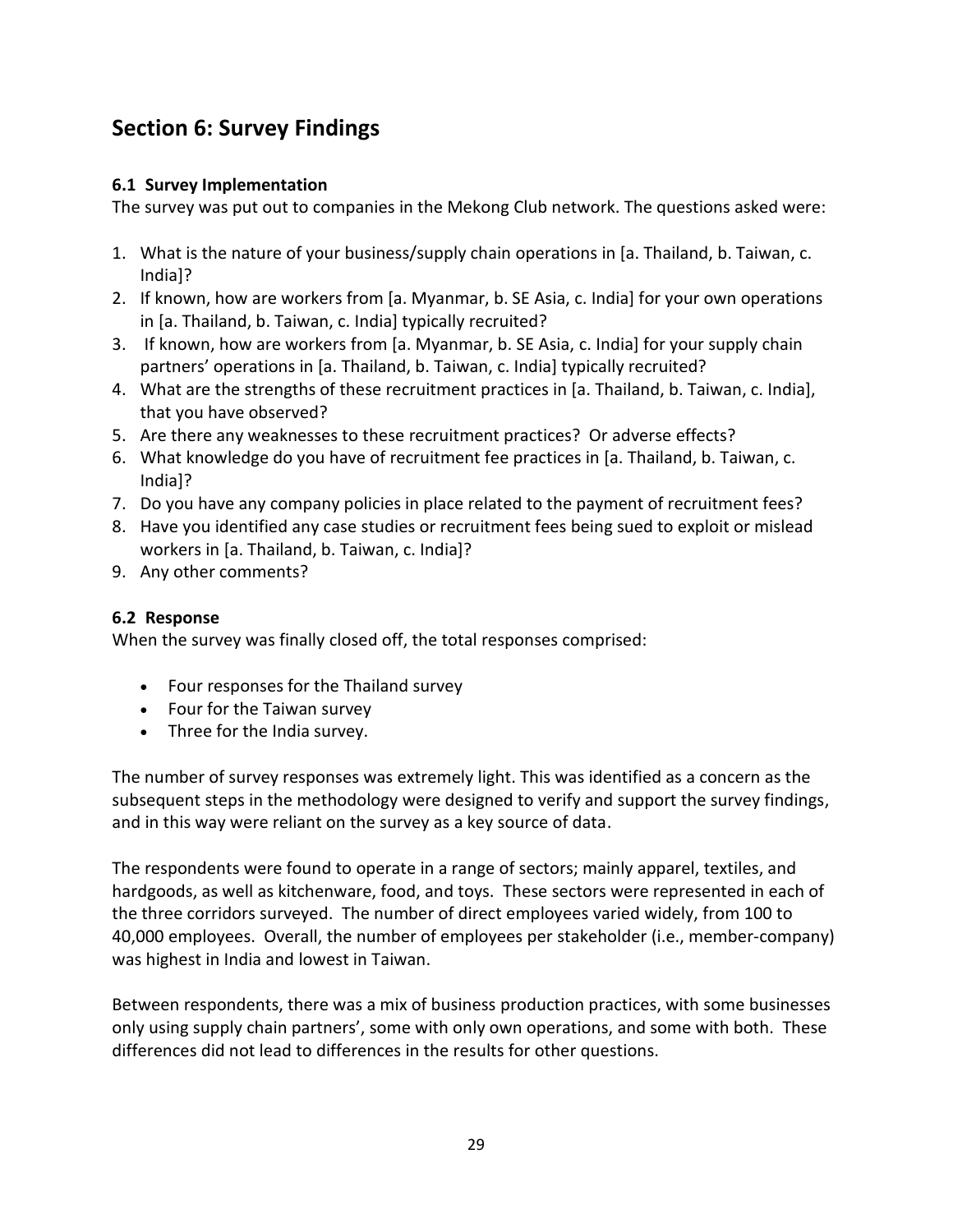#### **6.3 General Findings**

Workers for the stakeholders' own operations across each county were primarily hired directly, and only hired via agencies in cases of labour shortages, or for specific industries or roles (such as security and cleaning).

Each reported that the strengths in hiring directly was a higher degree of control over their labour practices, which mitigated the risk of recruitment fees, forced labour, and other illegal labour practices.

For those that recruit via agencies, they reported that the respective national governments have increasingly monitored recruitment agencies, which increases reliability.

Other strengths identified for hiring methods were straightforward; hiring directly increases the ability of stakeholders to recruit based on the specific competencies desired, whereas agency recruitment was perceived as more convenient.

The weaknesses of recruitment practices and types of recruitment fee practices reported by stakeholders in different countries were more specific by country/migrant corridor, as detailed below.

#### **6.3.1 India Internal Corridor**

It was noted by one respondent that recruitment practices are different between North and South India. In South India, workers are more commonly hired directly, while in North India some are hired through agencies.

One strength particular to India was that workers are often hired from Government authorised training centres, which increased Government oversight over recruitment and mitigated the possibility of exploitation.

There are significant differences between the benefits, bonuses, and working conditions of workers hired directly versus workers hired through agencies, which is a key weakness of current recruitment practices.

The respondents from India were not aware of particular recruitment fee practices in India, suggesting that policies might be in place, more easily implemented where there is a predominance of domestic workers over migrant workers. Additionally, employers and factories typically bear the costs levied by agencies.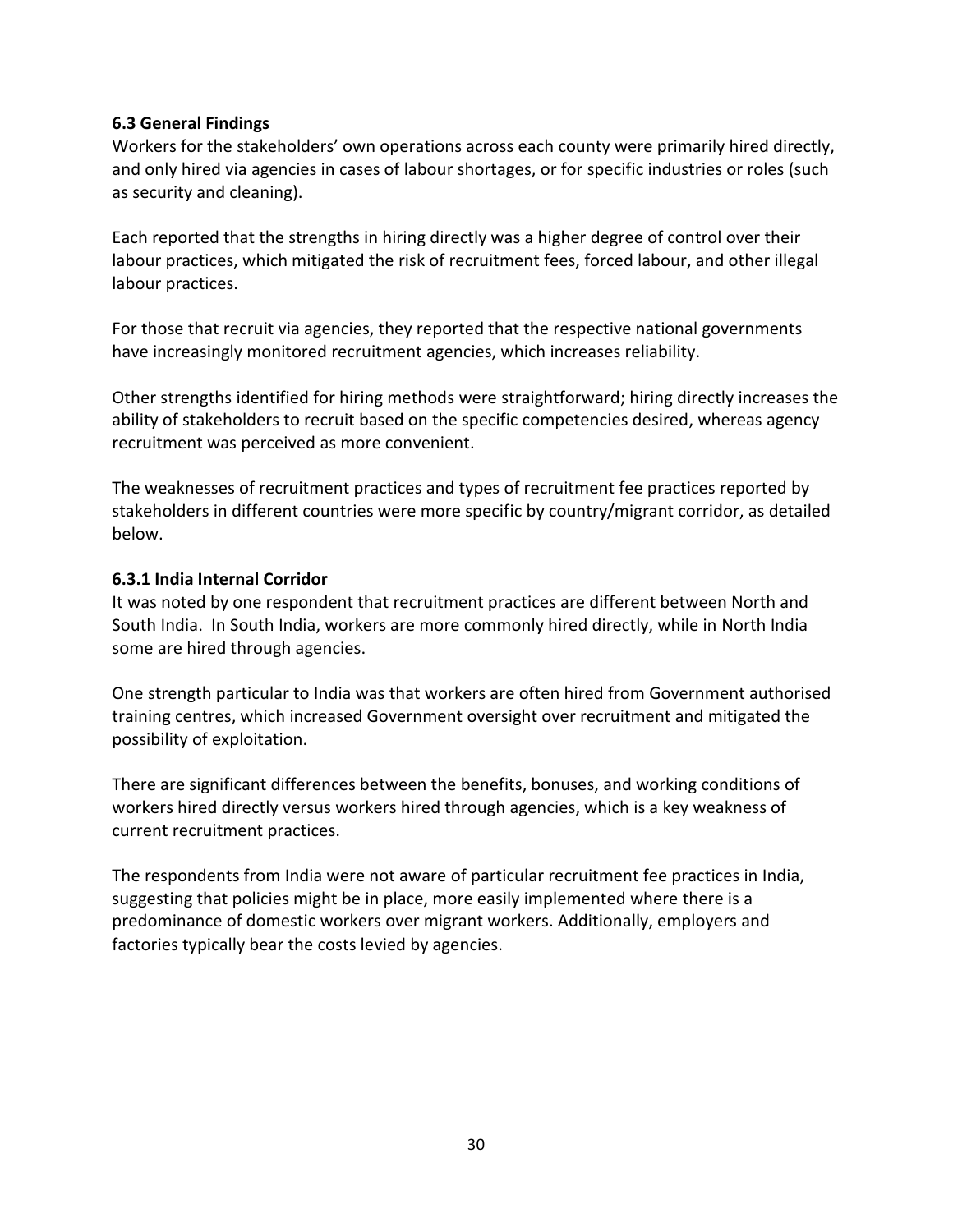#### **6.3.2 Corridors into Taiwan**

In Taiwan, the local economy is increasingly reliant on a foreign workforce for so-called 'unskilled' labour, as the local population is no longer willing to undertake this kind of work.

The need for foreign workers is growing due to a declining birth-rate and growing population. In spite of – or perhaps because of – the importance of imported labour for the Taiwanese economy, migrant workers are often left in economically and socially precarious positions. The Taiwanese government is often unwilling or unable to enforce labour laws without significant disruption to the economy. Many migrant workers will earn lower wages for the same role as local employees, and without receiving certain allowances for overtime or overnight work.

One answer is particular illuminating: "Taiwan's brokerage system has left migrant workers socially and economically precarious. Without migrant workers doing jobs characterized as dirty or dangerous, thousands of factories will stand idle, fishing boats will be left ashore, and families might have difficulty providing the care that their elderly members need. With Taiwan's birth rate declining and population aging, migrant workers' participation in the local labour market will only become more indispensable. The adverse effects of these recruitment practices are the risks of human trafficking for migrant workers."

One particular response details the issues that migrant workers face in Taiwan:

"The discrepancy in how foreign professional and blue-collar workers are recruited to the country is appalling. The government has been proactive in attracting those who fall in the former category, which includes technical workers, business executives, and independent artists. Only the latter, which are essential workers like caregivers, domestic helpers, and fishermen, are assigned private brokers. It is standard for employers to cover their recruitment costs as part of the company's human-resources expenditures. However, the recruitment of low-skilled workers, who are the ones least able to bear the cost of advanced fees due to their low wages, are expected to pay the cost of their recruitment. The recruitment fee varies between four major counties (Indonesia, Philippines, Thailand and Vietnam) where migrant workers come from. A migrant worker in Taiwan might takes out a personal debt range from US\$1,500-6,000 before they have even set foot in the nation. The loan would cover the air ticket, local transportation, health screening, passport and visa, training and testing, and the local recruitment agency's service fees. The worker typically spends almost the first year of employment servicing the debt."

#### **6.3.3 Myanmar to Thailand Corridor**

One specific weakness reported for recruitment practices for Burmese workers in Thailand was the challenge of monitoring the risks of the COVID-19 pandemic, as many workers lived alone near facilities. The weakness of direct recruitment was that workers were often difficult to find, which was not the case for recruiting via agency. However, agency recruitment increased the costs for both employers and workers, and the experience for workers was worse, with one stakeholder reporting that workers abandoned their roles.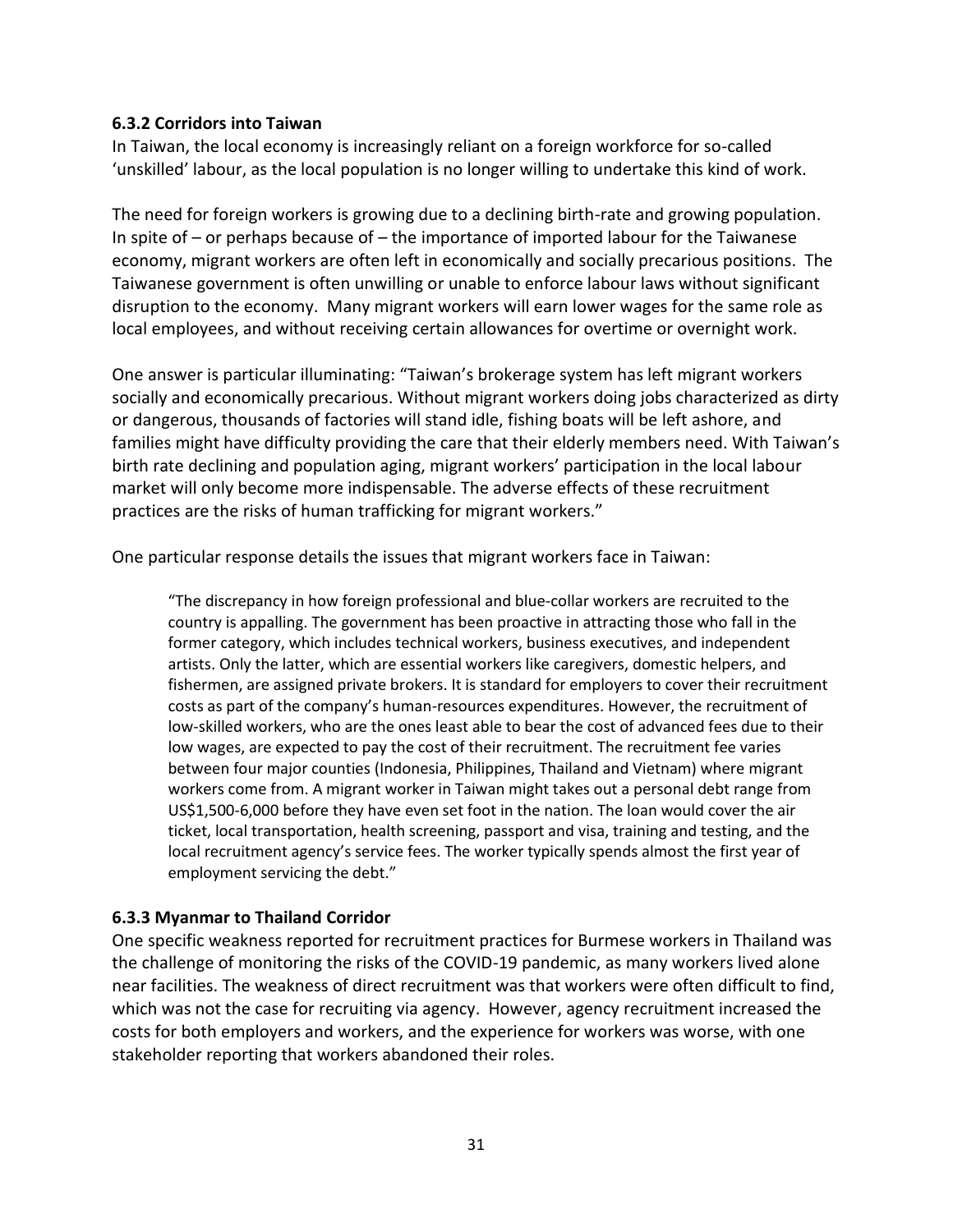In Thailand, the fishing industry (and in particular the shrimp fishing industry) is allegedly notorious for human trafficking and modern-day slavery. In Myanmar, foreign workers are most often at managerial level, which means that recruitment fee and modern-day slavery practices are minimal.

For migrant workers in Thailand coming from Myanmar, workers are often made to pay subagencies within Myanmar before travelling to Thailand, at which point the employer pays the costs of the agencies.

In terms of policy regarding recruitment fees, there was a split between stakeholder respondents. Around half said their company does have policies in place related to payment of recruitment fees, while the rest simply said that they follow relevant local, national, and international laws and regulations. Of those who specified, the most common policy was that recruitment agencies may not deduct directly from wages, and any recruitment fees must be borne by the employer.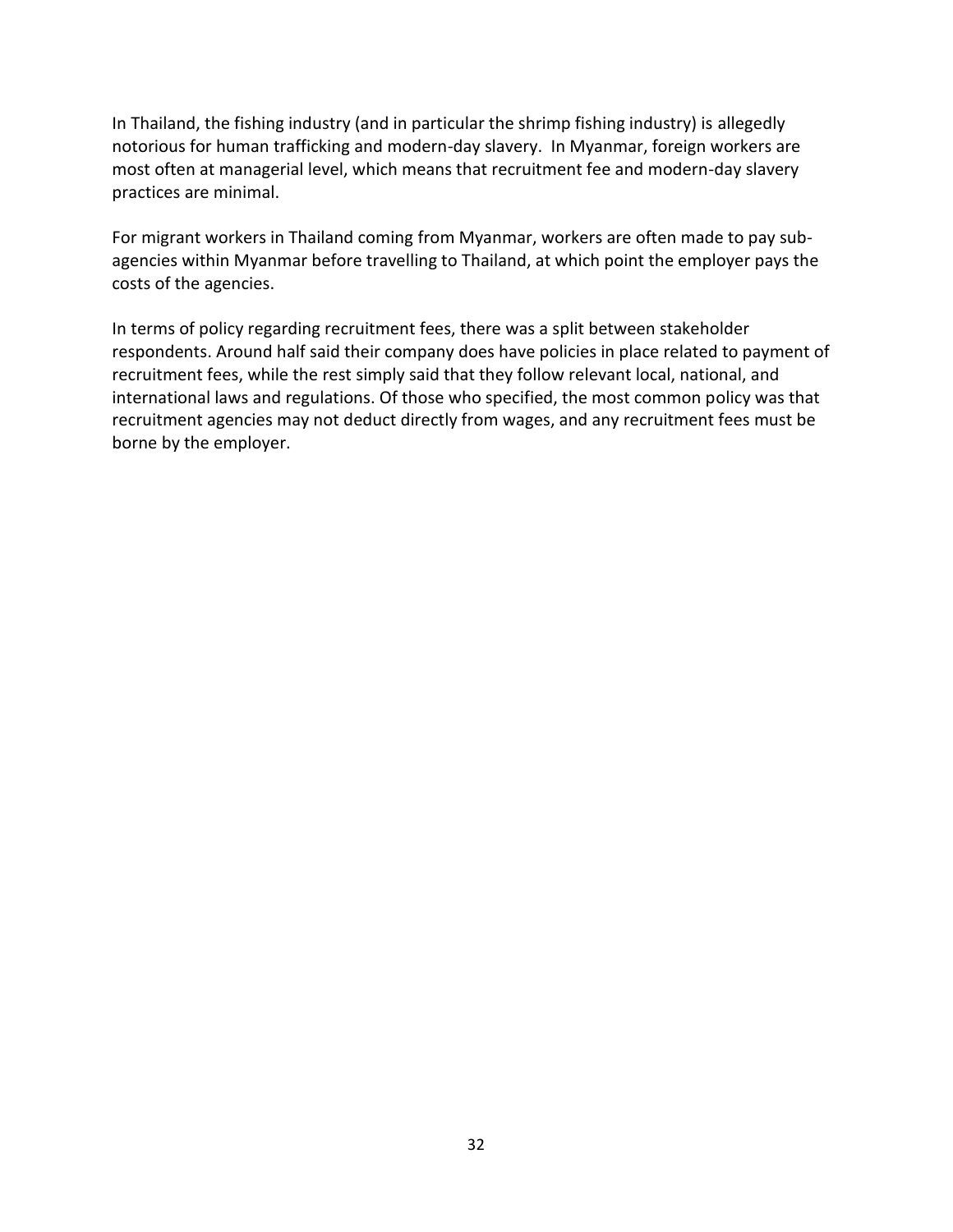# **Section 7: Interim Conclusions – To Assist Phase 2**

Section 2.7 (Research Limitations) summarises the limitations of the research. It is important to note that the survey response was low as the engagement of responders was limited. This was thought to be because:

- There are legal challenges related to the sharing of information which causes concern for private sector business, and
- many were focused on other priorities related to COVID circumstances.

Additionally, Section 3.5 (Research Phasing) outlines that the methodology is still in process; Phase 1 is complete and Phase 2 yet to commence.

The above being the case, this section details **interim conclusions** only, with the purpose of informing the next phase of the research.

As such, the interim conclusions are not drawn in order to answer the research questions; it is too premature to do this without completing Phase 2 of the methodology. Instead, the interim conclusions relate to the availability of literature and data and gaps.

The table below gives an indication of depth of findings, and the location of the information in this report. It is developed to assist in the identification of gaps in the literature and data and in the development of the interviews to follow in Phase 2.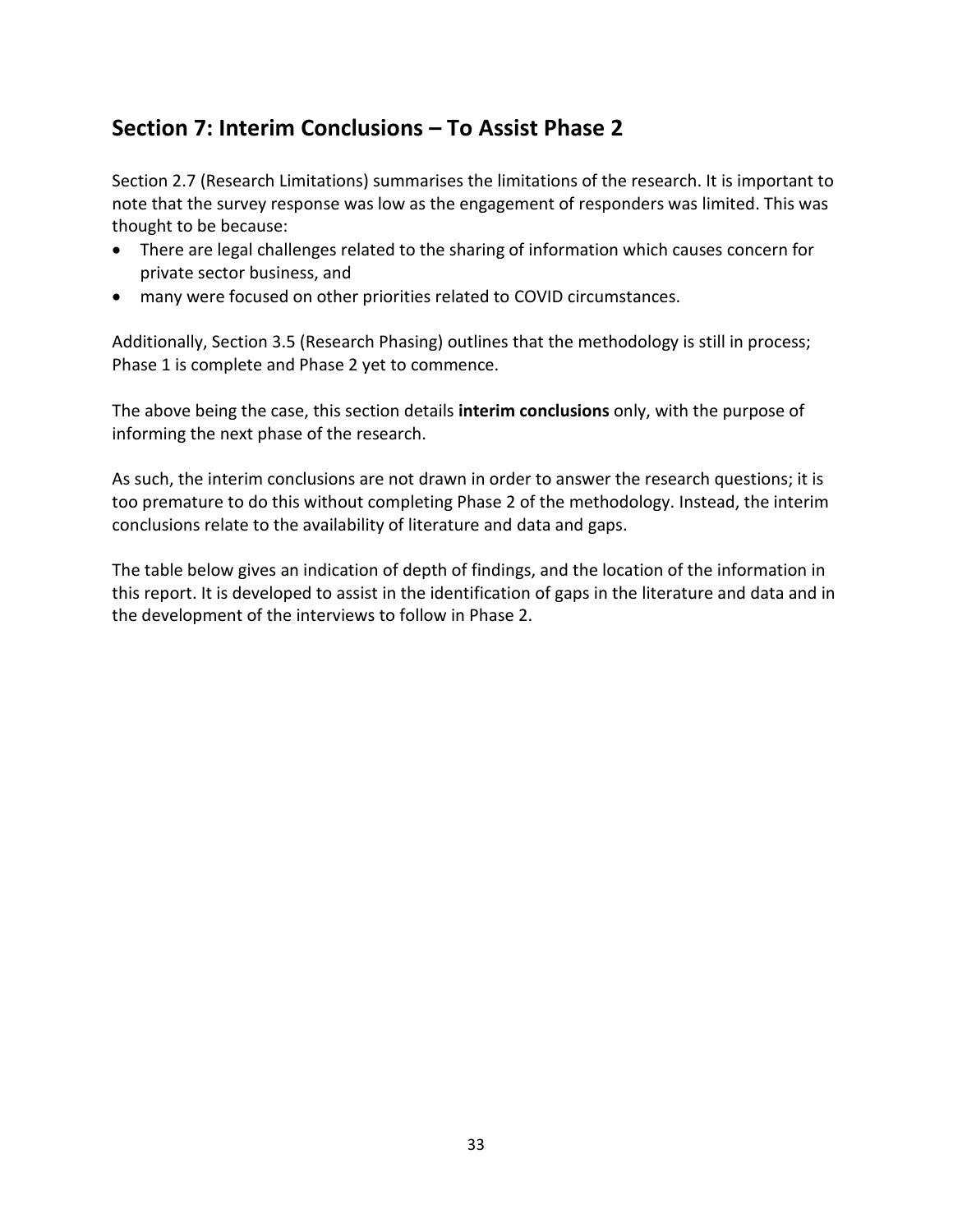|                               | Mapping of data in response to Research Questions                                                                                                                                                                                                                                                                                                                                                                                                                                                                                        |                                                                                                                         |                                                                                                                   |                                                                                                            |  |
|-------------------------------|------------------------------------------------------------------------------------------------------------------------------------------------------------------------------------------------------------------------------------------------------------------------------------------------------------------------------------------------------------------------------------------------------------------------------------------------------------------------------------------------------------------------------------------|-------------------------------------------------------------------------------------------------------------------------|-------------------------------------------------------------------------------------------------------------------|------------------------------------------------------------------------------------------------------------|--|
| <b>Research Sub-questions</b> |                                                                                                                                                                                                                                                                                                                                                                                                                                                                                                                                          | <b>India Internal Migration</b>                                                                                         | <b>Corridors into Taiwan</b>                                                                                      | <b>Myanmar-Thailand</b><br><b>Corridor</b>                                                                 |  |
|                               | PD 1: Recruitment Practices (fees)                                                                                                                                                                                                                                                                                                                                                                                                                                                                                                       |                                                                                                                         |                                                                                                                   |                                                                                                            |  |
| 1.                            | What are the recruitment needs of, and the challenges faced by, private sector<br>businesses in the countries/corridors?                                                                                                                                                                                                                                                                                                                                                                                                                 | Section 5.2.3 (low)<br>Section 6.2 (low)<br>Section 6.3 (low)                                                           | Section 6.2 (low)<br>Section 6.3 (low)<br>Section 6.3.2 (medium)                                                  | Section 4.5 (Low)<br>Section 4.7 (medium)<br>Section 5.4.3 (low)<br>Section 6.2 (low)<br>Section 6.3 (low) |  |
| 2.                            | What is the current 'recruitment landscape' in each of the countries/corridors of<br>migration (practices, players)? i.e.,<br>Background information on the typical conditions of recruitment in each<br>$\circ$<br>location<br>Key players (agencies, brokers etc.)<br>$\circ$<br>Common themes<br>$\circ$<br>Statistics on methods of recruitment used<br>$\circ$<br>Extent of knowledge businesses have of supply chains<br>$\circ$<br>Information on common or known illegal recruitment fee practices in the<br>$\circ$<br>location | Section 4.2 (low)<br>Section 4.4 (medium)<br>Section 5.2.1 (low)<br>Section 5.2.3 (medium)<br>Section 6.3.1 (medium)    | Section 4.2 (low)<br>Section 4.8 (medium)<br>Section 5.3.1 (low)<br>Section 5.3.2 (low)<br>Section 6.3.2 (medium) | Section 4.2 (low)<br>Section 4.7 (medium)<br>Section 5.4.1 (low)<br>Section 6.3.3 (medium)                 |  |
|                               | <b>PD2: Impact on Slavery</b>                                                                                                                                                                                                                                                                                                                                                                                                                                                                                                            |                                                                                                                         |                                                                                                                   |                                                                                                            |  |
| 3.                            | What outcomes are the current recruitment practices in the corridors having on<br>modern day slavery? - Anecdotal/case-study evidence of exploitation occurring via<br>recruitment fee payments and related debt                                                                                                                                                                                                                                                                                                                         | Section 5.2.2 (medium)<br>Section 6.3 (low)                                                                             | Section 5.3.1 (low)<br>Section 6.3 (low)                                                                          | Section 5.4.2 (medium)<br>Section 6.3 (low)                                                                |  |
| 4.                            | What is the impact of recruitment fees on modern day slavery? (e.g., key driver<br>through debt bondage)                                                                                                                                                                                                                                                                                                                                                                                                                                 | Section 1 (medium)<br>Section 4.1 (low)<br>Section 4.2 (medium)<br>Section 4.10 (medium)<br>Section 6.3.2 (medium)      |                                                                                                                   |                                                                                                            |  |
|                               | <b>PD3: Desired Situation</b>                                                                                                                                                                                                                                                                                                                                                                                                                                                                                                            |                                                                                                                         |                                                                                                                   |                                                                                                            |  |
| 5.                            | What is 'best-practice' in relation to recruitment fees?                                                                                                                                                                                                                                                                                                                                                                                                                                                                                 | Section 4.11 (high)                                                                                                     |                                                                                                                   |                                                                                                            |  |
| 6.                            | What are examples of best practices, and in what way do these in turn counteract<br>modern day slavery? Examples of best practice with regards to private sector<br>supporting the migrant worker community to avoid abuses via recruitment fees and<br>promoting ethical recruitment (for examples, private sector orgs paying back migrant<br>worker fees)                                                                                                                                                                             | Section 4.11 (low)<br>Section 5.2.3 (low)<br>Section 5.3.2 (low)<br>Section 5.4.3 (Low)                                 |                                                                                                                   |                                                                                                            |  |
| 7.                            | What policies are in place to support best practice?                                                                                                                                                                                                                                                                                                                                                                                                                                                                                     | Section 4.11 (medium)<br>Section 5.2.3 (medium)<br>Section 5.3.2 (medium)<br>Section 6.3.1 (low)<br>Section 6.3.3 (low) |                                                                                                                   |                                                                                                            |  |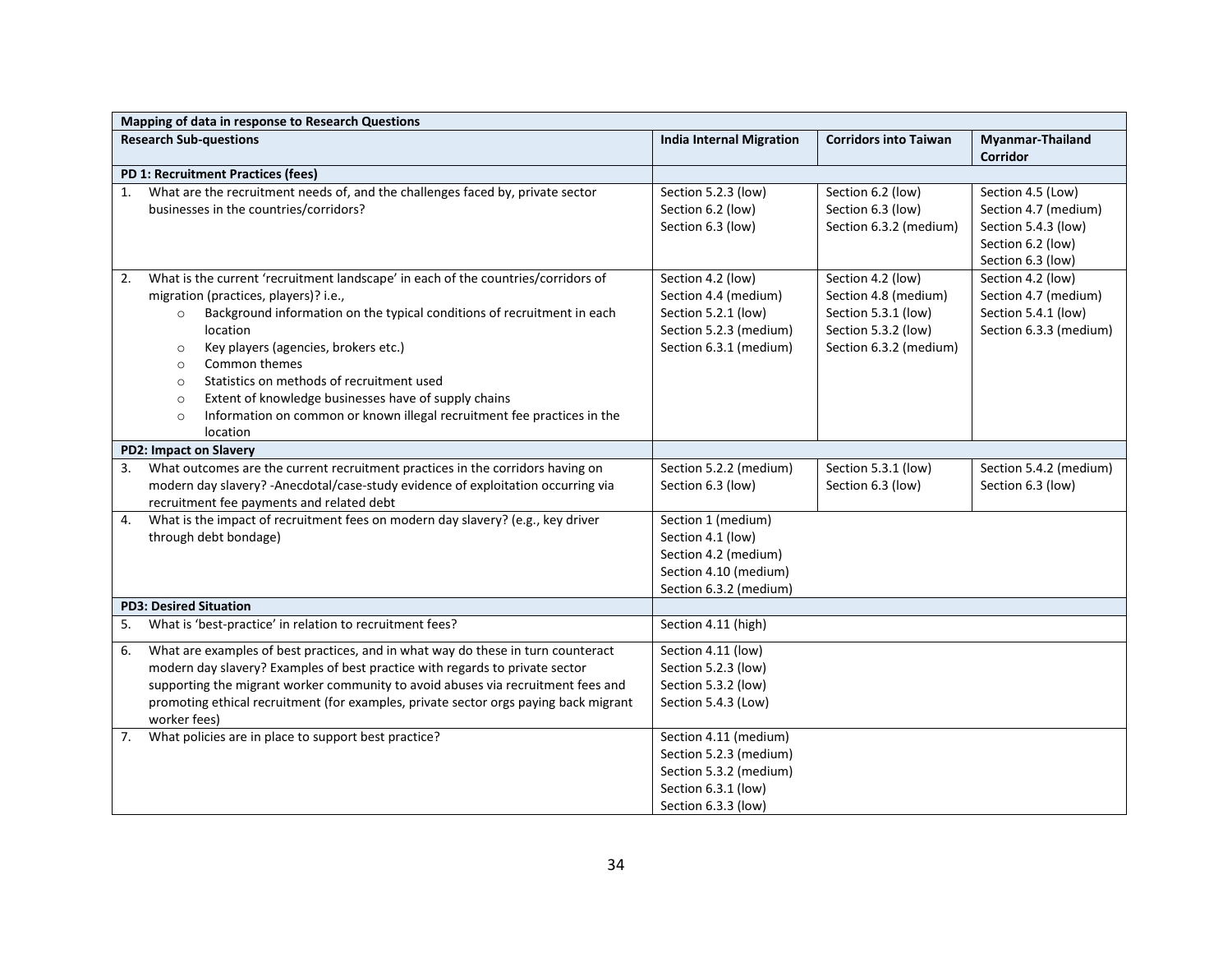Key interim conclusions relating to the availability of literature and data and gaps are:

- 1. The depth of data collated from desk-top research and the preliminary literature review is relatively low compared with the data received from the survey issued to companies in the Mekong Club network. This is however, offset by the number of companies who responded.
- 2. The companies who responded to the survey typically had policies practices in place to mitigate exploitation of migrant workers. These companies, as part of the Mekong Club network, are typically informed companies. Surveying companies outside of the Mekong Club network would likely yield different results.
- 3. There is a lack of literature on internal migration and in struggles faced by the private sector in relation to recruitment (the exception being India)
- 4. There is little information available on how companies operating in Thailand, employing migrant workers from Myanmar:
	- enforce ethical recruitment fees and practices.
	- publicly disclose information relating to best practices leveraged to counteract the emergence of modern-day slavery in supply chains.
- 5. There is little published on how companies operating in India specifically ensure the safety of migrant workers who find work through recruitment agents.
- 6. There is more literature available on Taiwan migrant recruitment fees and practises than any other migrant corridor.
- 7. A considerable amount of literature is available relating to the links between recruitment fees and modern-day slavery.
- 8. Much information is available on best practice for recruitment fees and practices. Most articles and report suggest the same or similar ways of moving forward in an ethical manner.
- 9. While many companies operating in the migration corridor into Taiwan appear to recognise the link between recruitment fees and slavery, there is little data relating to in what way the companies will leverage the information in the future.

This research methodology clearly presents an opportunity to contribute to the body of knowledge and research in this topic.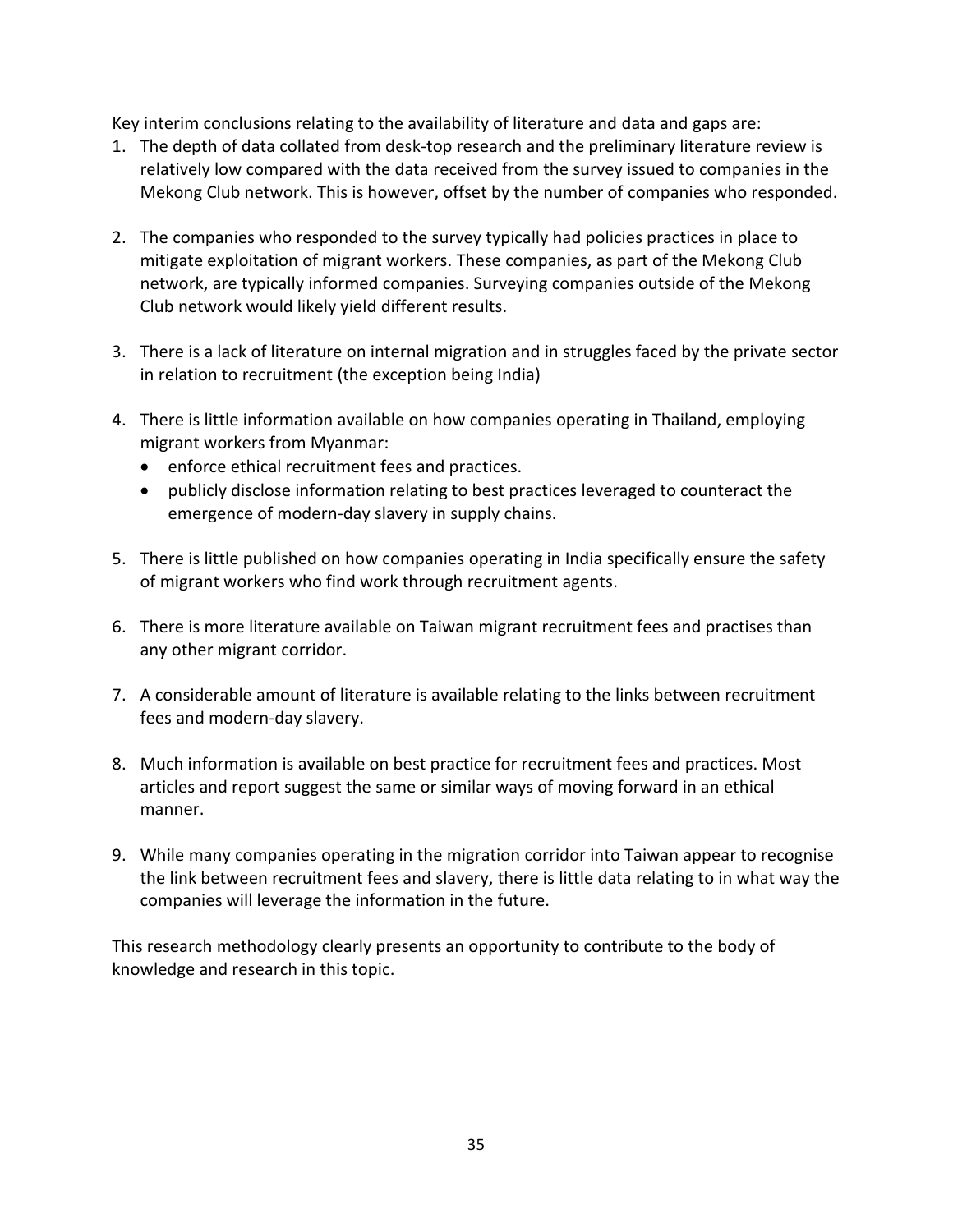# **Section 8: Recommendations and Next Steps**

This paper concludes Phase 1 of the research methodology. Three sets of recommendations have been developed, first for the Mekong Club; secondly for the Council for International Development; and lastly for others who may wish to replicate the study.

# **8.1 Recommendations for the Mekong Club**

The recommendations and next steps for the Mekong Club are:

- To complete Phase 2 of research, as outlined within this document.
- The survey data received is critical. As the number of responses to the survey was so few, the follow up interviews will be critical and should not only be implemented with survey responders, but also with other companies, within the Mekong Club network, who did not respond.
- It would be useful to link the final findings of the research (i.e., once Phase 2 is complete) with the recent legal snapshot studies referred to in Section 5.
- As gleaned from the preliminary literature review, there is a considerable amount of literature available on the links between recruitment fees and modern-day slavery, and much information is published on best practice for recruitment fees and practices it would be good to explore this is a separate paper with a more in-depth literature review
- The results of the in-depth literature review referred to above could be developed into guidelines and be published for the Mekong Club network.

# **8.2 Recommendations for the Council for International Development (CID)**

The recommendation/next step for the Council for International Development is to survey Private Sector CID members and ascertain their breadth and depth of knowledge relating to the recruitment activities of their supply chains and the linkages to modern slavery. This knowledge can be leveraged to help improve practices and ensure clean supply chains.

# **8.3 Recommendations for the Replication of Study**

The recommendations and next steps for future replication of the study are:

- If budget permits use a focused research team
- Include a focus group for participants
- Try and implement face-to-face interviews (COVID restrictions and distance permitting)
- Ensure survey responders are a mix of informed participants and less-informed participants (refer to point 2 in Section 7).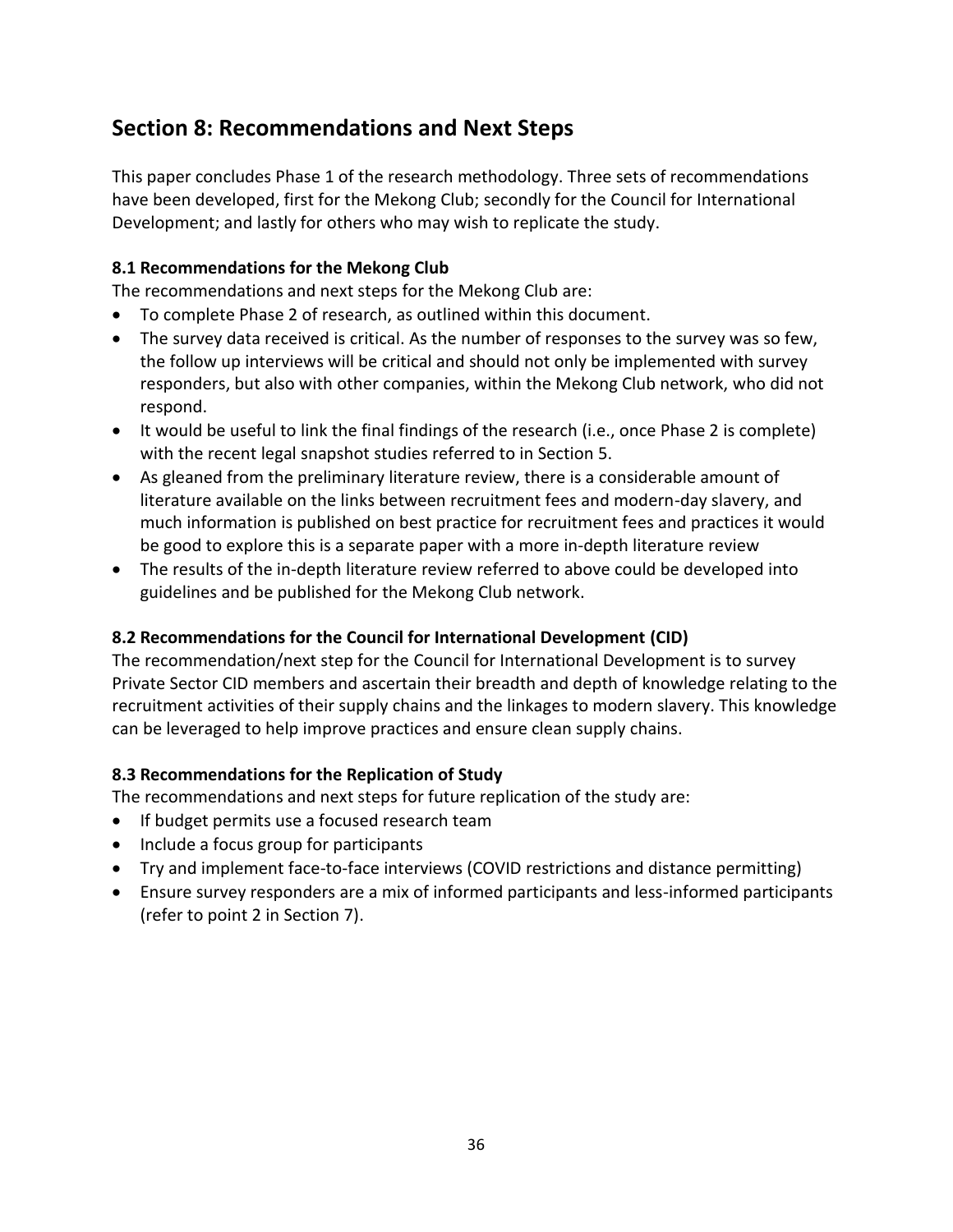# **References**

- Asian Development Bank & the International Labour Organisation. (2016). Report no. 63. Retrieved from [https://www.adb.org/sites/default/files/publication/190600/overseas](https://www.adb.org/sites/default/files/publication/190600/overseas-employment-ban-workers.pdf)[employment-ban-workers.pdf](https://www.adb.org/sites/default/files/publication/190600/overseas-employment-ban-workers.pdf)
- Auethavornpipat, R. (2017). Thailand needs migrant workers now more than ever. Retrieved from [https://www.thailand-business-news.com/opinion/59104-thailand-needs](https://www.thailand-business-news.com/opinion/59104-thailand-needs-migrant-workers-now-ever.html)[migrant-workers-now-ever.html](https://www.thailand-business-news.com/opinion/59104-thailand-needs-migrant-workers-now-ever.html)
- Cal-Comp Electronics. (2018). Compliance Report Update. Retrieved from [http://electronicswatch.org/compliance-report-update-cal-comp-samut-sakorn-and](http://electronicswatch.org/compliance-report-update-cal-comp-samut-sakorn-and-petchaburi-thailand-october-2018_2555998.pdf)[petchaburi-thailand-october-2018\\_2555998.pdf](http://electronicswatch.org/compliance-report-update-cal-comp-samut-sakorn-and-petchaburi-thailand-october-2018_2555998.pdf)
- Ethical Trading Initiative. (n.d.) Ethical Recruitment Practices and Forced Labour in China: Guidelines for Employers. Retrieved from [https://www.ethicaltrade.org/system/files/shared\\_resources/Ethical%20Recruitment%20P](https://www.ethicaltrade.org/system/files/shared_resources/Ethical%20Recruitment%20Practice%20and%20Prevention%20of%20Forced%20Labour%20in%20China.pdf) [ractice%20and%20Prevention%20of%20Forced%20Labour%20in%20China.pdf](https://www.ethicaltrade.org/system/files/shared_resources/Ethical%20Recruitment%20Practice%20and%20Prevention%20of%20Forced%20Labour%20in%20China.pdf)
- Gurney, V. (2017). Best Practice Guidance on Ethical Recruitment of Migrant Workers. Retrieved from [https://www.iccr.org/sites/default/files/iccrsbestpracticeguidanceethicalrecruitment05.04.](https://www.iccr.org/sites/default/files/iccrsbestpracticeguidanceethicalrecruitment05.04.17.pdf) [17.pdf](https://www.iccr.org/sites/default/files/iccrsbestpracticeguidanceethicalrecruitment05.04.17.pdf)
- Hope Workers' Center. (n.d.). International Training Workshop on the Implementation of CEDAW: Migrant Domestic Workers in Taiwan. Retrieved from [http://www.cedaw.org.tw/en/upload/media/Capacity%20Building/7-](http://www.cedaw.org.tw/en/upload/media/Capacity%20Building/7-1BMigrant%20Worker%20in%20Taiwan.pdf) [1BMigrant%20Worker%20in%20Taiwan.pdf](http://www.cedaw.org.tw/en/upload/media/Capacity%20Building/7-1BMigrant%20Worker%20in%20Taiwan.pdf)
- ILO. (2017). Forced Labour, modern slavery and human trafficking. Retrieved from <https://www.ilo.org/global/topics/forced-labour/lang--en/index.htm>
- ILO. (2019). The Benefits of Fair Recruitment: Results of the Impact Study on the Nepal-Jordan Corridor. Retrieved from [https://www.ilo.org/wcmsp5/groups/public/---ed\\_norm/--](https://www.ilo.org/wcmsp5/groups/public/---ed_norm/---ipec/documents/publication/wcms_727143.pdf) [-ipec/documents/publication/wcms\\_727143.pdf](https://www.ilo.org/wcmsp5/groups/public/---ed_norm/---ipec/documents/publication/wcms_727143.pdf)
- ILO. (n.d.). Labour migration in China and Mongolia. Retrieved from <https://www.ilo.org/beijing/areas-of-work/labour-migration/lang--en/index.htm>
- IOM & amfori. (n.d.) Enhancing Protection of Migrant Workers in Asia Through Responsible Recruitment and Employment Practices. Retrieved from [https://www.amfori.org/sites/default/files/IOM](https://www.amfori.org/sites/default/files/IOM-amfori%20roundtable%20report_clean_.pdf)[amfori%20roundtable%20report\\_clean\\_.pdf](https://www.amfori.org/sites/default/files/IOM-amfori%20roundtable%20report_clean_.pdf)
- IOM & IRIS. (2020). Guidelines for labour recruiters on ethical recruitment, decent work and access to remedy for migrant domestic workers. Retrieved from <https://publications.iom.int/system/files/pdf/guidance-for-labor-recruiters.pdf>
- IOM UN Migration. (2018). Myanmar Overseas Employment Agencies Explore Pathways to More Ethical Recruitment. Retrieved fro[m https://myanmar.iom.int/my/news/myanmar](https://myanmar.iom.int/my/news/myanmar-overseas-employment-agencies-explore-pathways-more-ethical-recruitment)[overseas-employment-agencies-explore-pathways-more-ethical-recruitment](https://myanmar.iom.int/my/news/myanmar-overseas-employment-agencies-explore-pathways-more-ethical-recruitment)
- IOM. (n.d.) Retrieved from [https://iris.iom.int](https://iris.iom.int/)
- MacDonald, Shawn. (2014). The key to fighting modern slavery in supply chains? Eliminate worker recruitment fees. Retrieved from [https://knowthechain.org/the-key-to-fighting](https://knowthechain.org/the-key-to-fighting-modern-slavery-in-supply-chains-eliminate-worker-recruitment-fees/)[modern-slavery-in-supply-chains-eliminate-worker-recruitment-fees/](https://knowthechain.org/the-key-to-fighting-modern-slavery-in-supply-chains-eliminate-worker-recruitment-fees/)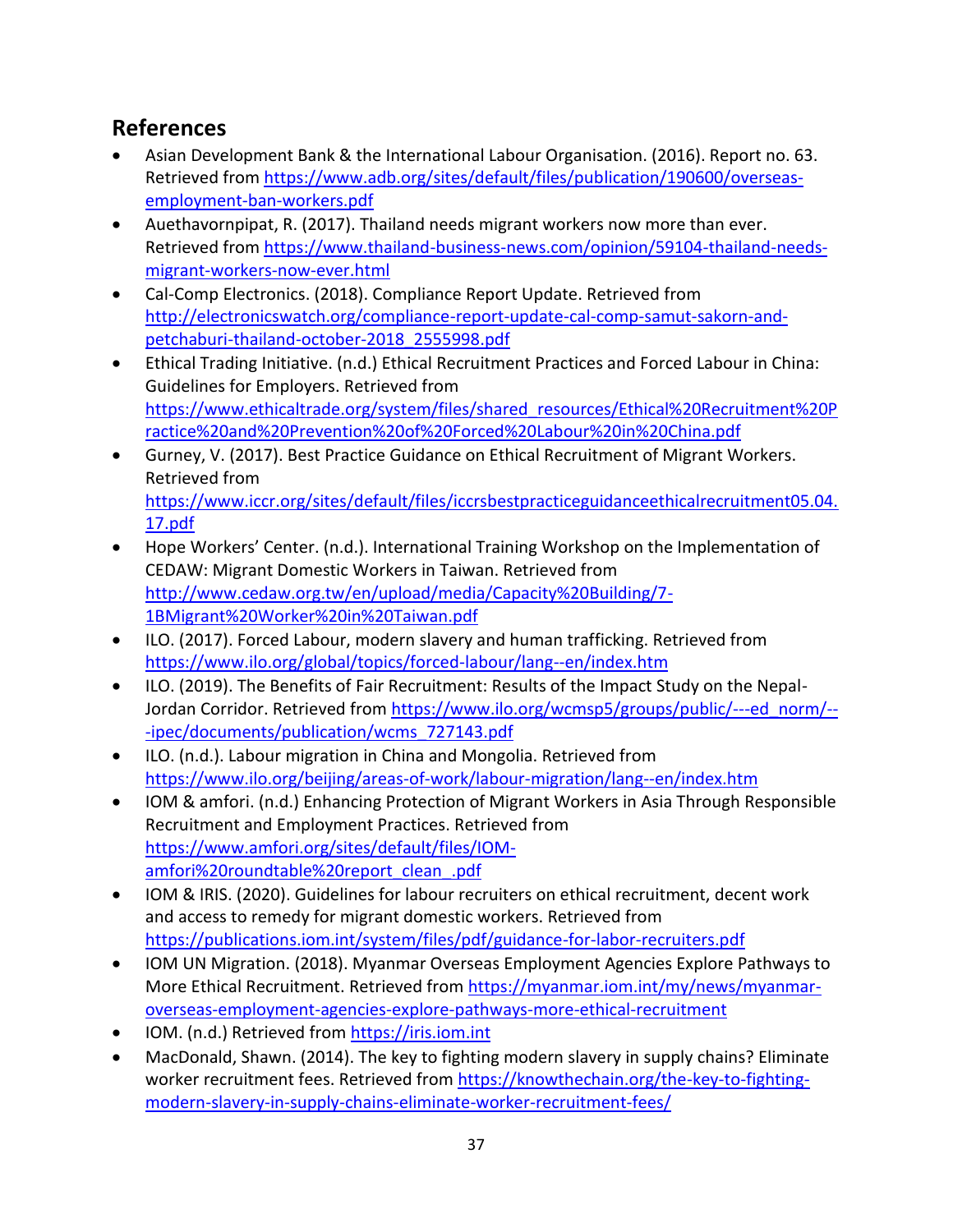- Rukumnyakit, P. ILO. (2015). A Synthesis Report on Labour Migration Policies, Management and Immigration Pressure in Thailand. Retrieved from [https://www.ilo.org/wcmsp5/groups/public/---asia/---ro](https://www.ilo.org/wcmsp5/groups/public/---asia/---ro-bangkok/documents/publication/wcms_103923.pdf)[bangkok/documents/publication/wcms\\_103923.pdf](https://www.ilo.org/wcmsp5/groups/public/---asia/---ro-bangkok/documents/publication/wcms_103923.pdf)
- South Asians for Human Rights. (2019). *Growing Inequality In South Asia; South Asia Inequality Report – 2019*. Retrieved from [https://www.southasianrights.org/growing](https://www.southasianrights.org/growing-inequality-in-south-asia-south-asia-inequality-report-2019/#:~:text=According%20to%20the%20report%20)[inequality-in-south-asia-south-asia-inequality-report-](https://www.southasianrights.org/growing-inequality-in-south-asia-south-asia-inequality-report-2019/#:~:text=According%20to%20the%20report%20)[2019/#:~:text=According%20to%20the%20report%20"Growing,and%20reduce%20widely%](https://www.southasianrights.org/growing-inequality-in-south-asia-south-asia-inequality-report-2019/#:~:text=According%20to%20the%20report%20) [20prevalent%20inequality](https://www.southasianrights.org/growing-inequality-in-south-asia-south-asia-inequality-report-2019/#:~:text=According%20to%20the%20report%20)
- Sromona Jain. (n.d.) Private Sector of India | Essay. Retrieved from <https://www.economicsdiscussion.net/essays/private-sector-of-india-essay/17689>
- The Mekong Club. (2017). Business Response to Slavery Report. Retrieved from [mekong\\_club\\_report\\_external\\_final.pdf \(themekongclub.org\)](https://themekongclub.org/wp-content/uploads/2017/11/mekong_club_report_external_final.pdf)
- The Mekong Club. (n.d.) Modern Slavery: An Introduction. Resource Guide Retrieved from [MODERN-SLAVERY-INTRODUCTION-RESOURCE-GUIDE-1.pdf \(themekongclub.org\)](https://themekongclub.org/wp-content/uploads/2017/11/MODERN-SLAVERY-INTRODUCTION-RESOURCE-GUIDE-1.pdf)
- The Wire. (2021). India's Internal Migrants Are 'Stateless' in Their Own Country 2021 Retrieved from [https://thewire.in/rights/south-asia-alliance-for-poverty-eradication](https://thewire.in/rights/south-asia-alliance-for-poverty-eradication-report-migrants)[report-migrants\)](https://thewire.in/rights/south-asia-alliance-for-poverty-eradication-report-migrants)
- UNODC. (2015). *The Role of Recruitment Fees and Abusive and Fraudulent Practices of Recruitment Agencies in Trafficking in Persons*. Vienna: United Nations. Retrieved from [https://www.unodc.org/documents/human-trafficking/2015/Recruitment\\_Fees\\_Report-](https://www.unodc.org/documents/human-trafficking/2015/Recruitment_Fees_Report-Final-22_June_2015_AG_Final.pdf)[Final-22\\_June\\_2015\\_AG\\_Final.pdf](https://www.unodc.org/documents/human-trafficking/2015/Recruitment_Fees_Report-Final-22_June_2015_AG_Final.pdf)
- UNDP, UNESCO, UN-Habitat & IOM. (n.d.) Overview of Internal Migration in Viet Nam. Retrieved from [https://bangkok.unesco.org/sites/default/files/assets/article/Social%20and%20Human%20](https://bangkok.unesco.org/sites/default/files/assets/article/Social%20and%20Human%20Sciences/publications/vietnam.pdf) [Sciences/publications/vietnam.pdf](https://bangkok.unesco.org/sites/default/files/assets/article/Social%20and%20Human%20Sciences/publications/vietnam.pdf)
- Xinhua News Agency. (2005). China Offers More Jobs to Migrant Workers. Retrieved from <http://www.china.org.cn/english/government/121631.htm>
- Yen, W. (2020). Taiwan should ban collection of migrant workers service fees: envoy. Retrieved from<https://chinapost.nownews.com/20200902-1707878>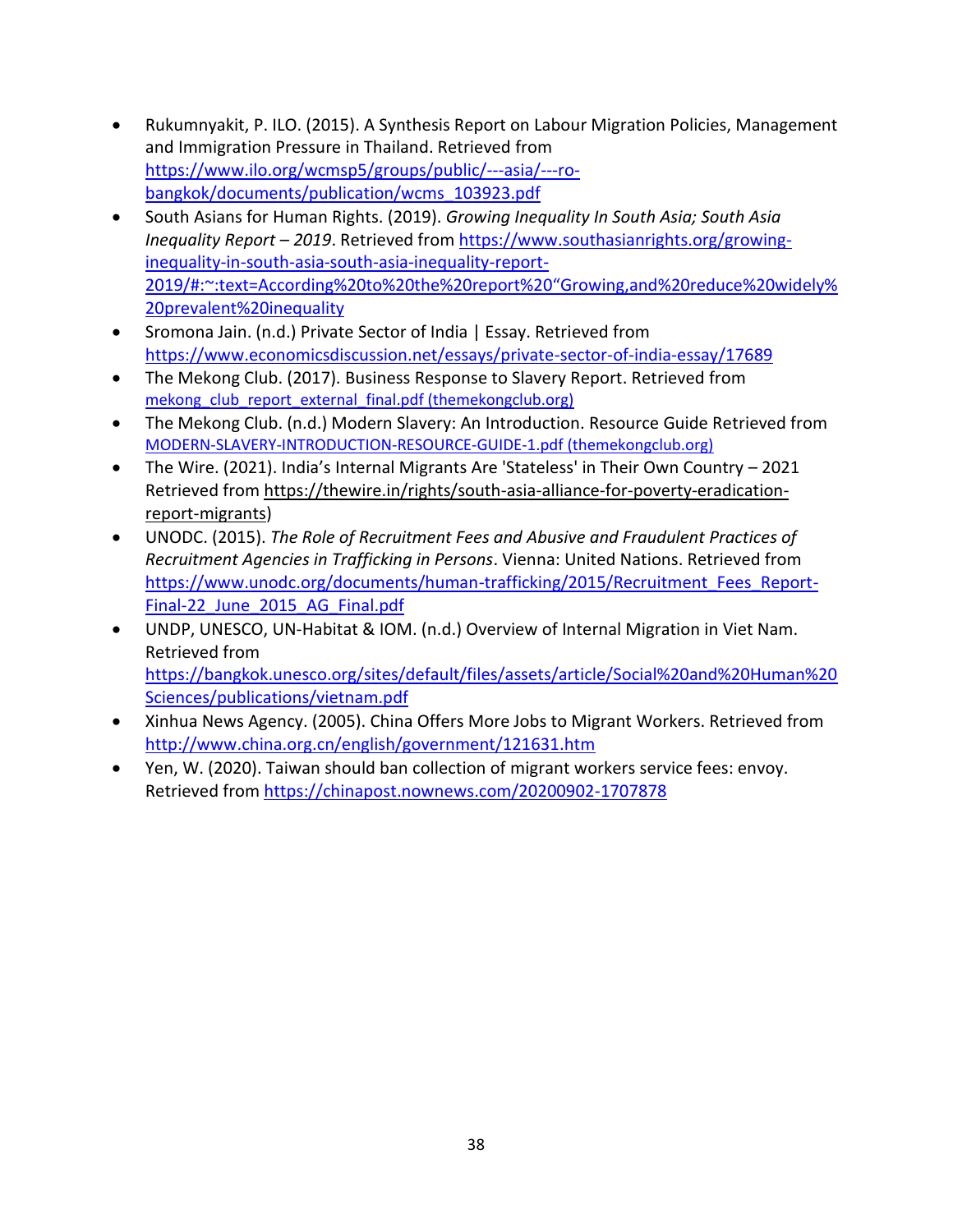# **Appendix 1: Research Tools**

**Tool 'a': Preliminary Literature Review:** The study's Preliminary Literature Review - to be implemented once – across all three parent disciplines.

**Tool 'b': Desk-Top Research:** The desk-top research-to be implemented for the three corridors:

- India internal migration
- Corridors into Taiwan
- Myanmar workers going to Thailand.

For each of the corridors the desk-top research questions were:

|   |         | PD 1: Recruitment Practices (fees)                                                                                                                                                                                                                                                                                                                                      |
|---|---------|-------------------------------------------------------------------------------------------------------------------------------------------------------------------------------------------------------------------------------------------------------------------------------------------------------------------------------------------------------------------------|
|   |         | What is the current 'recruitment landscape' in the corridors of migration (practices, players)? i.e.,                                                                                                                                                                                                                                                                   |
|   | $\circ$ | Background information on the typical conditions of recruitment in each location                                                                                                                                                                                                                                                                                        |
|   | $\circ$ | Key players (agencies, brokers etc.)                                                                                                                                                                                                                                                                                                                                    |
|   | $\circ$ | Common themes                                                                                                                                                                                                                                                                                                                                                           |
|   | $\circ$ | Statistics on methods of recruitment used                                                                                                                                                                                                                                                                                                                               |
|   | $\circ$ | Extent of knowledge businesses have of supply chains                                                                                                                                                                                                                                                                                                                    |
|   | $\circ$ | Information on common or known illegal recruitment fee practices in the location                                                                                                                                                                                                                                                                                        |
|   |         | <b>PD2: Impact on Slavery</b>                                                                                                                                                                                                                                                                                                                                           |
|   | debt    | What outcomes are the current recruitment practices in the corridor having on modern day slavery?<br>-Anecdotal/case-study evidence of exploitation occurring via recruitment fee payments and related                                                                                                                                                                  |
|   |         | What is the impact of recruitment fees on modern day slavery thought to be in the corridor?                                                                                                                                                                                                                                                                             |
|   |         | <b>PD3: Desired Situation</b>                                                                                                                                                                                                                                                                                                                                           |
| ٠ |         | Are there any examples of good/best practices in the corridor, which are thought to counteract<br>modern day slavery? Examples of best practice with regards to private sector supporting the migrant<br>worker community to avoid abuses via recruitment fees and promoting ethical recruitment (for<br>examples, private sector orgs paying back migrant worker fees) |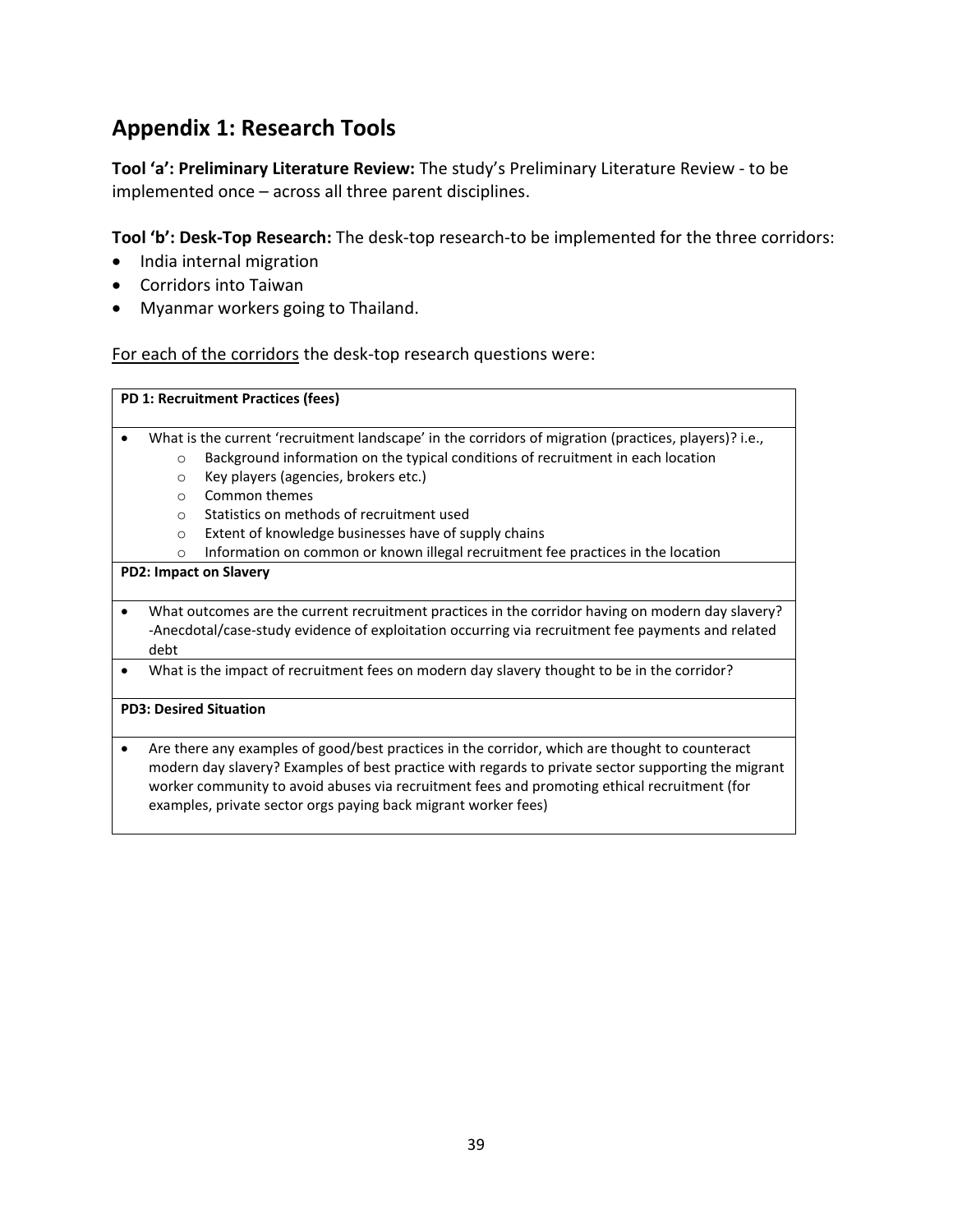**Tool 'c': High Level Survey:** High Level Survey to companies in the Mekong Club network (ensuring anonymity) to be implemented once and designed to cover the specific corridors, i.e.:

- India internal migration
- Corridors into Taiwan
- Myanmar workers going to Thailand.

As such, there are three different categories of stakeholders, i.e.

- 1. Stakeholder Group 1: companies (of the Mekong Club network) who operate in India
- 2. Stakeholder Group 2: companies (of the Mekong Club network) who operate in Taiwan
- 3. Stakeholder Group 3: companies (of the Mekong Club network) who operate in Thailand.

# **1. High Level Survey to Stakeholder Group 1 (companies who operate in India) – focusing on India internal migration**

1) What is the nature of your business and/or supply chain operations in India? (i.e., types of products sourced, size of operation, approximate number of workers)

2) If known, how are workers (within India) for your own operations in India typically recruited? (e.g., directly, via agencies, through subcontractors)

3) If known, how are workers (within India) for your supply chain partners' operations in India typically recruited? (e.g., directly, via agencies, through subcontractors)

4) What are the strengths of recruitment practices in India, that you have observed?

5) Are there any weaknesses to these recruitment practices? Or adverse effects?

6) What knowledge do you have of recruitment fee practices in India?

7) Do you have any company policies in place related to the payment of recruitment fees?

8) Have you identified any case studies of recruitment fees being used to exploit or mislead workers in India? (Any examples will be kept confidential)

9) Any other comments.

# 2. **High Level Survey to Stakeholder Group 2 (companies who operate in Taiwan) – focusing on corridors into Taiwan**

1) What is the nature of your business and/or supply chain operations in Taiwan? (i.e., types of products sourced, size of operation, approximate number of workers)

2) If known, how are workers for your own operations in Taiwan typically recruited (e.g., directly, via agencies, through subcontractors) and from which countries?

3) If known, how are workers for your supply chain partners' operations in Taiwan typically recruited, and from which countries? (e.g., directly, via agencies, through subcontractors)

4) What are the strengths of recruitment practices in Taiwan, that you have observed?

5) Are there any weaknesses to these recruitment practices? Or adverse effects?

6) What knowledge do you have of recruitment fee practices in Taiwan, or in the countries your workforces come from?

7) Do you have any company policies in place related to the payment of recruitment fees?

8) Have you identified any case studies of recruitment fees being used to exploit or mislead workers in Taiwan? (Any examples will be kept confidential)

9) Any other comments.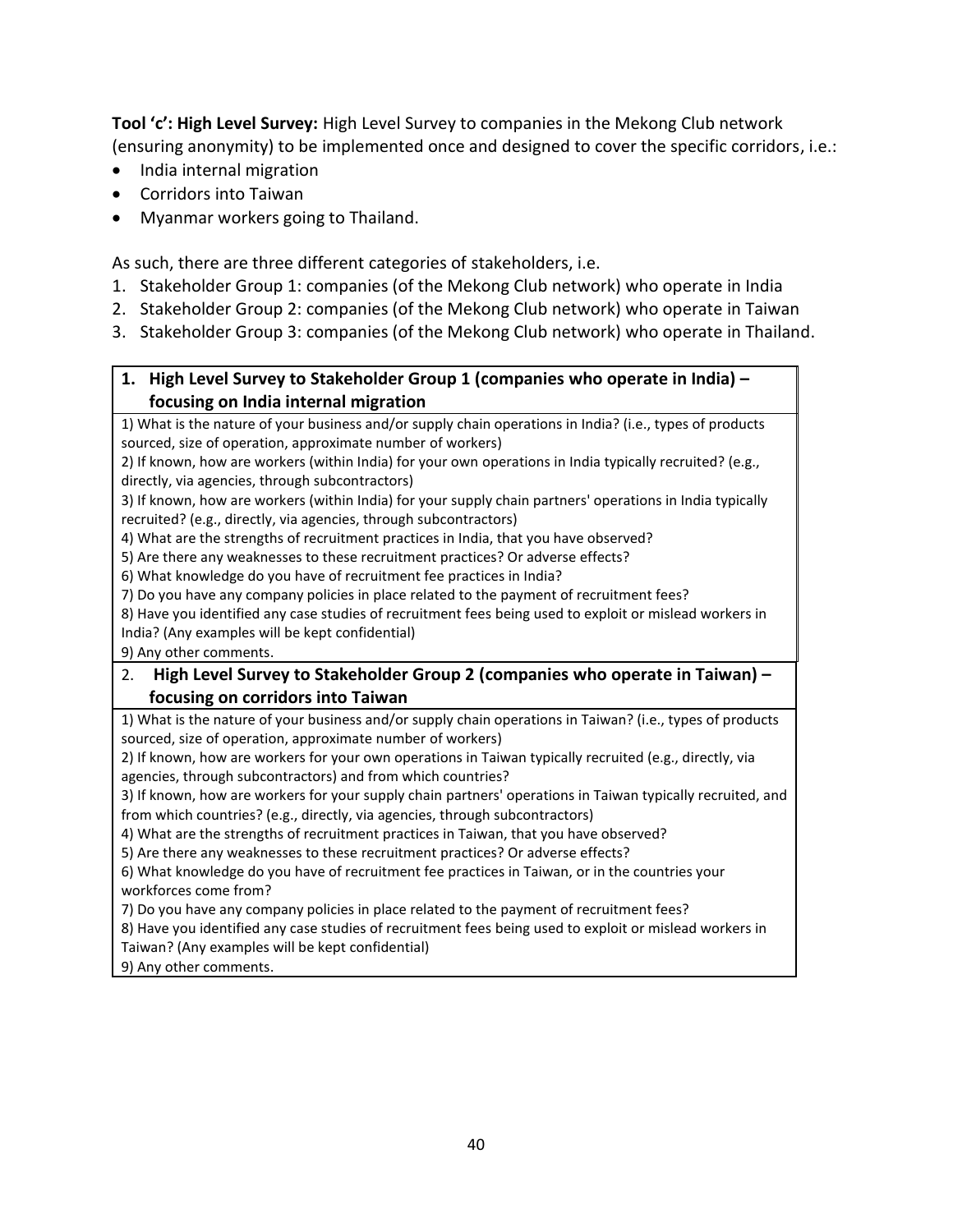# 3. **High Level Survey to Stakeholder Group 3 (companies who operate in Thailand) – focusing on Myanmar workers going to Thailand**

1) What is the nature of your business and/or supply chain operations in Thailand? (i.e., types of products sourced, size of operation, approximate number of workers)

2) If known, how your workers from Myanmar typically recruited within your own operations in Thailand? (e.g., directly, via agencies, through subcontractors)

3) If known, how are workers from Myanmar typically recruited within your supply chain partners' operations in Thailand? (e.g., directly, via agencies, through subcontractors)

4) What are the strengths of recruitment practices of Myanmar workers in Thailand, that you have observed?

5) Are there any weaknesses to these recruitment practices? Or adverse effects?

6) What knowledge do you have of recruitment fee practices in Thailand, or in Myanmar?

7) Do you have any company policies in place related to the payment of recruitment fees?

8) Have you identified any case studies of recruitment fees being used to exploit or mislead Myanmar

workers in Thailand? (Any examples will be kept confidential)

9) Any other comments.

# **Tool 'd': Follow up interviews**

Stakeholder Group 4 to be determined once responses from Tool 'c' are received, and the Tool 'd' developed.

# **Tool 'e': Interviews with others 'in the know'**

Stakeholder Group 5 are others 'in the know' – practitioners, researchers, businesspeople, and international aid workers who have information relating to the topic. The tool comprises questions to ask others 'in the know' through unstructured interviews.

- 1. What outcomes are current recruitment practices in the corridors having on modern day slavery? Anecdotal/case-study evidence of exploitation occurring via recruitment fee payments and related debt
- 2. What is the impact of recruitment fees on modern day slavery? (e.g., key driver through debt bondage)
- 3. What is 'best-practice' in relation to recruitment fees?
- 4. What are examples of best practices, and in what way do these in turn counteract modern day slavery? Examples of best practice with regards to private sector supporting the migrant worker community to avoid abuses via recruitment fees and promoting ethical recruitment (for examples, private sector orgs paying back migrant worker fees)
- 5. What policies should be in place to support best practice?